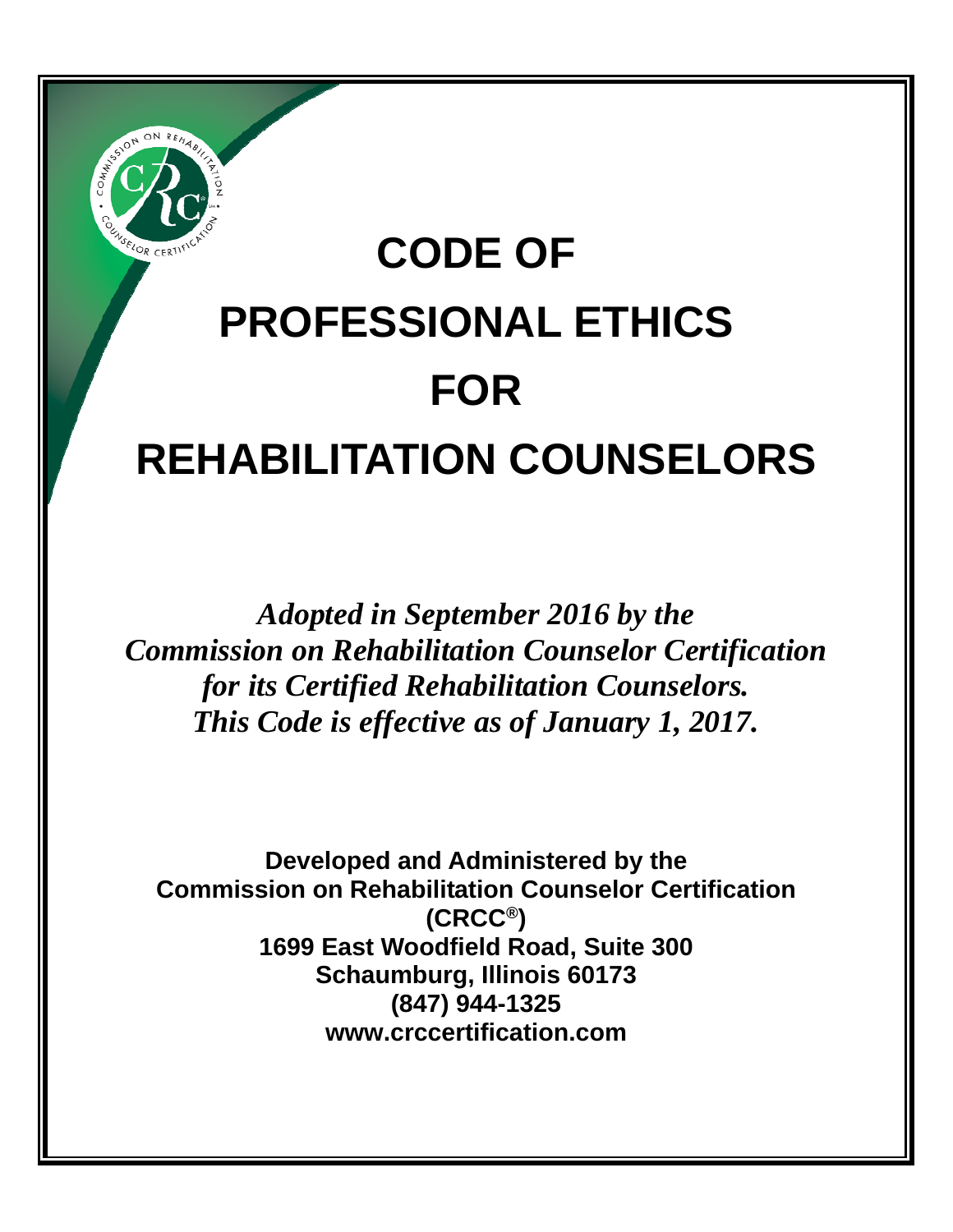## **TABLE OF CONTENTS**

| <b>PREAMBLE</b>                                        |                                                                                          | 1                        |
|--------------------------------------------------------|------------------------------------------------------------------------------------------|--------------------------|
|                                                        | <b>ENFORCEABLE STANDARDS OF ETHICAL PRACTICE</b>                                         | 4                        |
| Section A: The Counseling Relationship<br>Introduction |                                                                                          | 4<br>4                   |
| A.1.                                                   | <b>Welfare of Those Served</b>                                                           | 4                        |
| A.2.                                                   | <b>Respecting Diversity</b>                                                              | $\overline{\mathcal{A}}$ |
| A.3.                                                   | <b>Client Rights</b>                                                                     | 5                        |
| A.4.                                                   | Avoiding Value Imposition                                                                | 6                        |
| A.5.                                                   | Roles and Relationships with Clients                                                     | 6                        |
| A.6.                                                   | <b>Multiple Clients</b>                                                                  | $\overline{7}$           |
| A.7.                                                   | Group Work                                                                               | $\overline{7}$           |
| A.8.                                                   | <b>Termination and Referral</b>                                                          | $\overline{7}$           |
| A.9.                                                   | End-of-Life Care for Terminally III Clients                                              | 8                        |
|                                                        | Section B: Confidentiality, Privileged Communication, and Privacy<br><b>Introduction</b> | 8<br>8                   |
| B.1.                                                   | <b>Respecting Client Rights</b>                                                          | 9                        |
| B.2.                                                   | Exceptions                                                                               | $\boldsymbol{9}$         |
| B.3.                                                   | <b>Information Shared with Others</b>                                                    | 10                       |
| B.4.                                                   | <b>Groups and Families</b>                                                               | 10                       |
| B.5.                                                   | Responsibility to Clients Lacking Capacity to Consent                                    | 10                       |
| B.6.                                                   | <b>Records and Documentation</b>                                                         | 11                       |
| B.7.                                                   | <b>Case Consultation</b>                                                                 | 12                       |
|                                                        |                                                                                          |                          |
|                                                        | Section C: Advocacy and Accessibility                                                    | 12                       |
|                                                        | Introduction                                                                             | 12                       |
| $C.1$ .                                                | Advocacy                                                                                 | 12                       |
| C.2.                                                   | Accessibility                                                                            | 13                       |
|                                                        | Section D: Professional Responsibility                                                   | 13                       |
|                                                        | Introduction                                                                             | 13                       |
| D.1.                                                   | <b>Professional Competence</b>                                                           | 13                       |
| D.2.                                                   | <b>Cultural Competence/Diversity</b>                                                     | 14                       |
| D.3.                                                   | <b>Functional Competence</b>                                                             | 14                       |
| D.4.                                                   | <b>Professional Credentials</b>                                                          | 14                       |
| D.5.                                                   | Responsibility to the Public and Other Professionals                                     | 15                       |
| D.6.                                                   | <b>Scientific Bases for Interventions</b>                                                | 15                       |
|                                                        | Section E: Relationships with Other Professionals and Employers                          | 16                       |
|                                                        | <b>Introduction</b>                                                                      | 16                       |
| $E.1$ .                                                | Relationships with Colleagues, Employers, and Employees                                  | 16                       |
| E.2.                                                   | Organization and Team Relationships                                                      | 17                       |
| E.3.                                                   | <b>Provision of Consultation Services</b>                                                | 17                       |
|                                                        | Section F: Forensic Services                                                             | 18                       |
|                                                        | <b>Introduction</b>                                                                      | 18                       |
| F.1.                                                   | <b>Evaluee Rights</b>                                                                    | 18                       |
| F.2.                                                   | <b>Forensic Competency and Conduct</b>                                                   | 18                       |
| F.3.                                                   | <b>Forensic Practices</b>                                                                | 19                       |
| F.4.                                                   | <b>Forensic Business Practices</b>                                                       | 19                       |
|                                                        | Section G: Assessment and Evaluation                                                     | 20                       |
|                                                        | <b>Introduction</b>                                                                      | 20                       |
| G.1.                                                   | <b>Informed Consent</b>                                                                  | 20                       |
| G.2.                                                   | Release of Assessment or Evaluation Information                                          | 20                       |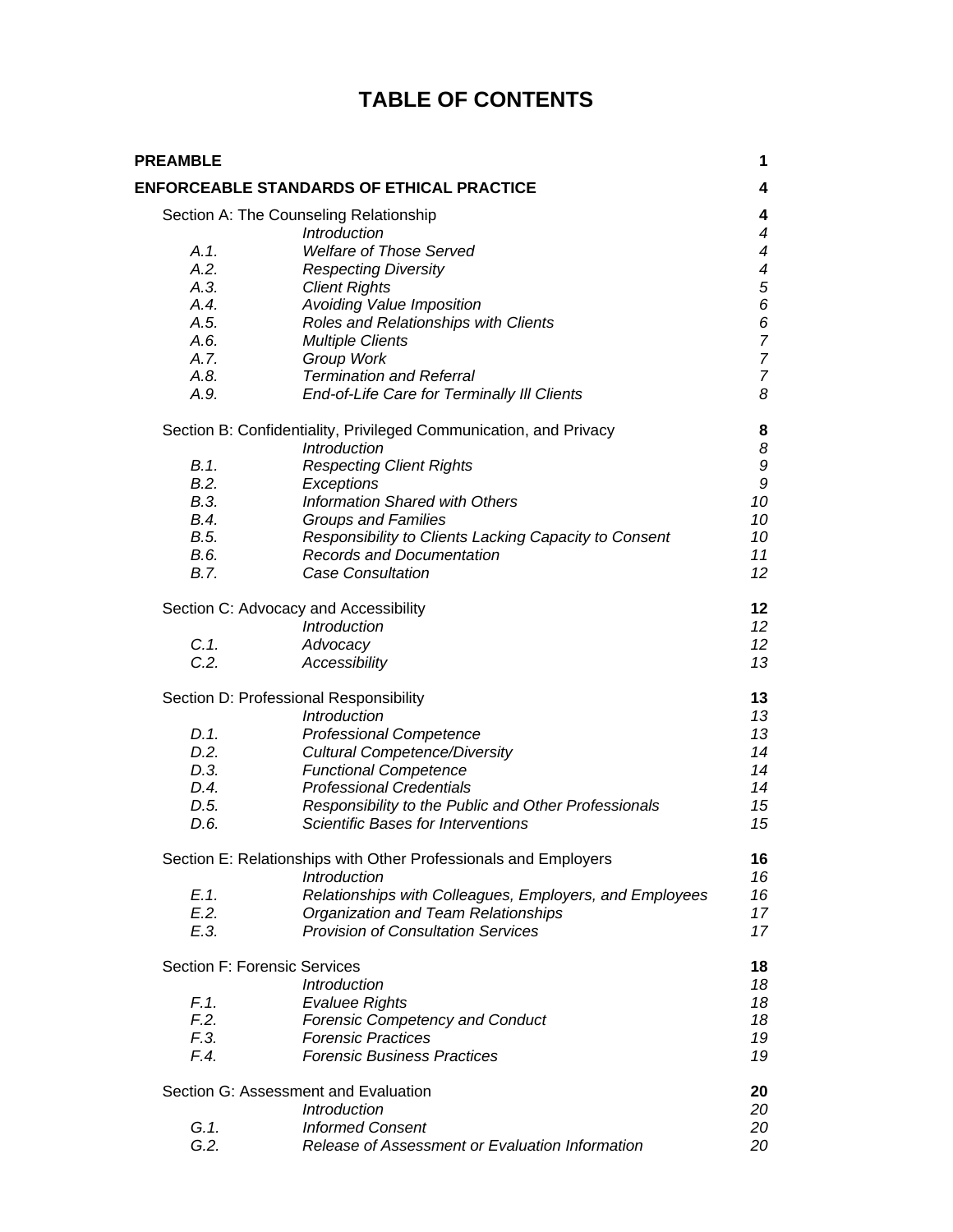| G.3.                     | <b>Proper Diagnosis of Mental Disorders</b>                             | 20 |
|--------------------------|-------------------------------------------------------------------------|----|
| G.4.                     | Competence to Use and Interpret Tests/Instruments                       | 21 |
| G.5.                     | <b>Test/Instrument Selection</b>                                        | 21 |
| G.6.                     | <b>Test/Instrument Administration Conditions</b>                        | 21 |
| G.7.                     | Test/Instrument Scoring and Interpretation                              | 22 |
| G.8.                     | <b>Test/Instrument Security</b>                                         | 22 |
| G.9.                     | <b>Obsolete Tests/Instruments and Outdated Results</b>                  | 22 |
| G.10.                    | <b>Test/Instrument Construction</b>                                     | 22 |
|                          | Section H: Supervision, Training, and Teaching                          | 22 |
|                          | <b>Introduction</b>                                                     | 22 |
| H.1.                     | <b>Clincial Supervisor Responsibilities</b>                             | 23 |
| H.2.                     | <b>Clinical Supervisor Competence</b>                                   | 23 |
| H.3.                     | Roles and Relationships Between Clincial Supervisors<br>and Supervisees | 24 |
| H.4.                     | Supervision Evaluation, Remediation, and Endorsement                    | 24 |
| H.5.                     | Rehabilitation Counselor Educator Responsibilities                      | 25 |
| H.6.                     | Rehabilitation Counselor Educator Competence                            | 26 |
| H.7.                     | Roles and Relationships Between Educators and Students                  | 26 |
| H.8.                     | <b>Education Evaluation, Remediation, and Endorsement</b>               | 27 |
|                          | Section I: Research and Publication                                     | 27 |
|                          | Introduction                                                            | 27 |
| 1.1.                     | <b>Research Responsibilities</b>                                        | 27 |
| 1.2.                     | <b>Rights of Research Participants</b>                                  | 28 |
| 1.3.                     | <b>Reporting Results</b>                                                | 29 |
| 1.4.                     | <b>Research Publications and Presentations</b>                          | 30 |
| 1.5.                     | <b>Managing and Maintaining Boundaries</b>                              | 30 |
|                          | Section J: Technology, Social Media, and Distance Counseling            | 31 |
|                          | <b>Introduction</b>                                                     | 31 |
| J.1.                     | <b>Competence and Legal Considerations</b>                              | 31 |
| J.2.                     | Accessibility                                                           | 31 |
| J.3.                     | Confidentiality, Informed Consent, and Security                         | 31 |
| J.4.                     | Social Media                                                            | 32 |
|                          | <b>Section K: Business Practices</b>                                    | 32 |
|                          | <b>Introduction</b>                                                     | 32 |
| $K.1$ .                  | <b>Advertising and Soliciting Clients</b>                               | 33 |
| K.2.                     | <b>Client Records</b>                                                   | 33 |
| K.3.                     | Fees, Bartering, and Billing                                            | 34 |
| K.4.                     | <b>Termination and Referral</b>                                         | 34 |
|                          | Section L: Resolving Ethical Issues                                     | 34 |
|                          | <b>Introduction</b>                                                     | 34 |
| L.1.                     | Knowledge of Ethical Standards and the Law                              | 35 |
| L.2.                     | <b>Addressing Suspected Violations</b>                                  | 35 |
| L.3.                     | <b>Conduct in Addressing Ethical Issues</b>                             | 36 |
| <b>GLOSSARY OF TERMS</b> |                                                                         | 37 |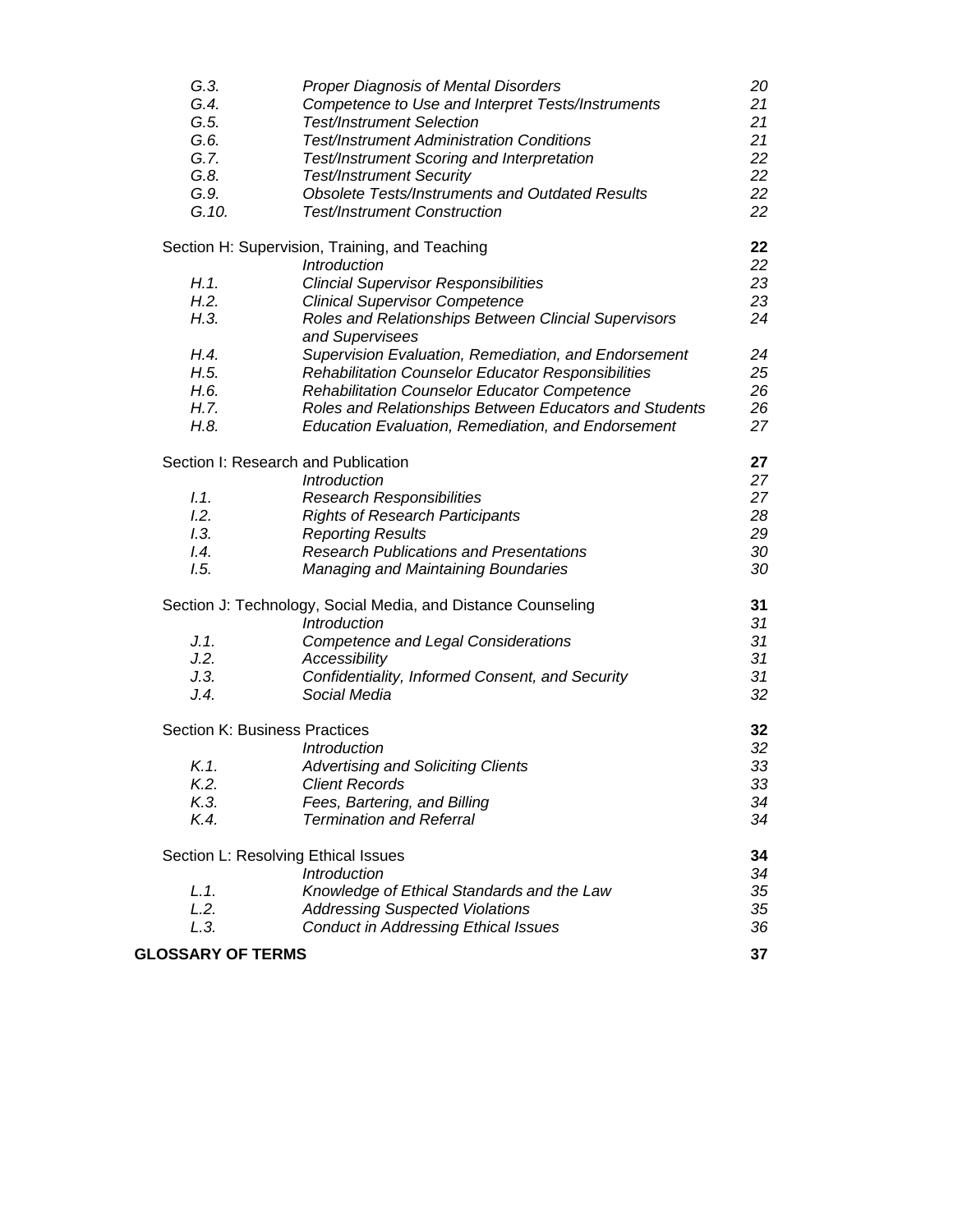# **PREAMBLE**

#### **PURPOSE**

The Code of Professional Ethics for Rehabilitation Counselors, henceforth referred to as the Code, is designed to provide guidance for the ethical practice of rehabilitation counselors.

The basic objectives of the Code are to: (1) promote public welfare by specifying ethical behavior expected of rehabilitation counselors; (2) establish principles that guide ethical behavior of rehabilitation counselors; (3) serve as an ethical guide designed to assist rehabilitation counselors in constructing a professional course of action that best serves those utilizing rehabilitation counseling services; and (4) serve as the basis for the processing of alleged Code violations by certified rehabilitation counselors.

#### **REHABILITATION COUNSELING SCOPE OF PRACTICE**

Rehabilitation counseling is a systematic process which assists persons with physical, mental, developmental, cognitive, and emotional disabilities to achieve their personal, career, and independent living goals in the most integrated setting possible through the application of the counseling process. The counseling process involves communication, goal setting, and beneficial growth or change through selfadvocacy, psychological, vocational, social, and behavioral interventions. The specific techniques and modalities utilized within this rehabilitation counseling process may include, but are not limited to:

- assessment and appraisal;
- diagnosis and treatment planning;
- career (vocational) counseling;
- individual and group counseling treatment interventions focused on facilitating adjustments to the medical and psychosocial impact of disability;
- case management, referral, and service coordination;
- program evaluation and research;
- interventions to remove environmental, employment, and attitudinal barriers;
- consultation services among multiple parties and regulatory systems;
- job analysis, job development, and placement services, including assistance with employment and job accommodations; and
- provision of consultation about and access to rehabilitation technology.

Rehabilitation counselors provide services within the Scope of Practice for Rehabilitation Counseling (www.crccertification.com/scope-of-practice). They demonstrate beliefs, attitudes, knowledge, and skills to provide competent rehabilitation counseling services and to work collaboratively with diverse groups of individuals, including clients, as well as with programs, institutions, employers, and service delivery systems and provide both direct (e.g., counseling) and indirect (e.g., case review, feasibility evaluation) services. Regardless of the specific tasks, work settings, or technology used, rehabilitation counselors demonstrate adherence to ethical standards and make reasonable efforts to ensure the standards are vigorously enforced.

#### **VALUES AND PRINCIPLES**

Rehabilitation counselors are committed to facilitating the personal, economic, and social independence of individuals with disabilities. In fulfilling this commitment, rehabilitation counselors recognize diversity and embrace a cultural approach in support of the worth, dignity, potential, and uniqueness of individuals with disabilities within their social and cultural context. They look to professional values as an important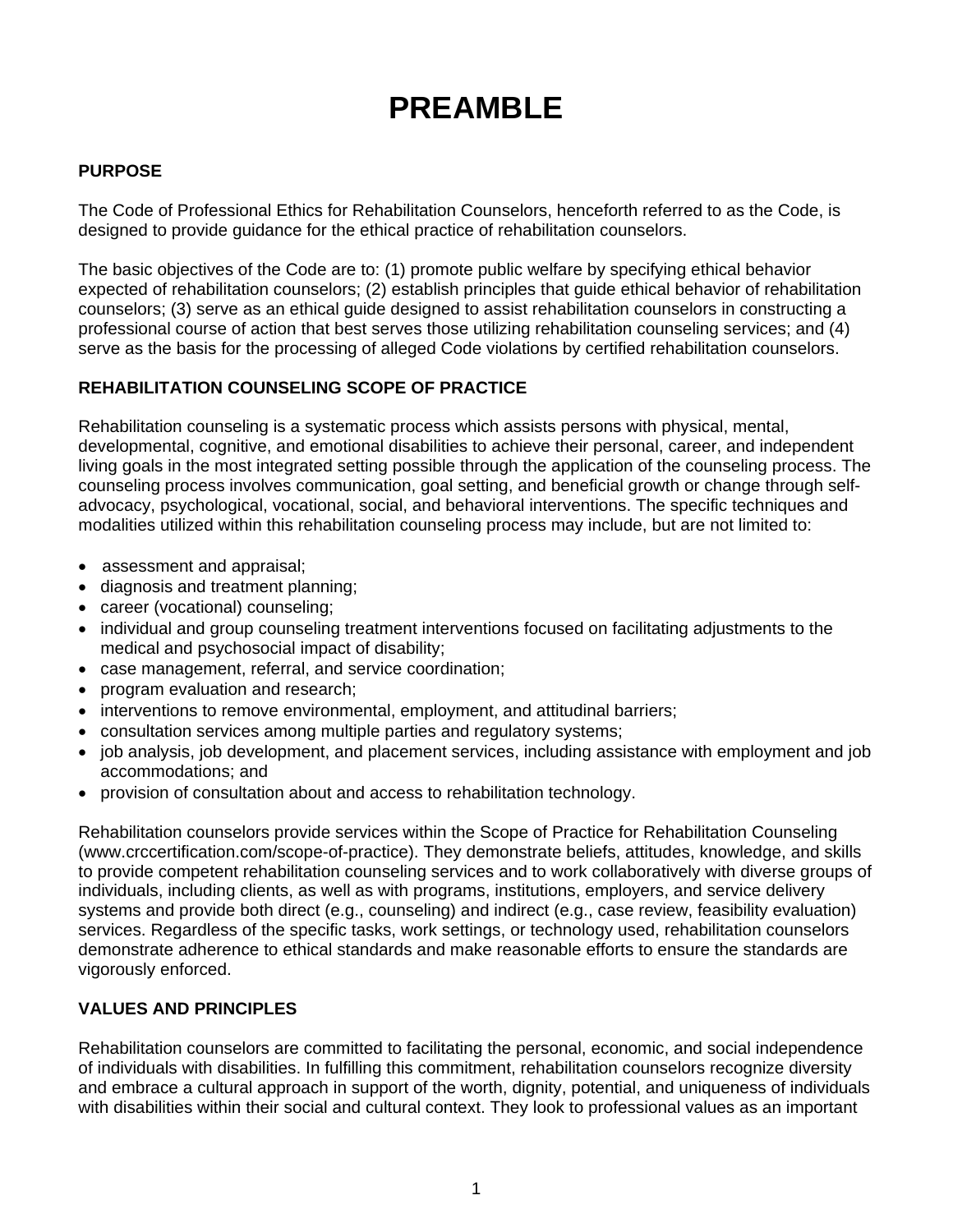way of living out an ethical commitment. The primary values that serve as a foundation for this Code include a commitment to:

- respecting human rights and dignity;
- ensuring the integrity of all professional relationships;
- acting to alleviate personal distress and suffering;
- enhancing the quality of professional knowledge and its application to increase professional and personal effectiveness;
- promoting empowerment through self-advocacy and self-determination;
- appreciating the diversity of human experience and appreciating culture;
- emphasizing client strengths versus deficits;
- serving individuals holistically; and
- advocating for the fair and adequate provision of services.

These values inform principles. They represent one important way of expressing a general ethical commitment that becomes more precisely defined and action-oriented when expressed as a principle. The fundamental spirit of caring and respect with which the Code is written is based upon six principles of ethical behavior:

**Autonomy:** To respect the rights of clients to be self-governing within their social and cultural framework.

**Beneficence:** To do good to others; to promote the well-being of clients.

**Fidelity:** To be faithful; to keep promises and honor the trust placed in rehabilitation counselors. **Justice:** To be fair in the treatment of all clients; to provide appropriate services to all. **Nonmaleficence:** To do no harm to others. **Veracity:** To be honest.

#### **COMMITMENT TO CULTURAL DIVERSITY**

Rehabilitation counselors are aware that all individuals exist in a variety of contexts and understand the influence of these contexts on an individual's behavior. Rehabilitation counselors are aware of the continuing evolution of the field, changes in society at large, and the different needs of individuals in social, political, historical, environmental and economic contexts. The commitment involves providing respectful and timely communication, taking appropriate action when cultural diversity issues occur, and being accountable for the outcomes as they affect people of all races, ethnicities, genders, national origins, religions, sexual orientations, or other cultural group identities.

#### **CLIENTS/EVALUEES**

The primary obligation of rehabilitation counselors is to clients, defined as individuals with or directly affected by a disability, who receive services from rehabilitation counselors. At times, rehabilitation counseling services may be provided to individuals other than those with disabilities. In some settings, clients may be referred to by other terms such as, but not limited to, consumers.

When employed to render an opinion for a forensic purpose, rehabilitation counselors do not have clients. In a forensic setting, the evaluee is the person who is being evaluated. If a section or standard in the Code does not seem to be relevant to forensic practice, rehabilitation counselors should nevertheless adhere to the spirit of the Code.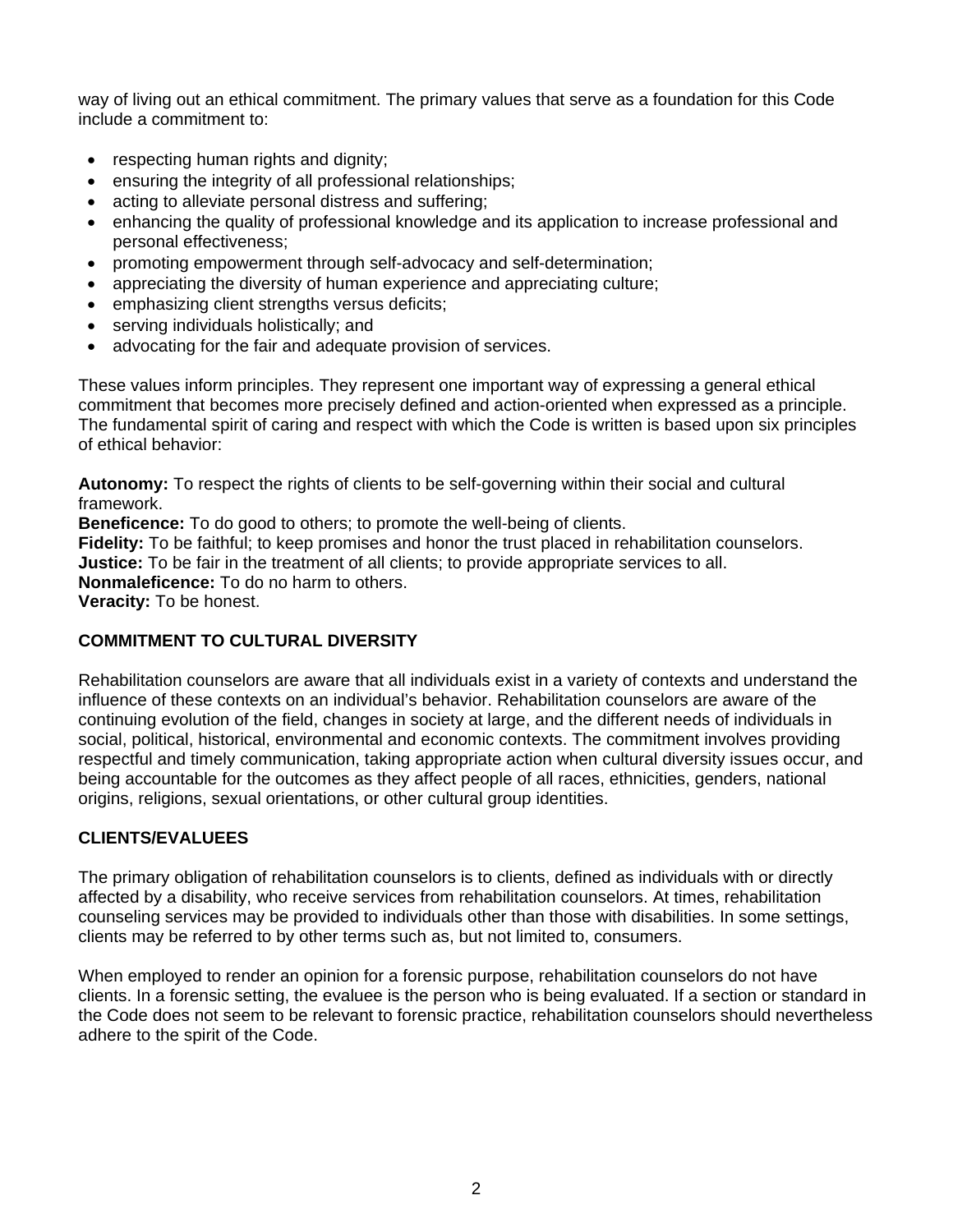#### **STRUCTURE OF THE CODE**

The Code consists of a Preamble, twelve main Sections, and a Glossary. The introductions to each Section describe the ethical behavior and responsibility to which rehabilitation counselors aspire. The introduction helps set the tone for that Section and provides a starting point that invites reflection on the Enforceable Standards contained in each Section of the Code. The Enforceable Standards that follow the introduction outline professional responsibilities and provide direction for fulfilling those ethical responsibilities.

The Enforceable Standards within the Code are the exacting, enforceable standards intended to provide guidance in specific circumstances and serve as the basis for processing complaints initiated against certified rehabilitation counselors. A breach of the Enforceable Standards provided herein do not necessarily constitute legal liability or violation of the law; such action is established in legal and judicial proceedings.

#### **APPLYING THE CODE**

Individual Enforceable Standards are not meant to be interpreted in isolation. Instead, Enforceable Standards should be interpreted as a body, with each Enforceable Standard interpreted in conjunction with other, related standards, throughout the Code. Actions of rehabilitation counselors should be consistent with the spirit, as well as the letter, of these Enforceable Standards.

Rehabilitation counselors acknowledge that resolving ethical issues is a process. When rehabilitation counselors are faced with ethical dilemmas that are difficult to resolve, they are expected to engage in a carefully considered ethical decision-making process, consulting available resources as needed. Ethical reasoning includes consideration of professional values, professional ethical principles, and ethical standards.

Rehabilitation counselors are expected to use a credible model of ethical decision-making that can bear public scrutiny of its application. Through a chosen ethical decision-making process and evaluation of the context of the situation, rehabilitation counselors work to resolve any ethical dilemmas that may arise.

Rehabilitation counselors need to be aware of laws related to their practice. At times legal and ethical standards may conflict. In such situations, rehabilitation counselors are encouraged to consult with supervisors, legal/ethical experts, and others as appropriate and to use an ethical decision-making model to inform the decision.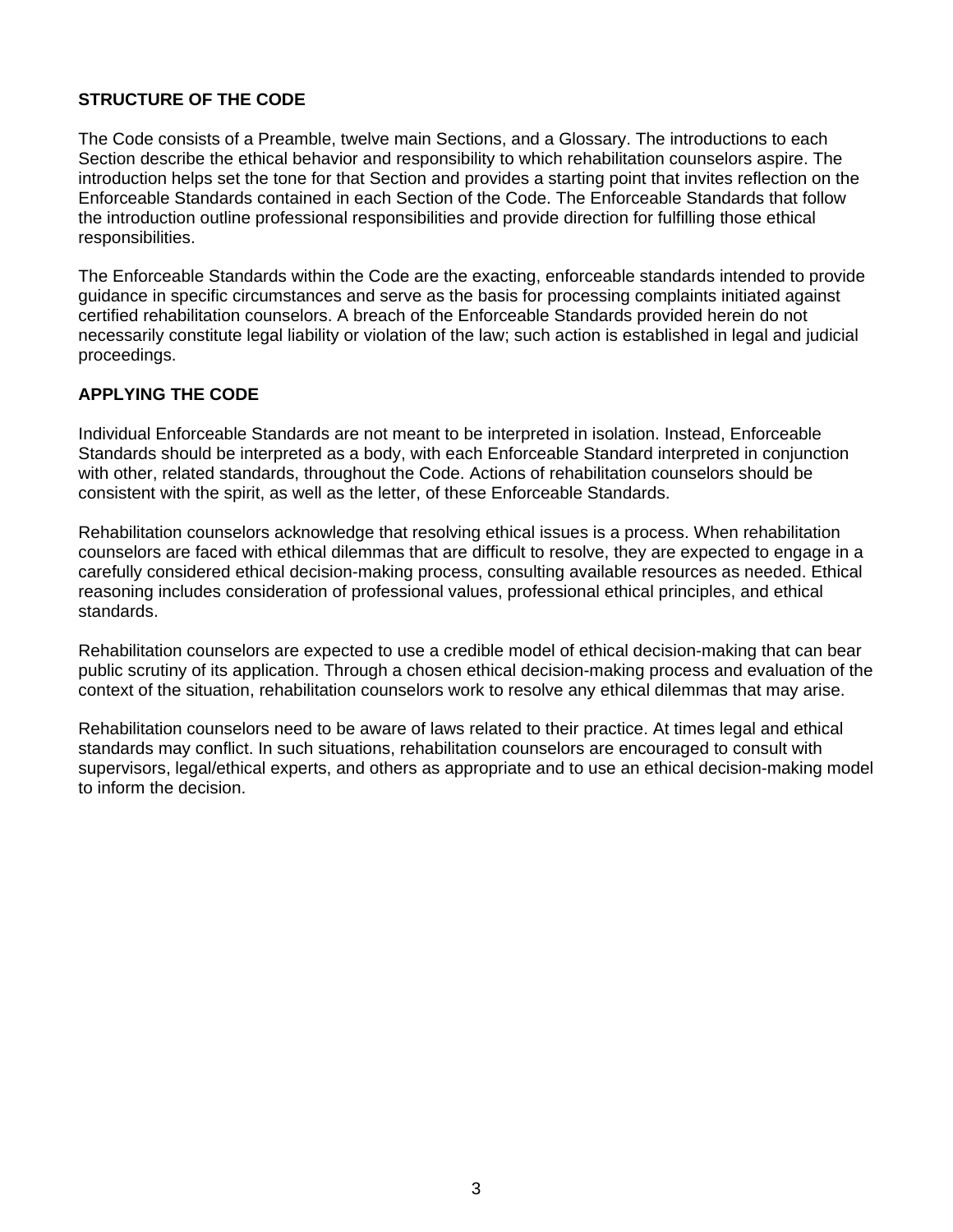## **ENFORCEABLE STANDARDS OF ETHICAL PRACTICE**

## **SECTION A: THE COUNSELING RELATIONSHIP**

#### **INTRODUCTION**

Rehabilitation counselors work in cooperation with their clients to promote client welfare and support them in developing and progressing toward their goals. Rehabilitation counselors understand that trust is the cornerstone of the counseling relationship, and they have the responsibility to respect and safeguard the client's right to privacy and confidentiality. Rehabilitation counselors respect the rights of clients to make their own decisions about matters that affect their own lives. Rehabilitation counselors make reasonable efforts to ensure clients are able to make informed choices about every aspect of the rehabilitation counseling process. Rehabilitation counselors actively attempt to understand the diverse cultural backgrounds of the clients they serve and do not discriminate in their provision of rehabilitation counseling services. Rehabilitation counselors also explore their own cultural identities and how these affect their values and beliefs.

#### **A.1. WELFARE OF THOSE SERVED**

**a. PRIMARY RESPONSIBILITY.** The primary responsibility of rehabilitation counselors is to respect the dignity of clients and to promote their welfare. Clients are defined as individuals with or directly affected by a disability, who receive services from rehabilitation counselors. At times, rehabilitation counseling services may be provided to individuals other than those with disabilities. When employed to render an opinion for a forensic purpose, rehabilitation counselors do not have clients. In a forensic setting, the evaluee is the person who is being evaluated. (See Section F.)

**b. REHABILITATION COUNSELING PLANS.** Rehabilitation counselors and clients work together to develop integrated, individual, mutually agreed-upon, written rehabilitation counseling plans that offer a reasonable promise of success and are consistent with the abilities and circumstances of clients. Rehabilitation counselors and clients regularly review rehabilitation counseling plans to assess their continued viability and effectiveness and to revise them as needed.

**c. EMPLOYMENT NEEDS.** Rehabilitation counselors work with clients to consider employment consistent with the overall abilities, functional capabilities and limitations, general temperament, interest and aptitude patterns, social skills, education, general qualifications, transferable skills, geographic locations, and other relevant characteristics and needs of clients. Rehabilitation counselors facilitate the placement of clients in positions consistent with their interests, culture, and welfare. Rehabilitation counselors assist clients in understanding potential constraints on employment and placement choices (e.g., organizational policies, policies of external funding sources, legal requirements).

**d. AVOCATIONAL AND INDEPENDENT LIVING GOALS.** Rehabilitation counselors work with clients to develop avocational and independent living goals consistent with their abilities, interests, culture, needs, and welfare.

**e. AUTONOMY.** Rehabilitation counselors respect the rights of clients to make decisions on their own behalf in accordance with their cultural identity and beliefs. Decision-making on behalf of clients that limits or diminishes the autonomy of the client is made only after careful deliberation. Rehabilitation counselors advocate for the resumption of responsibility by clients as quickly as possible.

#### **A.2. RESPECTING DIVERSITY**

**a. RESPECTING CULTURE.** Rehabilitation counselors demonstrate respect for the cultural identity of clients in developing and implementing rehabilitation and treatment plans, and providing and adapting interventions.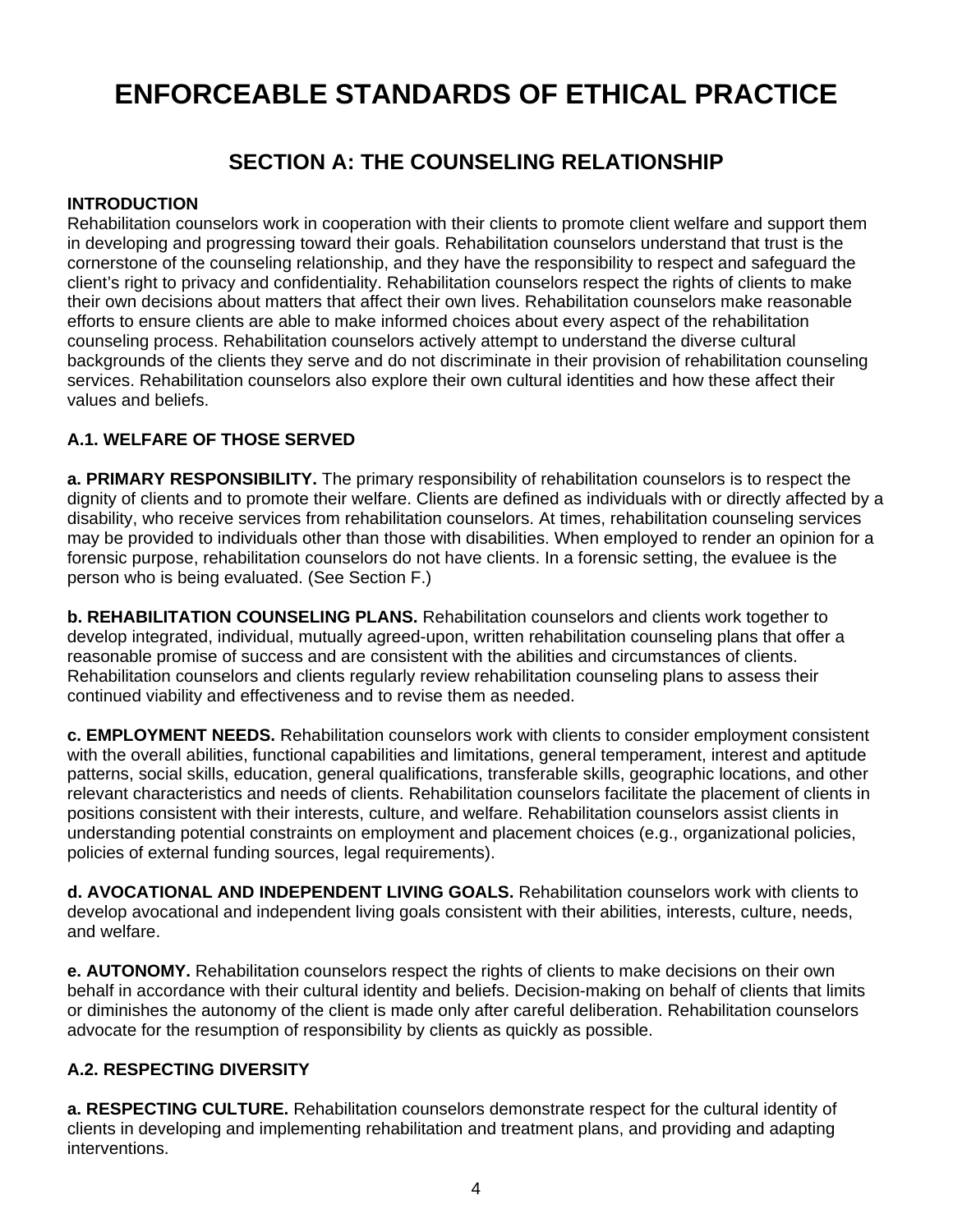**b. NONDISCRIMINATION.** Rehabilitation counselors do not condone or engage in the prejudicial treatment of an individual or group based on their actual or perceived membership in a particular group, class, or category.

#### **A.3. CLIENT RIGHTS**

**a. PROFESSIONAL DISCLOSURE STATEMENT.** Rehabilitation counselors review with clients, both orally and in writing, the rights and responsibilities of both the rehabilitation counselor and client. These are presented in a manner best suited to the needs of the client. Disclosure at the outset of the professional relationship minimally includes:

(1) the qualifications, credentials, and relevant experience of the rehabilitation counselor;

- (2) purposes, goals, techniques, limitations, and the nature of potential risks and benefits of services;
- (3) frequency and length of services;

(4) confidentiality and limitations regarding confidentiality (including how a supervisor and/or treatment team professional is involved);

(5) contingencies for continuation of services upon the extended absence, incapacitation, or death of the rehabilitation counselor;

- (6) fees and/or payment arrangements;
- (7) record preservation and release policies;
- (8) risks associated with electronic communication; and
- (9) legal issues affecting services.

When necessary, rehabilitation counselors disclose other information consistent with organization and/or employer policies or legal requirements. Rehabilitation counselors recognize that disclosure of these issues may need to be reiterated or expanded upon throughout the professional relationship.

**b. INFORMED CONSENT.** Rehabilitation counselors recognize that clients have the freedom to choose whether to enter into or remain in a professional relationship. Rehabilitation counselors respect the rights of clients to participate in ongoing rehabilitation counseling planning and to make decisions to refuse any services or modality changes, while also ensuring that clients are advised of the consequences of such refusal. Rehabilitation counselors recognize that clients need information to make an informed decision regarding services and that professional disclosure must be an ongoing part of the rehabilitation counseling process so clients are able to provide informed consent. Rehabilitation counselors appropriately document discussions of disclosure and informed consent throughout the professional relationship.

**c. INDIVIDUALIZED APPROACH TO COMMUNICATION.** Rehabilitation counselors communicate information in ways that are both developmentally and culturally appropriate. Rehabilitation counselors arrange for a qualified interpreter or translator when necessary to ensure comprehension by clients. Rehabilitation counselors consider cultural implications of informed consent procedures and, when possible, rehabilitation counselors adjust their practices accordingly.

**d. INABILITY TO GIVE CONSENT.** When counseling minors or persons who lack the capacity to give voluntary informed consent, rehabilitation counselors seek the assent of clients and include clients in decision-making as appropriate. Rehabilitation counselors recognize the need to balance the: (1) ethical rights of clients to make choices; (2) cognitive or legal capacity of clients to give consent or assent; and (3) legal rights and responsibilities of legal guardians, including parents who are legal guardians, or families (e.g., "next of kin" notification situations) to protect clients and make decisions on their behalf.

**e. SUPPORT NETWORK INVOLVEMENT.** Rehabilitation counselors recognize that support by others may be important to clients. When appropriate and with consent from clients, rehabilitation counselors enlist the support and involvement of others (e.g., religious/spiritual/community leaders, family members, friends, legal guardians).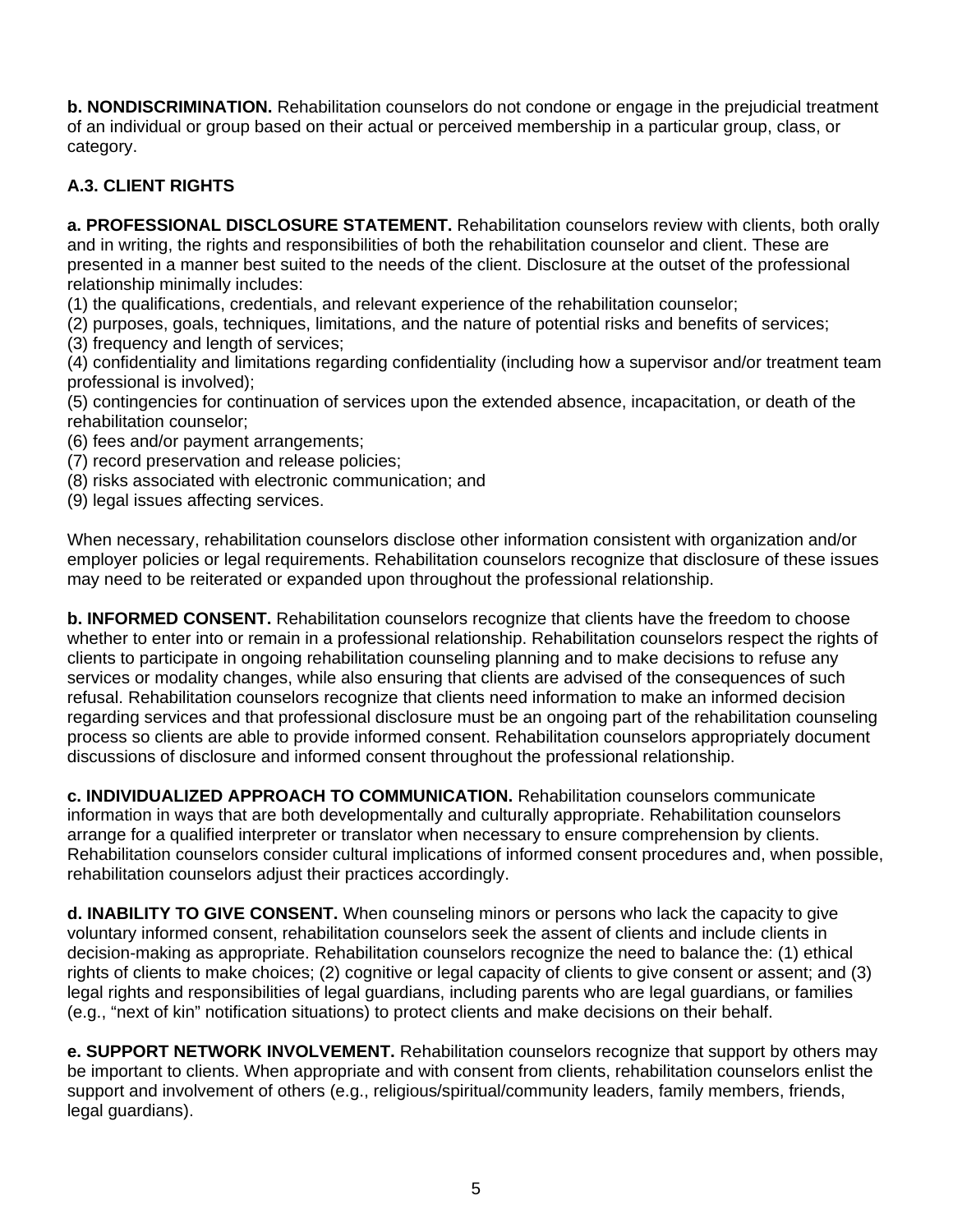#### **A.4. AVOIDING VALUE IMPOSITION**

Rehabilitation counselors are aware of and avoid imposing their own values, attitudes, beliefs, and behaviors. Rehabilitation counselors respect the diversity of clients and seek training in areas in which they are at risk of imposing their values onto clients, especially when the rehabilitation counselor's values are inconsistent with the client's goals or are discriminatory in nature.

#### **A.5. ROLES AND RELATIONSHIPS WITH CLIENTS**

**a. SEXUAL OR ROMANTIC RELATIONSHIPS ASSOCIATED WITH CURRENT CLIENTS.** Rehabilitation counselors are prohibited from engaging in electronic and/or in-person sexual or romantic interactions or relationships with current clients, their romantic partners, or their immediate family members.

**b. SEXUAL OR ROMANTIC RELATIONSHIPS ASSOCIATED WITH FORMER CLIENTS.** Rehabilitation counselors are prohibited from engaging in electronic and/or in-person sexual or romantic interactions or relationships with former clients, their romantic partners, or their immediate family members for a period of five years following the last professional contact. Even after five years, rehabilitation counselors give careful consideration to the potential for sexual or romantic relationships to cause harm to former clients. In cases of potential exploitation and/or harm, rehabilitation counselors avoid entering into such interactions or relationships.

**c. SEXUAL OR ROMANTIC RELATIONSHIPS WITH VULNERABLE FORMER CLIENTS.** Rehabilitation counselors are prohibited from engaging in electronic and/or in-person sexual or romantic interactions or relationships with former clients, regardless of the length of time elapsed since termination of the client relationship, if those clients: (1) have a history of physical, emotional, or sexual abuse; (2) have ever been diagnosed with any form of psychosis or personality disorder or marked cognitive impairment, or (3) are likely to remain in need of therapy due to the intensity or chronicity of a mental health condition.

**d. SERVICE PROVISION WITH PREVIOUS SEXUAL OR ROMANTIC PARTNERS.** Rehabilitation counselors are prohibited from engaging in the provision of rehabilitation counseling services with persons with whom they have had a previous electronic and/or in-person sexual or romantic interaction or relationship.

**e. SERVICE PROVISION WITH FRIENDS AND FAMILY MEMBERS.** Rehabilitation counselors are prohibited from engaging in the provision of rehabilitation counseling services with friends or family members with whom they may have an inability to remain objective.

**f. PERSONAL VIRTUAL RELATIONSHIPS WITH CURRENT CLIENTS.** Rehabilitation counselors are prohibited from engaging in personal virtual relationships with current clients (e.g., through social media).

**g. EXTENDING PROFESSIONAL BOUNDARIES.** Rehabilitation counselors consider the risks and benefits of extending the boundaries of their professional relationships with current or former clients, their romantic partners, or their family members to include interactions not typical of professional rehabilitation counselorclient relationships. In cases where rehabilitation counselors choose to extend these boundaries, they take appropriate professional precautions, such as seeking informed consent, consultation, and supervision to ensure that judgment is not impaired and no harm occurs. With current clients, such interactions are initiated with appropriate consent from clients and are time-limited or context-specific. Examples include, but are not limited to: attending a formal ceremony (e.g., a wedding/commitment ceremony or graduation); purchasing a service or product provided by clients or former clients (excepting unrestricted bartering); hospital visits to ill family members; or mutual membership in professional associations, organizations, or communities.

**h. DOCUMENTING BOUNDARY EXTENSIONS.** If rehabilitation counselors expand boundaries as described in Standard A.5.g, they must officially document, prior to the interaction (when feasible), the rationale for such an interaction, the potential benefit, and anticipated consequences for the client or former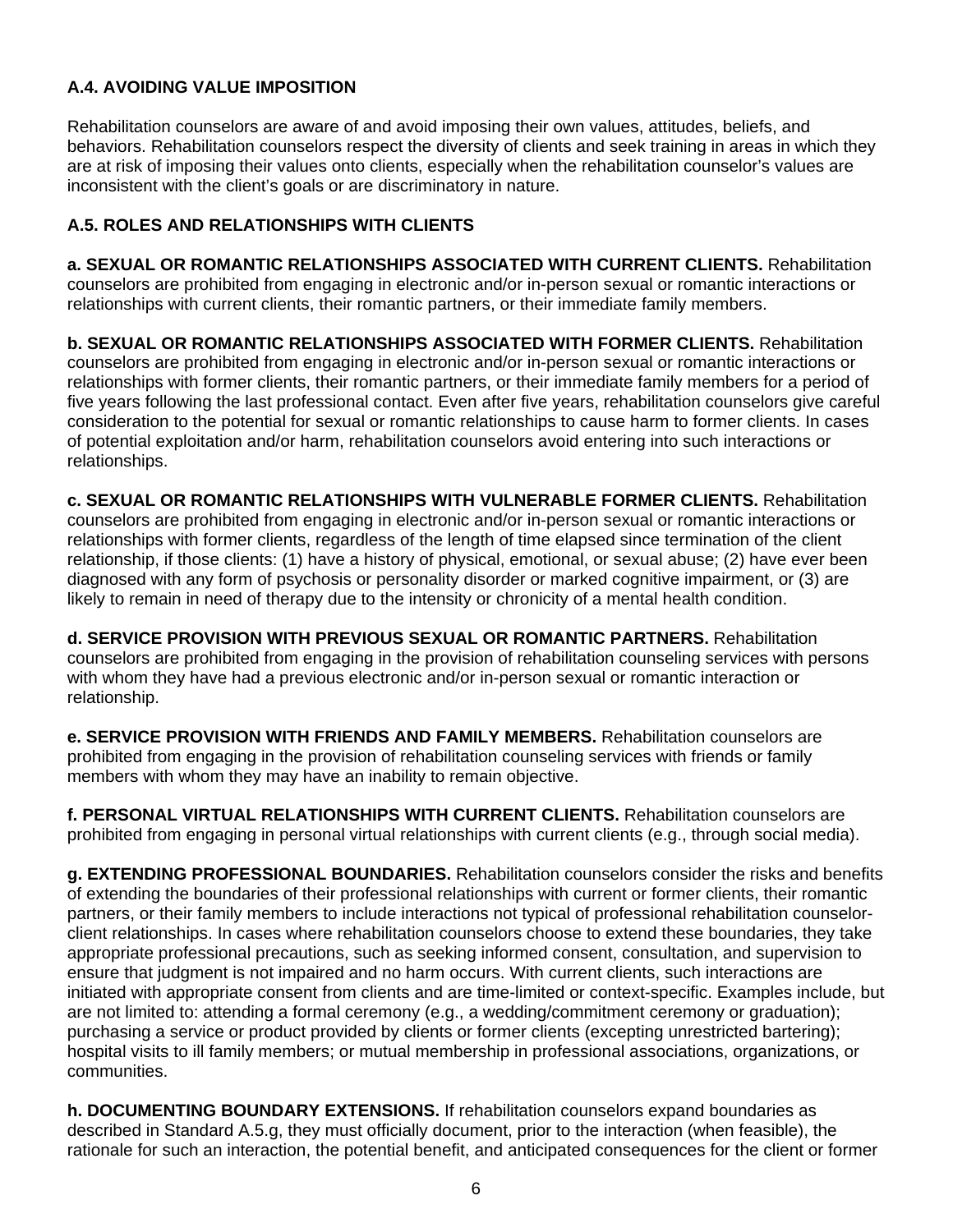client and other individuals significantly involved with the client or former client. When unintentional harm occurs to these individuals, rehabilitation counselors must show evidence of an attempt to remedy such harm.

**i. ROLE CHANGES IN THE PROFESSIONAL RELATIONSHIP.** Rehabilitation counselors carefully evaluate and document the risks and benefits to clients before initiating role changes. If rehabilitation counselors change roles from the original or most recent contracted relationship, they discuss the implications of the role change with the client, including possible risks and benefits (e.g., financial, legal, personal, or therapeutic). They complete a new professional disclosure form with clients and explain the right to refuse services related to the change, as well as the availability of alternate service providers. Rehabilitation counselors refrain from frequent and/or indiscriminate role changes. If changing roles more than one time, rehabilitation counselors evaluate and document the risks and benefits of multiple changes. Examples of possible role changes include:

(1) changing from individual to group, relationship, or family counseling, or vice versa;

(2) changing from a rehabilitation counselor to a mediator role, or vice versa;

(3) changing from a rehabilitation counselor to a researcher role (e.g., enlisting clients as research participants), or vice versa; and

(4) changing from a non-forensic evaluative role or forensic role to a rehabilitation or therapeutic role, or vice versa.

**j. ACCEPTING GIFTS.** Rehabilitation counselors understand the challenges of accepting gifts from clients and recognize that in some cultures, small gifts are a token of respect and gratitude. When determining whether to accept gifts from clients, rehabilitation counselors take into account the cultural or community practice, therapeutic relationship, the monetary value of gifts, the client's motivation for giving gifts, and the motivation of the rehabilitation counselor for accepting or declining gifts. Rehabilitation counselors are aware of and comply with their employers' policies on accepting gifts.

#### **A.6. MULTIPLE CLIENTS**

When rehabilitation counselors agree to provide services to two or more persons who have a relationship (e.g., husband/wife; parent/child), rehabilitation counselors clarify at the outset which person is, or which persons are, to be served and the nature of the relationship with each involved person. If it becomes apparent that rehabilitation counselors may be called upon to perform potentially conflicting roles, rehabilitation counselors clarify, adjust, or withdraw from roles appropriately.

#### **A.7. GROUP WORK**

**a. SCREENING.** Rehabilitation counselors screen prospective group counseling/therapy participants. To the extent possible, rehabilitation counselors select members whose needs and goals are compatible with goals of the group, who do not impede the group process, and whose well-being is not jeopardized by the group experience.

**b. PROTECTING CLIENTS.** In a group setting, rehabilitation counselors take reasonable precautions to protect clients from harm or trauma.

#### **A.8. TERMINATION AND REFERRAL**

**a. COMPETENCE WITHIN TERMINATION AND REFERRAL.** If rehabilitation counselors determine they lack the competence to be of professional assistance to clients, they avoid entering or continuing professional relationships. Rehabilitation counselors are knowledgeable about culturally and clinically appropriate referral resources and suggest these alternatives. If clients decline the suggested referrals, rehabilitation counselors discontinue the relationship.

**b. VALUES WITHIN TERMINATION AND REFERRAL.** Rehabilitation counselors refrain from referring prospective and current clients based solely on the rehabilitation counselor's personally held values,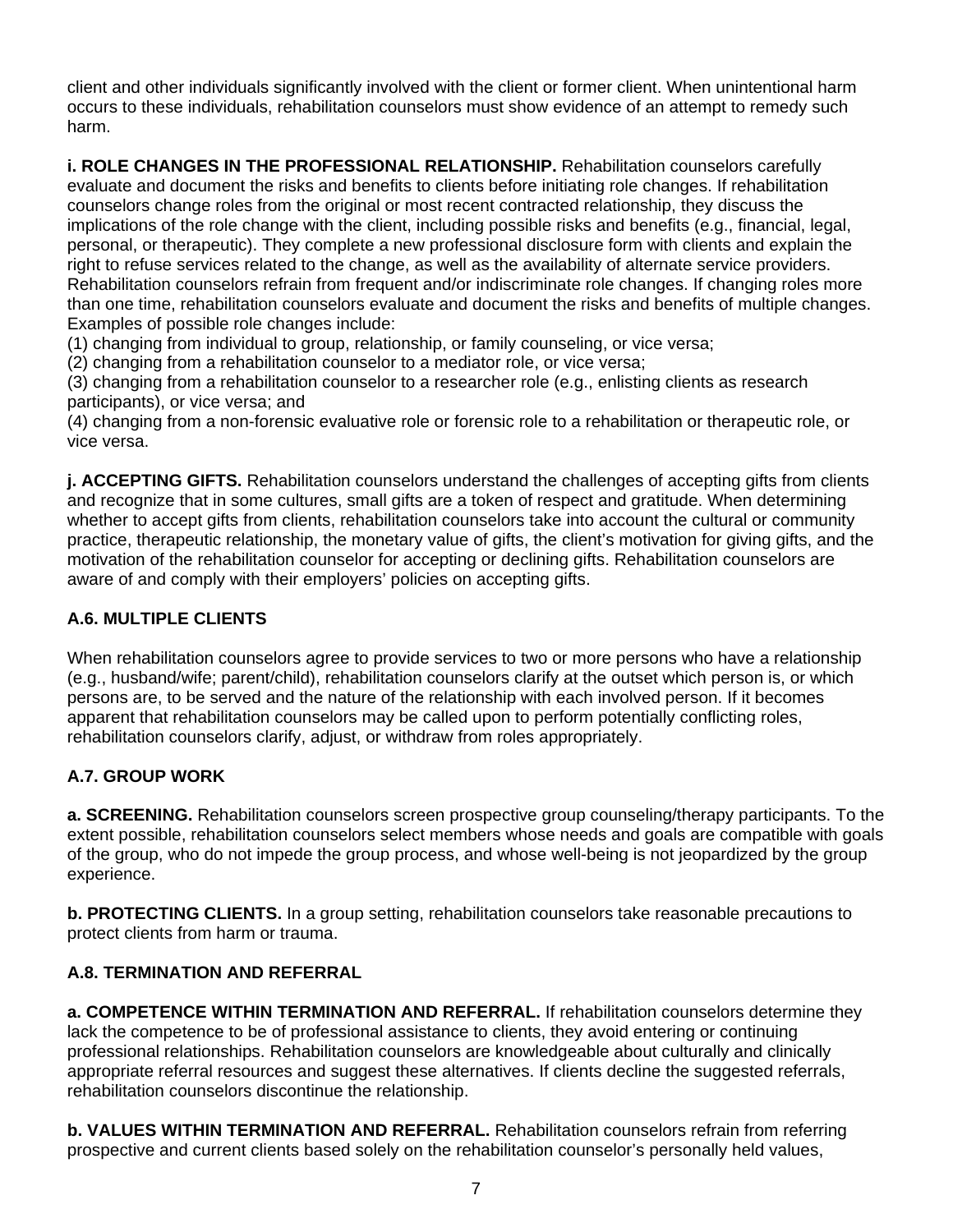attitudes, beliefs, and behaviors. Rehabilitation counselors respect the diversity of clients and seek training in areas in which they are at risk of imposing their values onto clients, especially when the rehabilitation counselor's values are inconsistent with the client's goals or are discriminatory in nature.

**c. APPROPRIATE TERMINATION AND REFERRAL.** Rehabilitation counselors terminate counseling relationships when it becomes reasonably apparent that clients no longer need assistance, are not likely to benefit, or are being harmed by continued services. Rehabilitation counselors may terminate services when in jeopardy of harm by clients or other persons with whom clients have a relationship. Rehabilitation counselors may terminate services: (1) if a client is determined no longer eligible for services; (2) when agreed-upon time limits are reached; or (3) when clients or funding sources do not pay agreed-upon fees or will not pay for further services. Rehabilitation counselors are aware of alternate resources in the communities in which they practice. They provide pre-termination counseling and recommend other clinically and culturally appropriate and accessible service sources when necessary. Rehabilitation counselors make reasonable efforts to assure clients are eligible for the services from the service provider to which they are making a referral.

**d. APPROPRIATE TRANSFER OF SERVICES.** When rehabilitation counselors transfer or refer clients to other practitioners, they make reasonable efforts to ensure that appropriate counseling, services, and administrative processes are completed in a timely manner and that appropriate information and records are communicated and/or transferred to the referral source to facilitate a smooth transition.

**e. ABANDONMENT PROHIBITED.** Rehabilitation counselors do not abandon or neglect clients. Rehabilitation counselors assist in making appropriate arrangements for the continuation of services when necessary during extended absences and following termination.

#### **A.9. END-OF-LIFE CARE FOR TERMINALLY ILL CLIENTS**

**a. QUALITY OF CARE.** When the need arises, rehabilitation counselors advocate for services that enable clients to: (1) obtain high quality end-of-life care for their physical, emotional, social, and spiritual needs; (2) exercise the highest degree of self-determination possible; (3) be given every opportunity possible to engage in informed decision-making regarding their end-of-life care; and (4) receive complete and adequate assessment regarding their ability to make competent, rational decisions on their own behalf from mental health professionals who are experienced in end-of-life care practice.

**b. CONFIDENTIALITY.** Rehabilitation counselors who provide services to terminally ill individuals who are considering hastening their own deaths through such mechanisms as assisted suicide or refusing lifesustaining treatments have the option of maintaining confidentiality on this matter, depending on applicable laws, the specific circumstances of the situation, and after seeking consultation or supervision from appropriate professional and legal parties.

## **SECTION B: CONFIDENTIALITY, PRIVILEGED COMMUNICATION, AND PRIVACY**

#### **INTRODUCTION**

Rehabilitation counselors recognize that trust is the cornerstone of the counseling relationship. Rehabilitation counselors aspire to earn the trust of current and prospective clients by creating an ongoing partnership, establishing and upholding appropriate boundaries, and maintaining confidentiality. Rehabilitation counselors communicate the legal and ethical parameters of confidentiality to their clients in a culturally competent manner.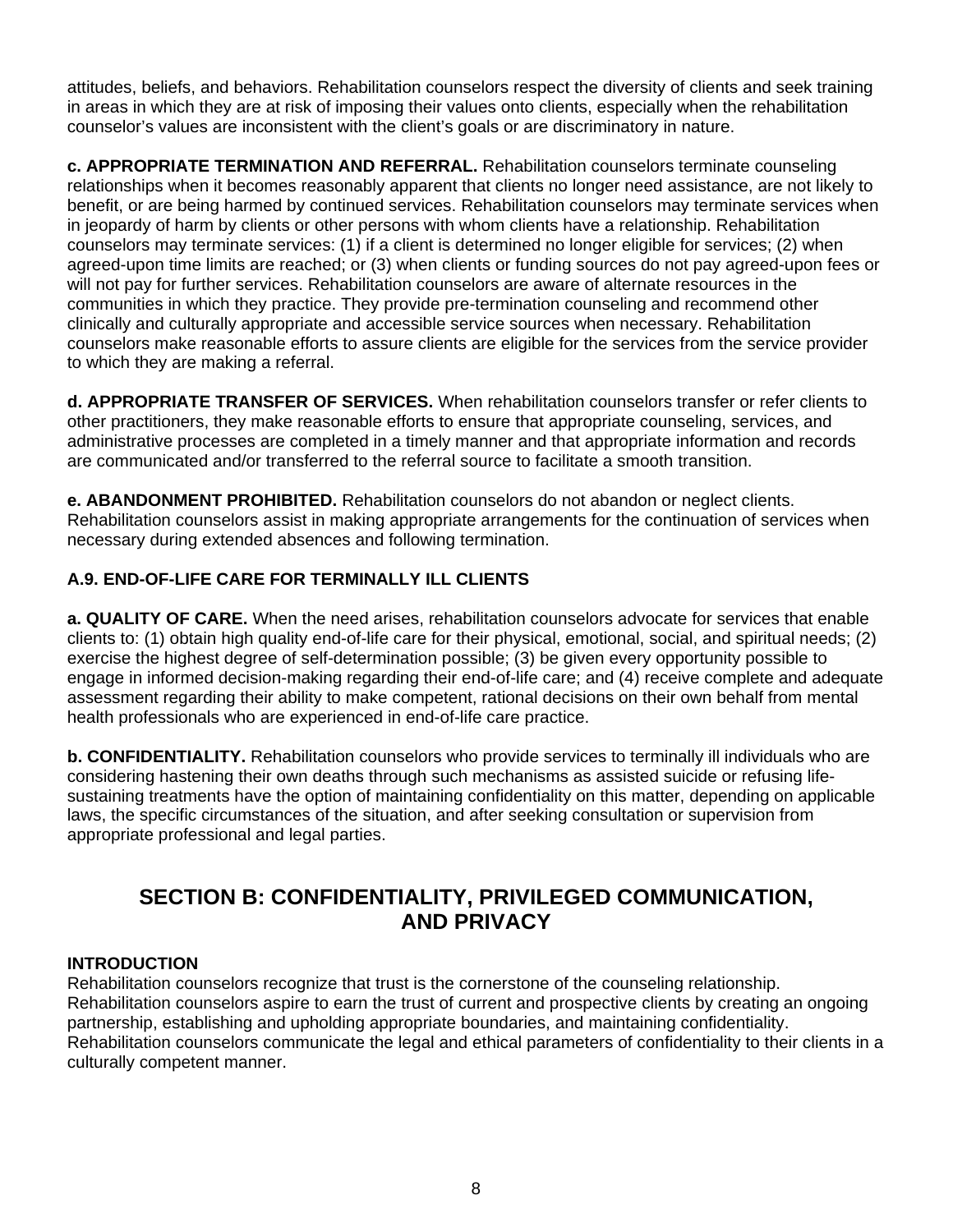#### **B.1. RESPECTING CLIENT RIGHTS**

**a. RESPECT FOR PRIVACY.** Rehabilitation counselors respect the privacy rights of clients. Rehabilitation counselors solicit private information from clients only when it is beneficial to the rehabilitation counseling process. Rehabilitation counselors make reasonable efforts to ensure that methods of sharing or transmitting information are secure.

**b. PERMISSION TO RECORD.** Rehabilitation counselors obtain permission from clients prior to recording sessions through electronic or other means.

**c. PERMISSION TO OBSERVE.** Rehabilitation counselors obtain permission from clients prior to observing sessions, reviewing session transcripts, and/or listening to or viewing recordings of sessions with supervisors, faculty, peers, or others within the training environment.

**d. CULTURAL DIVERSITY CONSIDERATIONS.** Rehabilitation counselors work to develop and maintain awareness of the cultural meanings of confidentiality and privacy. Rehabilitation counselors hold ongoing discussions with clients as to how, when, and with whom information is to be shared.

**e. RESPECT FOR CONFIDENTIALITY.** Rehabilitation counselors do not share confidential information without consent from clients or without sound legal or ethical justification. Rehabilitation counselors do not release confidential records without a signed authorization to release information, except allowed by law or required by court order.

**f. EXPLANATION OF LIMITATIONS.** At initiation and as needed throughout the counseling process, rehabilitation counselors inform clients of the limitations of confidentiality and seek to identify foreseeable situations in which confidentiality must be breached.

#### **B.2. EXCEPTIONS**

**a. SERIOUS OR FORESEEABLE HARM AND LEGAL REQUIREMENTS.** The general requirement that rehabilitation counselors keep information confidential does not apply when disclosure is required to protect clients or identified others from serious and foreseeable harm, or when legal requirements demand that confidential information must be revealed. Rehabilitation counselors must be aware of and adhere to standards and laws that govern confidentiality. Rehabilitation counselors consult with other professionals when in doubt as to the validity of an exception.

**b. CONTAGIOUS, LIFE-THREATENING DISEASES.** When clients disclose they have a disease commonly known to be both communicable and life-threatening, rehabilitation counselors may be justified in disclosing information to identifiable third parties if they are known to be at demonstrable and high risk of contracting the disease. Prior to making a disclosure, rehabilitation counselors confirm the diagnosis and assess the intent of clients to inform the third parties about the disease or to engage in any behaviors that may be harmful to identifiable third parties. Rehabilitation counselors must be aware of and adhere to standards and laws concerning disclosure about disease status.

**c. COURT-ORDERED DISCLOSURE.** When subpoenaed to release confidential or privileged information without permission from clients or their legal representatives, rehabilitation counselors obtain written informed consent from clients, take steps to prohibit the disclosure, or have it limited as narrowly as possible due to potential harm to clients or the counseling relationship. Whenever reasonable, rehabilitation counselors obtain a court directive to clarify the nature and extent of the response to a subpoena. When release of raw assessment data is requested, refer to Standard G.2.b.

**d. MINIMAL DISCLOSURE.** When circumstances require the disclosure of confidential information, rehabilitation counselors clarify the nature of information being requested and make reasonable efforts to ensure only necessary information is revealed.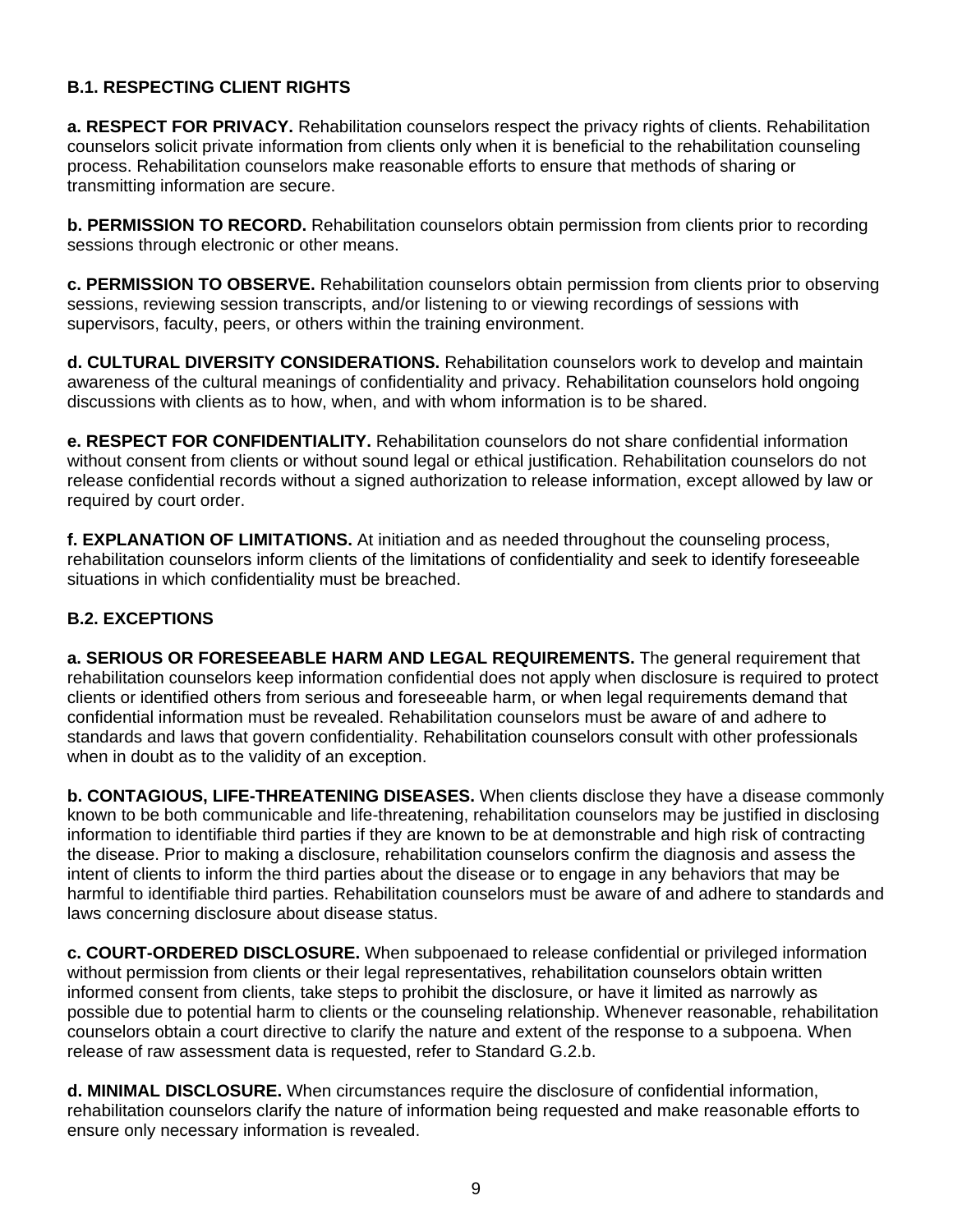#### **B.3. INFORMATION SHARED WITH OTHERS**

**a. WORK ENVIRONMENT.** Rehabilitation counselors avoid casual conversation about clients in the work environment and make reasonable efforts to ensure that privacy and confidentiality of clients' information and records are maintained by employees, supervisees, students, clerical assistants, and volunteers.

**b. INTERDISCIPLINARY TEAMS.** When services provided to clients involve the sharing of their information among team members, clients are advised of this fact during the professional disclosure process and are informed of the team's existence and composition.

**c. OTHER SERVICE PROVIDERS.** When rehabilitation counselors learn that clients have an ongoing professional relationship with another rehabilitation counselor or treating professional, they obtain a signed authorization prior to releasing information to other professionals. File review, second-opinion services, and other indirect services are not considered an ongoing professional relationship.

**d. CLIENT ASSISTANTS.** Clients have the right to decide who can be present as client assistants (e.g., interpreter, personal care assistant, advocates). When clients choose to have assistants present, clients are informed that rehabilitation counselors cannot guarantee that assistants will maintain confidentiality. Rehabilitation counselors impress upon assistants the importance of maintaining confidentiality. If the presence of a client assistant is detrimental to services, the rehabilitation counselor discusses the concern with the client. If the concern is not resolved, the rehabilitation counselor may consider termination and referral.

**e. CONFIDENTIAL SETTINGS.** Rehabilitation counselors are attentive to the type of service they are providing and whether confidential information is typically discussed. If confidential information is likely to be discussed, rehabilitation counselors choose settings in which they can reasonably ensure the privacy of clients. Prior to providing services in community or other settings where confidentiality cannot be maintained, rehabilitation counselors discuss with clients the risk to maintaining confidentiality.

**f. THIRD-PARTY PAYERS.** Rehabilitation counselors disclose information to third-party payers only when clients have authorized such disclosure, unless otherwise required by law.

**g. DECEASED CLIENTS.** Rehabilitation counselors protect the confidentiality of deceased clients, consistent with laws, organizational policies, and documented preferences of clients.

#### **B.4. GROUPS AND FAMILIES**

**a. GROUP WORK.** In group work, whether in-person or using electronic formats, rehabilitation counselors clearly explain the role and responsibility of each participant. Rehabilitation counselors state their expectation that all members maintain confidentiality for each individual and the group as a whole. Rehabilitation counselors also advise group members of the limitations of confidentiality and that confidentiality by other group members cannot be guaranteed.

**b. COUPLES AND FAMILY COUNSELING.** In couples and family counseling, rehabilitation counselors clearly define who the clients are and discuss expectations and limitations of confidentiality. Rehabilitation counselors seek agreement concerning each individual's right to confidentiality and document in writing such agreement among all involved parties having the capacity to give consent. Rehabilitation counselors clearly define whether they share or do not share information with family members that is privately, individually communicated to rehabilitation counselors.

#### **B.5. RESPONSIBILITY TO CLIENTS LACKING CAPACITY TO CONSENT**

**a. RESPONSIBILITY TO CLIENTS.** When counseling minors or persons who are unable to give voluntary consent, rehabilitation counselors protect the confidentiality of information received in the counseling relationship, in any format, as specified by law, written policies, and applicable ethical standards.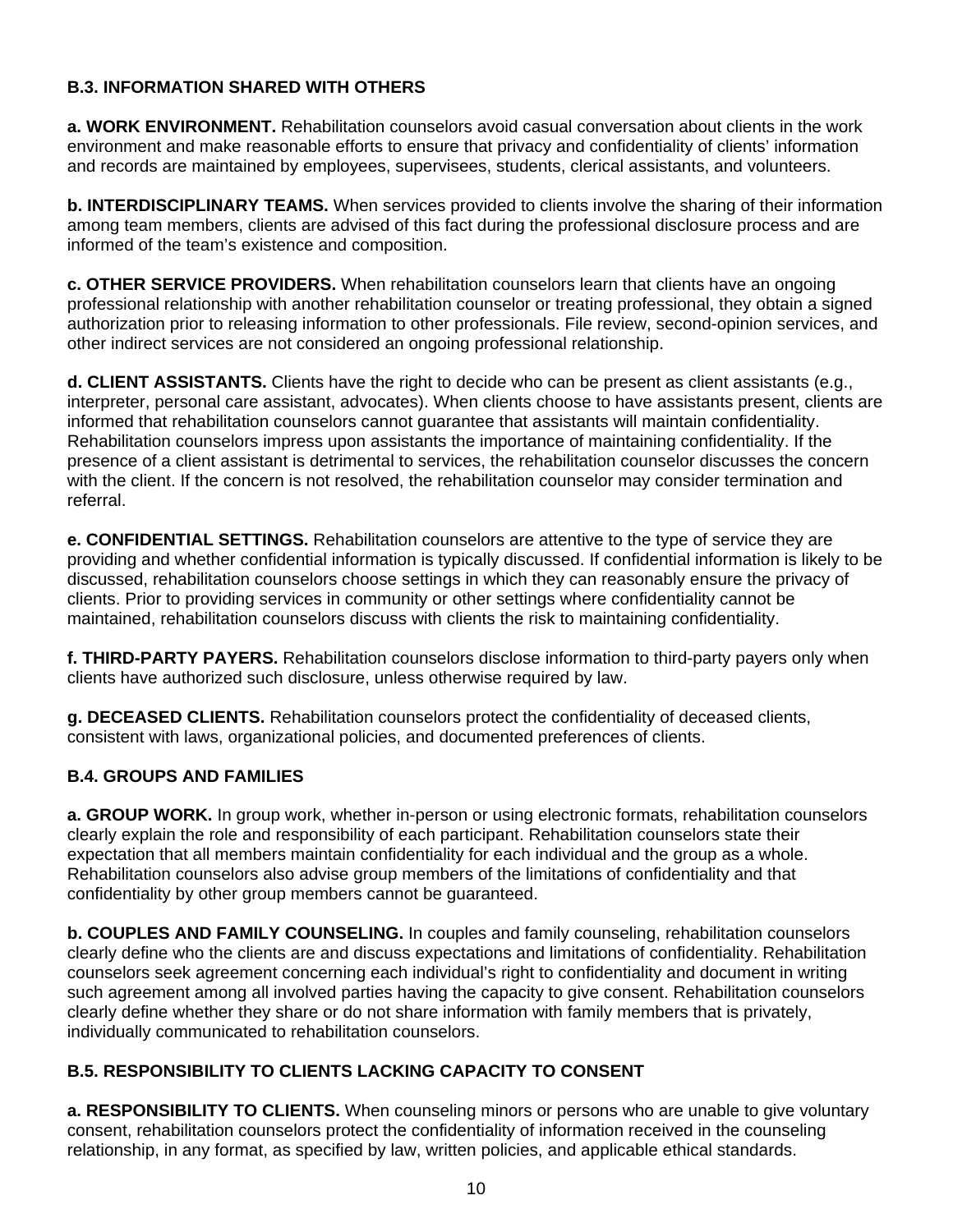**b. RESPONSIBILITY TO LEGAL GUARDIANS AND PARENTS.** Rehabilitation counselors inform legal guardians, including parents who are legal guardians, about the role of rehabilitation counselors and the confidential nature of the services provided. Rehabilitation counselors are sensitive to the cultural diversity of families and work to establish, as appropriate, collaborative relationships with legal guardians to best serve clients.

**c. RELEASE OF CONFIDENTIAL INFORMATION.** When working with minors or persons who lack the capacity to give voluntary informed consent to the release of confidential information, rehabilitation counselors obtain written permission from legal guardians or legal power of attorney to disclose the information. In cases where there is no legal guardian or legal power of attorney, rehabilitation counselors engage in an ethical decision-making process to determine appropriate action. In such instances, rehabilitation counselors inform clients consistent with their level of understanding and take culturally appropriate measures to safeguard client confidentiality.

#### **B.6. RECORDS AND DOCUMENTATION**

**a. REQUIREMENT OF RECORDS AND DOCUMENTATION.** Rehabilitation counselors include sufficient and timely documentation in the records of their clients to facilitate the delivery and continuity of needed services. Rehabilitation counselors make reasonable efforts to ensure that documentation in records accurately reflects progress and services provided to clients. If errors are made in records, rehabilitation counselors take steps to properly note the correction of such errors according to organizational policies.

**b. CONFIDENTIALITY OF RECORDS AND DOCUMENTATION.** Rehabilitation counselors make reasonable efforts to ensure that records and documentation, in any format, are kept in a secure location and that only authorized persons have access to the records.

**c. CLIENT ACCESS.** Rehabilitation counselors provide reasonable access to records and copies of records when requested by clients or their legal representatives, unless prohibited by law. In situations involving multiple clients, rehabilitation counselors provide individual clients with only those parts of records that relate directly to them and do not include confidential information related to any other client. When records may be sensitive, confusing, or detrimental to clients, rehabilitation counselors have a responsibility to exercise judgment regarding the timing and manner in which the information is shared and to educate clients regarding such information. When rehabilitation counselors are in possession of records from other sources, they refer clients back to the original sources to obtain copies of those records.

**d. DISCLOSURE OR TRANSFER.** Unless exceptions to confidentiality exist, rehabilitation counselors obtain written permission from clients to disclose or transfer records to legitimate third parties. Rehabilitation counselors make reasonable efforts to ensure that recipients of records are sensitive to their confidential nature.

**e. STORAGE AND DISPOSAL AFTER TERMINATION.** Rehabilitation counselors store records of their clients following termination of services to ensure reasonable future access. Rehabilitation counselors maintain records in accordance with organizational policies and laws, including licensure laws and policies governing records. Rehabilitation counselors dispose of records and other sensitive materials in a manner that protects client confidentiality. Rehabilitation counselors apply careful discretion and deliberation before destroying records that may be needed by a court of law (e.g., notes on child abuse, suicide, sexual harassment, or violence).

**f. REASONABLE PRECAUTIONS.** Rehabilitation counselors take reasonable precautions to protect the confidentiality of clients in the event of disaster or termination of practice, incapacity, or death of the rehabilitation counselor. Rehabilitation counselors appoint a records custodian when appropriate.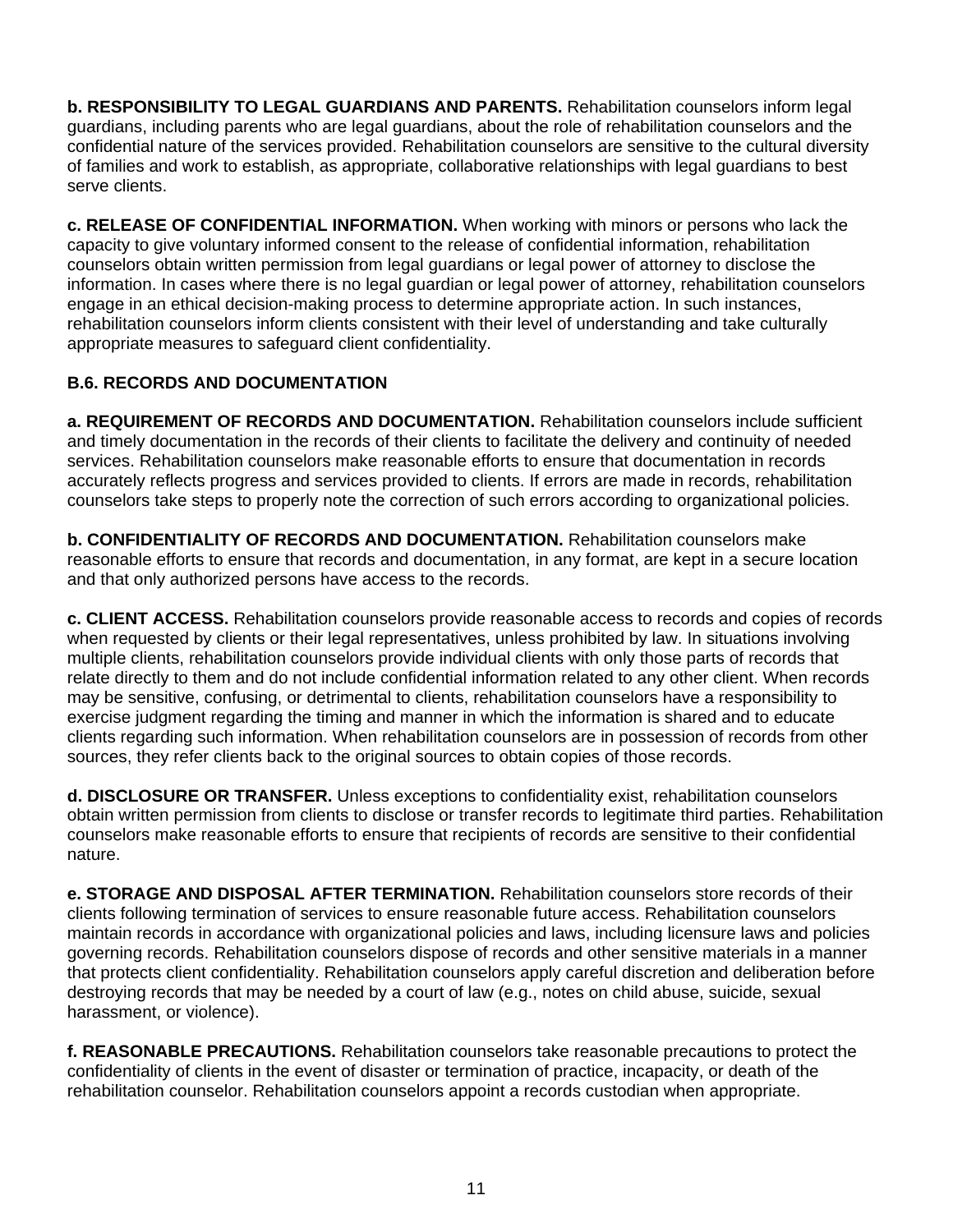#### **B.7. CASE CONSULTATION**

**a. DISCLOSURE OF CONFIDENTIAL INFORMATION.** When consulting with colleagues, rehabilitation counselors do not disclose confidential information that reasonably could lead to the identification of clients or other persons or organizations with whom they have a confidential relationship, unless they have obtained the prior written consent of the persons or organizations or when the disclosure cannot be avoided. They disclose information only to the extent necessary to achieve the purpose of the consultation.

**b. RESPECT FOR PRIVACY.** Rehabilitation counselors share information in a consulting relationship for professional purposes only with persons directly involved with the case. Written and oral reports presented by rehabilitation counselors contain only data germane to the purpose of the consultation, and every effort is made to protect the identity of clients and to avoid undue invasion of privacy.

**c. CONFIDENTIALITY IN CONSULTATION.** Rehabilitation counselors seeking consultation obtain agreement among the parties involved concerning each individual's right to confidentiality, the obligation of each individual to preserve confidential information, and the limits of confidentiality of information shared by others.

## **SECTION C: ADVOCACY AND ACCESSIBILITY**

#### **INTRODUCTION**

Rehabilitation counselors are aware of and sensitive to the needs of individuals with disabilities. Rehabilitation counselors advocate at individual, group, institutional, and societal levels to: (1) promote opportunity and access; (2) improve the quality of life for individuals with disabilities; and (3) remove potential barriers to the provision of or access to services. Rehabilitation counselors recognize that disability often occurs in tandem with other social justice issues (e.g., poverty, homelessness, trauma).

#### **C.1. ADVOCACY**

**a. ATTITUDINAL BARRIERS.** Rehabilitation counselors address attitudinal barriers that inhibit the growth and development of their clients, including stereotyping and discrimination.

**b. EMPOWERMENT.** Rehabilitation counselors empower clients, parents, or legal guardians by providing appropriate information to facilitate their self-advocacy actions whenever possible. Rehabilitation counselors work to help clients, parents, or legal guardians understand their rights and responsibilities, speak for themselves, and make informed decisions. When appropriate and with the consent of a client, parent, or legal guardian, rehabilitation counselors act as advocates on behalf of that client at the local, regional, and/or national levels.

**c. ORGANIZATIONAL ADVOCACY.** Rehabilitation counselors remain aware of actions taken by their own and cooperating organizations on behalf of clients. When possible, to ensure effective service delivery, rehabilitation counselors act as advocates for clients who cannot advocate for themselves.

**d. ADVOCACY AND CONSENT.** Rehabilitation counselors obtain client consent prior to engaging in advocacy efforts on behalf of an identifiable client to improve the provision of services and to work toward removal of systemic barriers or obstacles that inhibit client access, growth, and development.

**e. ADVOCACY AND CONFIDENTIALITY.** When engaging in advocacy on behalf of clients, should circumstances require the disclosure of confidential information, rehabilitation counselors obtain and document consent from the client and disclose only minimal information.

**f. AREAS OF KNOWLEDGE AND COMPETENCY.** Rehabilitation counselors are knowledgeable about systems and laws, as well as organizational policies, and how they affect access to employment, education,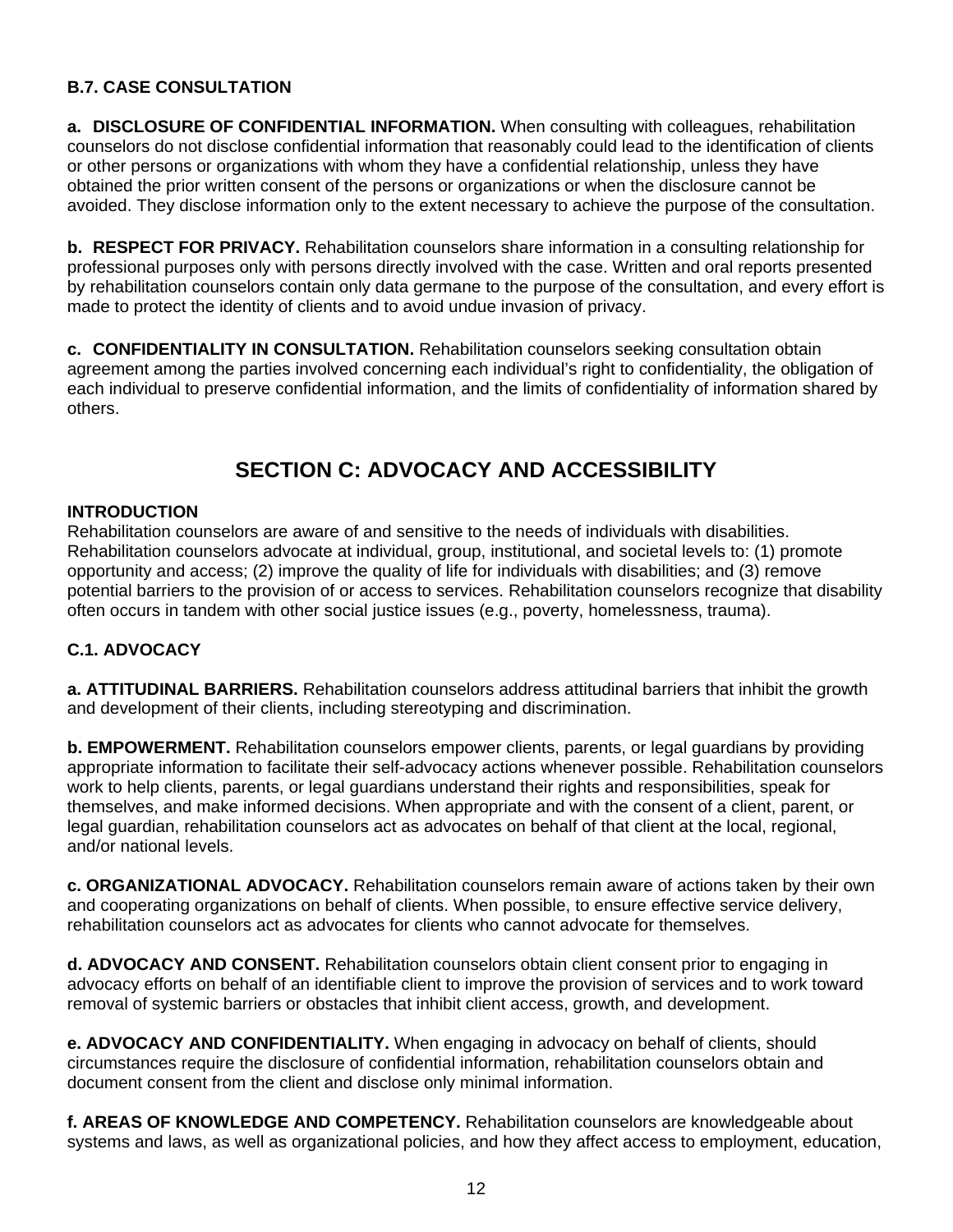transportation, housing, civil rights, financial benefits, medical services, and mental health services for individuals with disabilities. They keep current with changes in these areas in order to advocate effectively for clients and/or to facilitate self-advocacy of clients in these areas.

**g. KNOWLEDGE OF BENEFIT SYSTEMS.** Rehabilitation counselors are aware that disability benefit systems directly affect the quality of life of clients. They provide accurate and timely information or appropriate resources and referrals to individuals knowledgeable about benefits.

#### **C.2. ACCESSIBILITY**

**a. ACCOMMODATIONS.** Rehabilitation counselors facilitate the provision of necessary, appropriate, and reasonable accommodations in accordance with the law, including physically and programmatically accessible facilities, services, and technology to address the barriers encountered by individuals with disabilities.

**b. REFERRAL ACCESSIBILITY.** Rehabilitation counselors make reasonable efforts to refer clients only to programs, facilities, or employment settings that are appropriately accessible and that do not condone or engage in the prejudicial treatment of an individual or group based on their actual or perceived membership in a particular group, class, or category.

**c. BARRIERS TO SERVICES.** Rehabilitation counselors collaborate with clients and/or others to identify and develop a plan to address physical or programmatic barriers to services.

## **SECTION D: PROFESSIONAL RESPONSIBILITY**

#### **INTRODUCTION**

Rehabilitation counselors aspire to open, honest, and accurate communication in dealing with other professionals and the public. Rehabilitation counselors facilitate access to rehabilitation counseling services, practice in a nondiscriminatory manner within the boundaries of professional and personal competence, and have a responsibility to abide by the Code. Rehabilitation counselors actively participate in professional associations and organizations that foster the development and improvement of the profession in order to improve the quality of life for individuals with disabilities. Rehabilitation counselors have a responsibility to the public to engage in practices that are based on accepted research methodologies and evidence-based practices. Rehabilitation counselors are encouraged to contribute to society by devoting a portion of their professional activity to services for which there is little or no financial return (pro bono publico). In addition, rehabilitation counselors engage in self-care activities to maintain and promote their own emotional, physical, mental, and spiritual well-being to best meet their professional responsibilities. They advocate for hiring practices that promote the hiring of certified rehabilitation counselors.

#### **D.1. PROFESSIONAL COMPETENCE**

**a. BOUNDARIES OF COMPETENCE.** Rehabilitation counselors practice only within the boundaries of their competence, based on their education, training, supervised experience, professional credentials, and appropriate professional experience. Rehabilitation counselors do not misrepresent their competence to clients or others.

**b. NEW SPECIALTY AREAS OF PRACTICE.** Rehabilitation counselors transitioning into specialty areas requiring new core competencies begin practicing only after having obtained appropriate consultation, education, training, and/or supervised experience. While developing skills in new specialty areas, rehabilitation counselors make reasonable efforts to ensure the competence of their work and to protect clients from possible harm.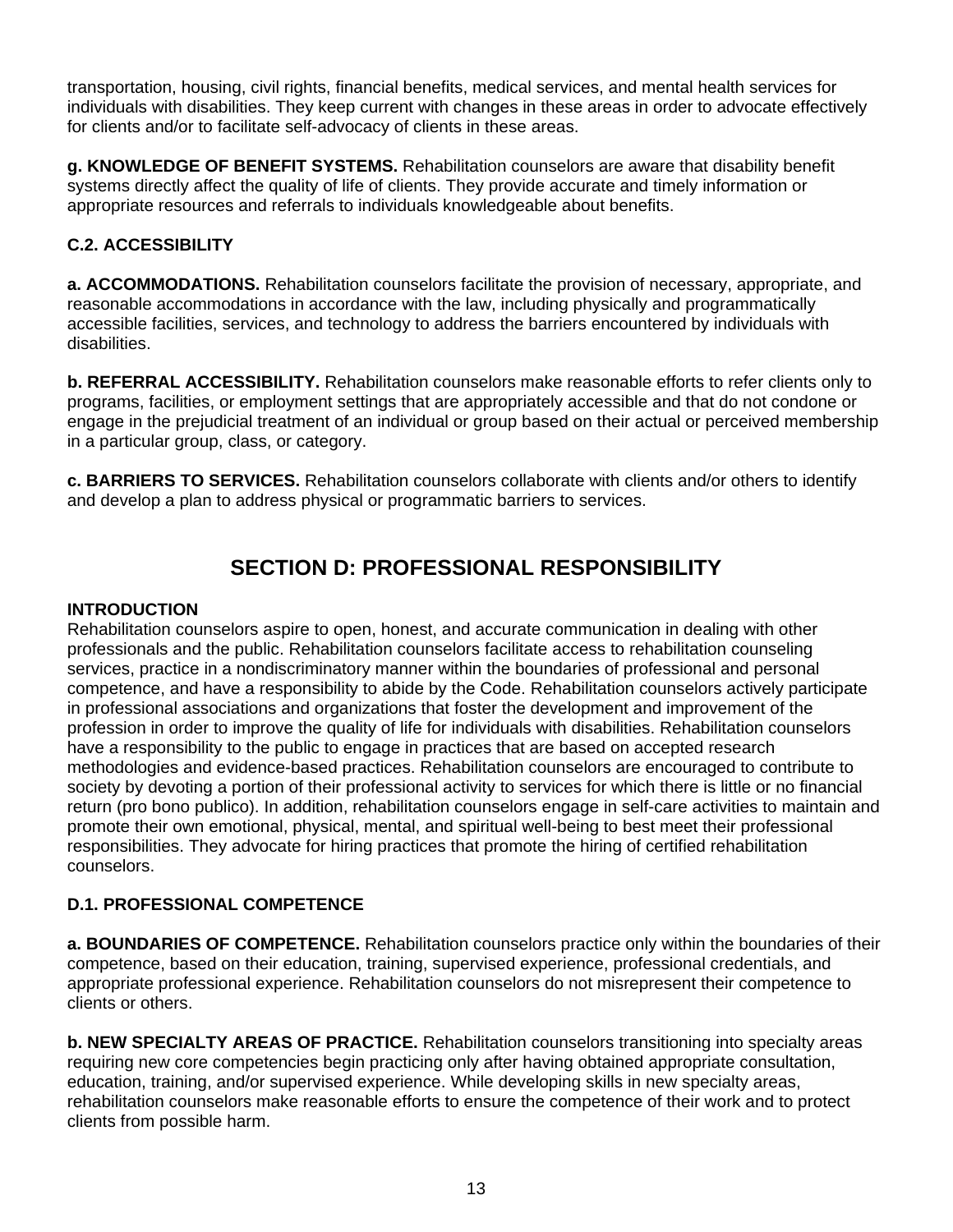**c. EMPLOYMENT QUALIFICATIONS.** Rehabilitation counselors accept employment only for positions for which they are qualified by education, training, supervised experience, professional credentials, and appropriate professional experience. Rehabilitation counselors hire individuals for rehabilitation counseling positions who are qualified and competent for those positions.

**d. AVOIDING HARM.** Rehabilitation counselors act to avoid harming clients, students, employees, supervisees, and research participants and to minimize or to remedy unavoidable or unanticipated harm.

**e. MONITORING EFFECTIVENESS.** Rehabilitation counselors continually monitor their effectiveness as professionals and, when necessary, take steps to improve performance through supervision, consultation, peer supervision, or input from other sources.

**f. CONTINUING EDUCATION.** Rehabilitation counselors recognize the need for continuing education to acquire and maintain a reasonable level of awareness of current scientific and professional information in their fields of activity. They maintain their competence in the skills they use, are open to new procedures, and keep current with professional and community resources for diverse and specific populations with which they work.

#### **D.2. CULTURAL COMPETENCE/DIVERSITY**

**a. CULTURAL COMPETENCY.** Rehabilitation counselors develop and maintain knowledge, personal awareness, sensitivity, and skills and demonstrate a disposition reflective of a culturally competent rehabilitation counselor working with diverse client populations.

**b. INTERVENTIONS.** Rehabilitation counselors develop and adapt interventions and services to incorporate consideration of cultural perspectives of clients and recognition of barriers external to clients that may interfere with achieving effective rehabilitation outcomes.

**c. NONDISCRIMINATION.** Rehabilitation counselors do not condone or engage in the prejudicial treatment of an individual or group based on their actual or perceived membership in a particular group, class, or category.

#### **D.3. FUNCTIONAL COMPETENCE**

**a. IMPAIRMENT.** Rehabilitation counselors are alert to the signs of impairment due to their own health issues or personal circumstances and refrain from offering or providing professional services when such impairment is likely to harm clients or others. They seek assistance for problems that reach the level of professional impairment, and if necessary, they limit, suspend, or terminate their professional responsibilities until it is determined they may safely resume their work. Rehabilitation counselors assist colleagues or supervisors in recognizing their own professional impairment, provide consultation and assistance when colleagues or supervisors show signs of impairment, and intervene as appropriate to prevent harm to clients.

**b. DISASTER PREPARATION AND RESPONSE.** Rehabilitation counselors make reasonable efforts to plan for continued client services in the event that rehabilitation counseling services are interrupted by disaster, such as acts of violence, terrorism, or a natural disaster.

#### **D.4. PROFESSIONAL CREDENTIALS**

**a. ACCURATE REPRESENTATION.** Rehabilitation counselors claim or imply only professional qualifications actually completed and correct any known misrepresentations of their qualifications by others. They truthfully represent their qualifications and those of their professional colleagues. Rehabilitation counselors accurately represent the accreditations of their academic programs and accurately describe their continuing education and specialized training.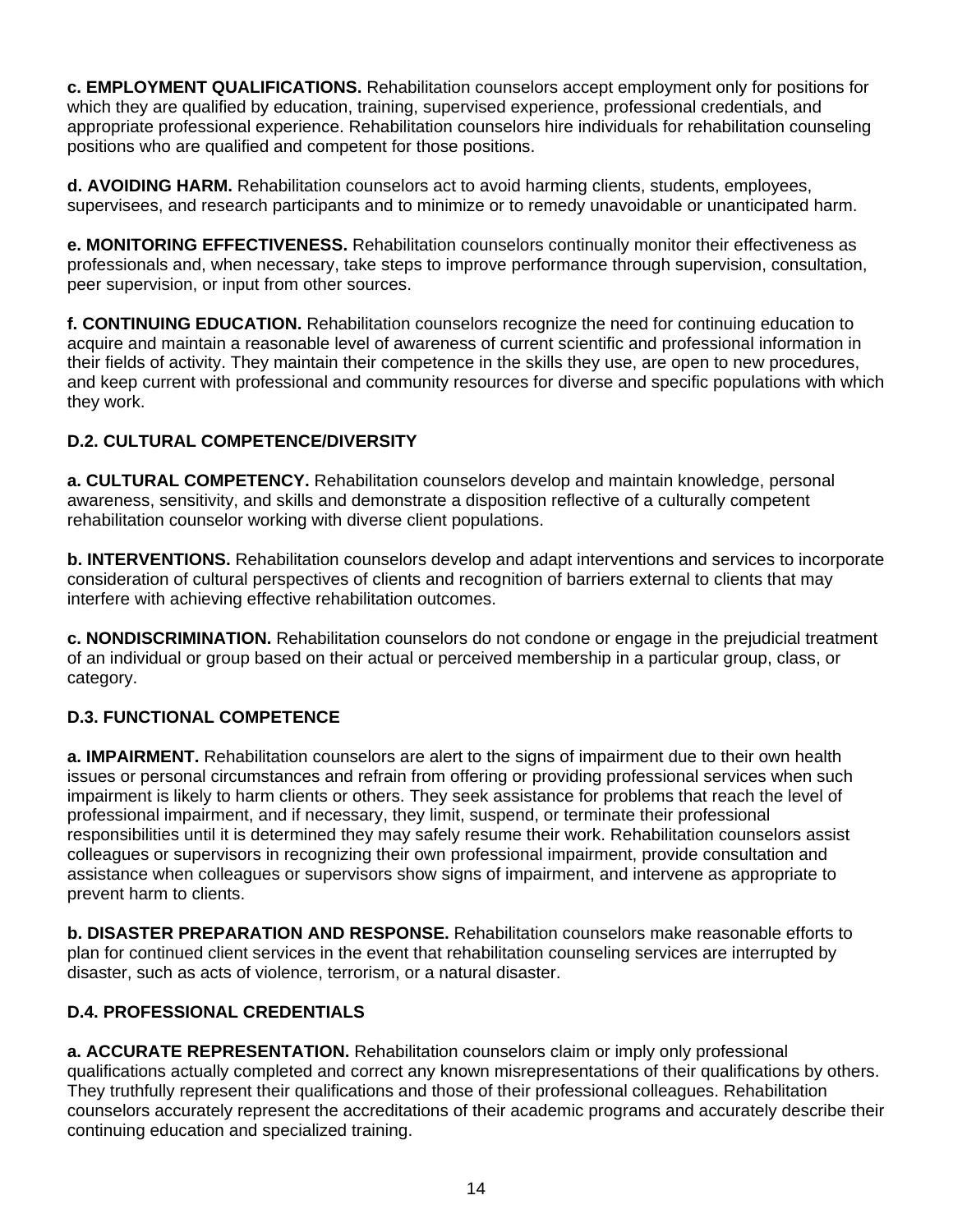**b. CREDENTIALS.** Rehabilitation counselors claim only licenses or certifications that are current and in good standing.

**c. EDUCATIONAL DEGREES.** Rehabilitation counselors clearly differentiate between earned and honorary degrees.

**d. IMPLYING DOCTORAL-LEVEL COMPETENCE.** Rehabilitation counselors refer to themselves as "doctor" in a counseling context only when their doctorate is in rehabilitation counseling or a closely related field from an accredited university. If rehabilitation counselors have a doctoral-level degree in an unrelated field, they clearly state the field in which the doctoral degree was earned. Rehabilitation counselors do not use any abbreviation or statement to imply the attainment of a credential.

#### **D.5. RESPONSIBILITY TO THE PUBLIC AND OTHER PROFESSIONALS**

**a. HARASSMENT.** Rehabilitation counselors do not condone or participate in any form of harassment, including sexual harassment.

**b. REPORTS TO THIRD PARTIES.** Rehabilitation counselors are accurate, honest, and objective in reporting their professional activities and judgments to authorized third parties (e.g., courts, health insurance companies, recipients of evaluation reports).

**c. PRESENTATIONS.** When rehabilitation counselors provide advice or commentary by means of public lectures, demonstrations, radio or television programs, recordings, technology-based applications, printed articles, mailed material, or other media, they make reasonable efforts to ensure that: (1) the statements are based on appropriate professional literature and practice; (2) the statements are otherwise consistent with the Code; and (3) it is clear that a professional counseling relationship does not exist.

**d. PROFESSIONAL STATEMENTS.** When making professional statements in a public context, regardless of media or forum, rehabilitation counselors clearly identify whether the statements represent individual perspectives or the position of the profession or any professional organizations with which they may be affiliated.

**e. EXPLOITATION OF OTHERS.** Rehabilitation counselors do not exploit others in their professional relationships to seek or receive unjustified personal gains, sexual favors, unfair advantages, or unearned goods or services.

**f. CONFLICT OF INTEREST.** Rehabilitation counselors recognize their own personal or professional relationships may interfere with their ability to practice ethically and professionally. Under such circumstances, rehabilitation counselors are obligated to decline participation or to limit their assistance in a manner consistent with professional obligations. Rehabilitation counselors identify, make known, and address real or apparent conflicts of interest in an attempt to maintain the public confidence and trust, discharge professional obligations, and maintain responsibility, impartiality, and accountability.

**g. VERACITY.** Rehabilitation counselors do not engage in any act or omission of a dishonest, deceitful, or fraudulent nature in the conduct of their professional activities.

**h. DISPARAGING REMARKS.** Rehabilitation counselors do not disparage individuals or groups of individuals.

#### **D.6. SCIENTIFIC BASES FOR INTERVENTIONS**

**a. ACCEPTABLE TECHNIQUES/PROCEDURES/MODALITIES.** Rehabilitation counselors use techniques/procedures/modalities that are grounded in theory and/or have an empirical or scientific foundation.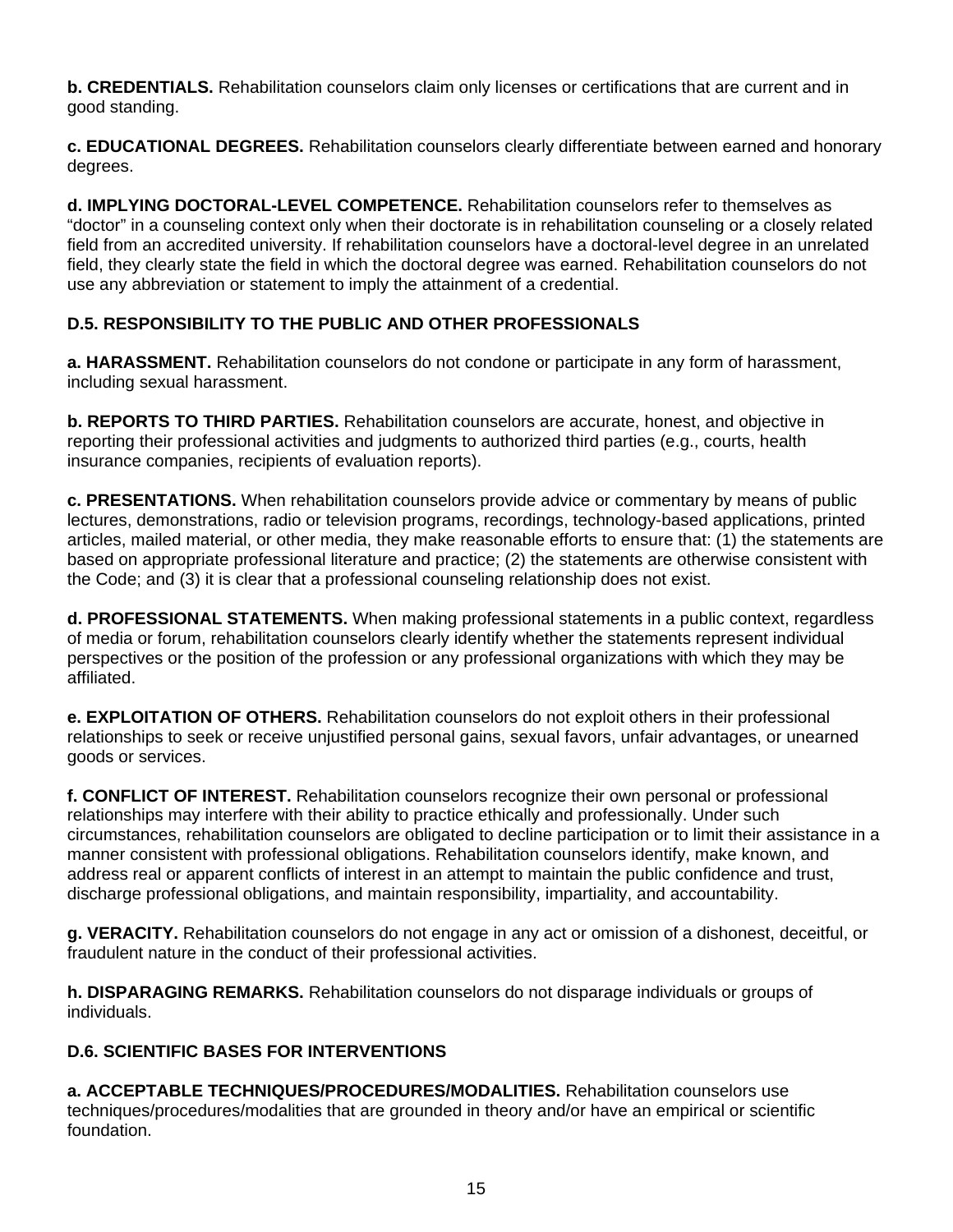**b. NEW OR NOVEL PRACTICES.** When rehabilitation counselors use new or novel techniques/procedures/modalities, they explain any related potential risks, benefits, and ethical considerations. Rehabilitation counselors work to minimize any potential risks or harm when using these techniques/procedures/modalities.

**c. HARMFUL PRACTICES.** Rehabilitation counselors do not use techniques/procedures/modalities when evidence suggests the likelihood of harm, even if such services are requested.

**d. CREDIBLE RESOURCES.** Rehabilitation counselors make reasonable efforts to ensure the resources used or accessed in rehabilitation counseling are credible and valid (e.g., Internet sites, mobile applications, books).

## **SECTION E: RELATIONSHIPS WITH OTHER PROFESSIONALS AND EMPLOYERS**

#### **INTRODUCTION**

Rehabilitation counselors recognize the quality of interactions with colleagues can influence the quality of services provided to clients. They work to become knowledgeable about the role of other professionals within and outside the profession. Rehabilitation counselors are respectful of approaches to counseling services that differ from their own and of traditions and practices of other professional groups with which they work. Rehabilitation counselors develop positive working relationships and systems of communication with colleagues to enhance services to clients. Rehabilitation counselors are committed to the equal treatment of all individuals. Rehabilitation counselors secure employment in settings that support and uphold the ethical standards outlined in the Code. They attempt to reach agreement with employers as to acceptable standards of client care and professional conduct that allow for changes in employer policies conducive to the growth and development of clients.

#### **E.1. RELATIONSHIPS WITH COLLEAGUES, EMPLOYERS, AND EMPLOYEES**

**a. DIFFERENT PROFESSIONAL APPROACHES.** Rehabilitation counselors are respectful of approaches that are grounded in theory and/or have an empirical or scientific foundation but may differ from their own. Rehabilitation counselors acknowledge the expertise of other professional groups and are respectful of their practices.

**b. NEGATIVE EMPLOYMENT CONDITIONS.** The acceptance of employment in an organization implies that rehabilitation counselors are in agreement with its general policies and principles. Rehabilitation counselors alert their employers of unethical policies and practices. They attempt to effect changes in such policies or procedures through constructive action within the organization. When such policies are inconsistent with the Code, potentially disruptive or damaging to clients, and/or limit the effectiveness of services provided, rehabilitation counselors take necessary action if change cannot be effected. Such action may include referral to appropriate certification, accreditation, or licensure organizations. Ultimately, voluntary termination of employment may be the necessary action.

**c. PROTECTION FROM PUNITIVE ACTION AND RETALIATION.** Rehabilitation counselors, whether in an employee or supervisory role, take care not to dismiss, threaten, or otherwise retaliate against employees who have acted in a responsible and ethical manner to expose inappropriate employer policies or practices, Code violations, or suspected Code violations.

**d. PERSONNEL SELECTION AND ASSIGNMENT.** Rehabilitation counselors select competent and appropriately credentialed staff and assign responsibilities compatible with their education, skills, and experiences.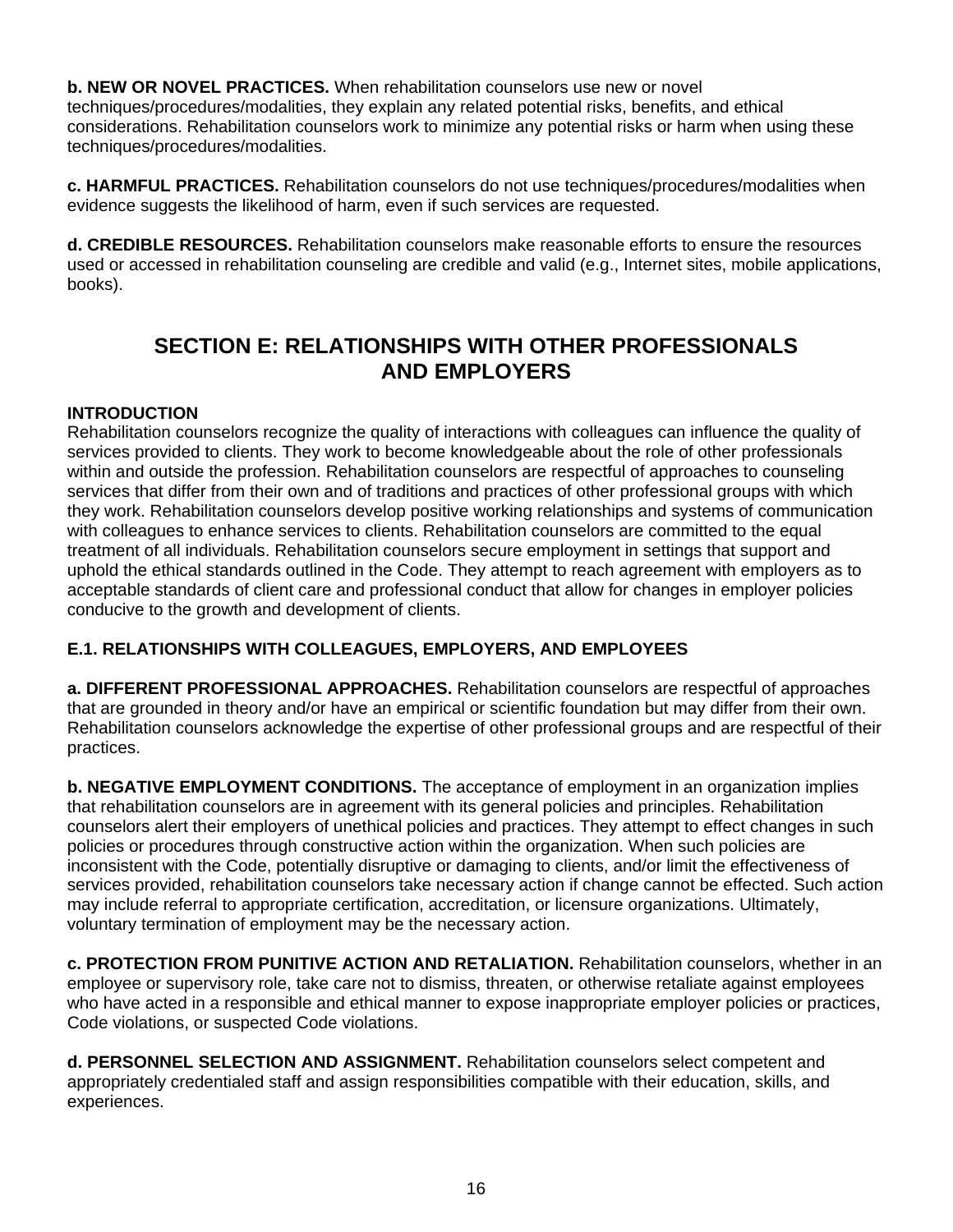**e. EMPLOYMENT PRACTICES.** Rehabilitation counselors, as either employers or employees, engage in fair employment practices with regard to hiring, promoting, and training.

#### **E.2. ORGANIZATION AND TEAM RELATIONSHIPS**

**a. TEAMWORK.** Rehabilitation counselors who are members of interdisciplinary teams delivering multifaceted services to clients must keep the focus on how to serve clients best. They participate in and contribute to decisions that affect the well-being of clients by drawing on the perspectives, values, and experiences of their profession and those of colleagues from other disciplines. Rehabilitation counselors promote mutual understanding of rehabilitation plans by all team members cooperating in the rehabilitation of clients.

**b. TEAM DECISION-MAKING.** Rehabilitation counselors implement team decisions in rehabilitation plans and procedures, even when not personally agreeing with such decisions, unless these decisions breach the Code. When team decisions raise ethical concerns, rehabilitation counselors first attempt to resolve the concerns within the team. If they cannot reach resolution among team members, rehabilitation counselors recuse themselves and consider other approaches to address their concerns consistent with the well-being of clients.

**c. DOCUMENTATION.** Rehabilitation counselors attempt to obtain from other specialists appropriate reports and evaluations when such reports are essential for rehabilitation planning and/or service delivery.

**d. CLIENTS AS TEAM MEMBERS.** Rehabilitation counselors make reasonable efforts to ensure that clients and/or their legally authorized representatives are afforded the opportunity for full participation in decisions related to the services they receive. Only those with a need to know are allowed access to the information of clients, and only then upon a properly executed release of information request or receipt of a court order.

#### **E.3. PROVISION OF CONSULTATION SERVICES**

**a. CONSULTATION.** As consultants, rehabilitation counselors only discuss information necessary to achieve the purpose of the consultation. When engaging in formal and informal consultation, rehabilitation counselors refrain from discussing confidential information that reasonably could lead to the identification of a client unless client consent has been obtained or the disclosure cannot be avoided. Rehabilitation counselors refrain from providing consultation when they are engaged in a personal or professional role that compromises their ability to provide effective assistance to clients.

**b. CONSULTANT COMPETENCY.** Rehabilitation counselors provide consultation only in areas in which they are competent. They make reasonable efforts to ensure they have the appropriate resources and competencies. Rehabilitation counselors provide appropriate referral resources when requested or needed.

**c. INFORMED CONSENT IN FORMAL CONSULTATION.** When providing formal consultation, rehabilitation counselors have an obligation to review, in writing and verbally, the rights, responsibilities, and roles of both rehabilitation counselors and consultees. Rehabilitation counselors use clear and understandable language to inform all parties involved about the purpose of the services to be provided, relevant costs, potential risks and benefits, and the limits of confidentiality. Working in conjunction with the consultees, rehabilitation counselors attempt to develop a clear definition of the problem, goals for change, and predicted consequences of interventions that are culturally responsive and appropriate to the needs of consultees.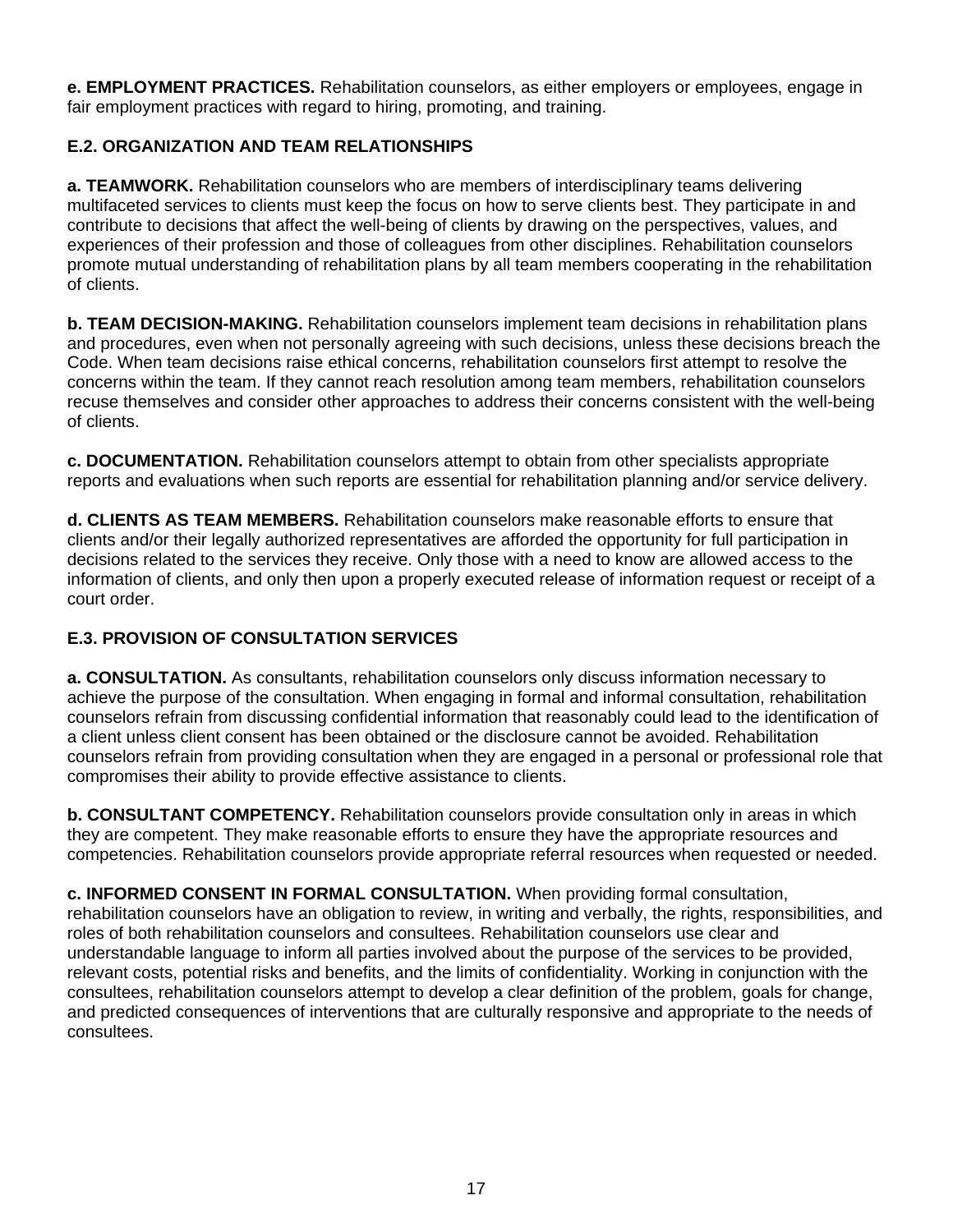## **SECTION F: FORENSIC SERVICES**

#### **INTRODUCTION**

Rehabilitation counselors working in a forensic setting, referred to in this section as forensic rehabilitation counselors, conduct reviews of records and/or evaluations and conduct research for the purpose of providing unbiased and objective expert opinions via case consultation or testimony. Although forensic rehabilitation counselors may meet with the evaluee, they do not engage in the provision of direct rehabilitation counseling services. Forensic rehabilitation counselors take great care to produce unbiased, objective opinions that are based on relevant data and methodologies appropriate to the review and/or evaluation. Forensic rehabilitation counselors are mindful of the need to clearly outline fees, expense reimbursement, conditions of services, terms of termination, and collection policies, often achieved through use of a retainer agreement.

#### **F.1. EVALUEE RIGHTS**

**a. PRIMARY OBLIGATIONS.** Forensic rehabilitation counselors produce unbiased, objective opinions and findings that can be substantiated by information and methodologies appropriate to the service being provided, which may include evaluation, research, and/or review of records. Forensic rehabilitation counselors form opinions based on their professional knowledge and expertise, which are supported by the data. Forensic rehabilitation counselors define the limits of their opinions or testimony, especially when there is no direct contact with an evaluee. Forensic rehabilitation counselors acting as consultants or expert witnesses may or may not generate written documentation regarding involvement in a case.

**b. INFORMED CONSENT.** When an evaluation is conducted, the evaluee is informed in writing the relationship is for the purpose of an evaluation and that a report of findings may or may not be produced. Written consent for an evaluation is obtained from the evaluee or the evaluee's legally authorized representative unless a court or legal jurisdiction orders an evaluation to be conducted without the written consent of the evaluee or when an evaluee is deceased. If written consent is not obtained, forensic rehabilitation counselors document verbal consent and the reasons why obtaining written consent was not possible. When a minor or person unable to give voluntary consent is evaluated, informed consent is obtained from the evaluee's legally authorized representative.

**c. ROLE CHANGES.** Forensic rehabilitation counselors carefully evaluate and document the risks and benefits to evaluees before initiating role changes. When forensic rehabilitation counselors change roles from the original or most recent contracted relationship, they discuss the implications of the role change with the evaluee, including possible risks and benefits (e.g., financial, legal, personal, or therapeutic). They complete a new professional disclosure form with the evaluee and explain the right to refuse services related to the change, as well as the availability of alternate service providers. Forensic rehabilitation counselors refrain from frequent and/or indiscriminate role changes. When changing roles more than one time, forensic rehabilitation counselors evaluate and document the risks and benefits of multiple changes.

**d. CONSULTATION.** Forensic rehabilitation counselors may act as case consultants. The role as a case consultant may or may not be disclosed to other involved parties. When there is no intent to meet directly with an evaluee, whether in person or using any other form of communication, professional disclosure by the forensic rehabilitation counselor is not required.

#### **F.2. FORENSIC COMPETENCY AND CONDUCT**

**a. OBJECTIVITY.** Forensic rehabilitation counselors are aware of the standards governing their roles in performing forensic services. Forensic rehabilitation counselors are aware of the occasionally competing demands placed upon them by these standards and the requirements of the legal system. They attempt to resolve these conflicts by making known their commitment to this Code and taking steps to resolve conflicts in a responsible manner.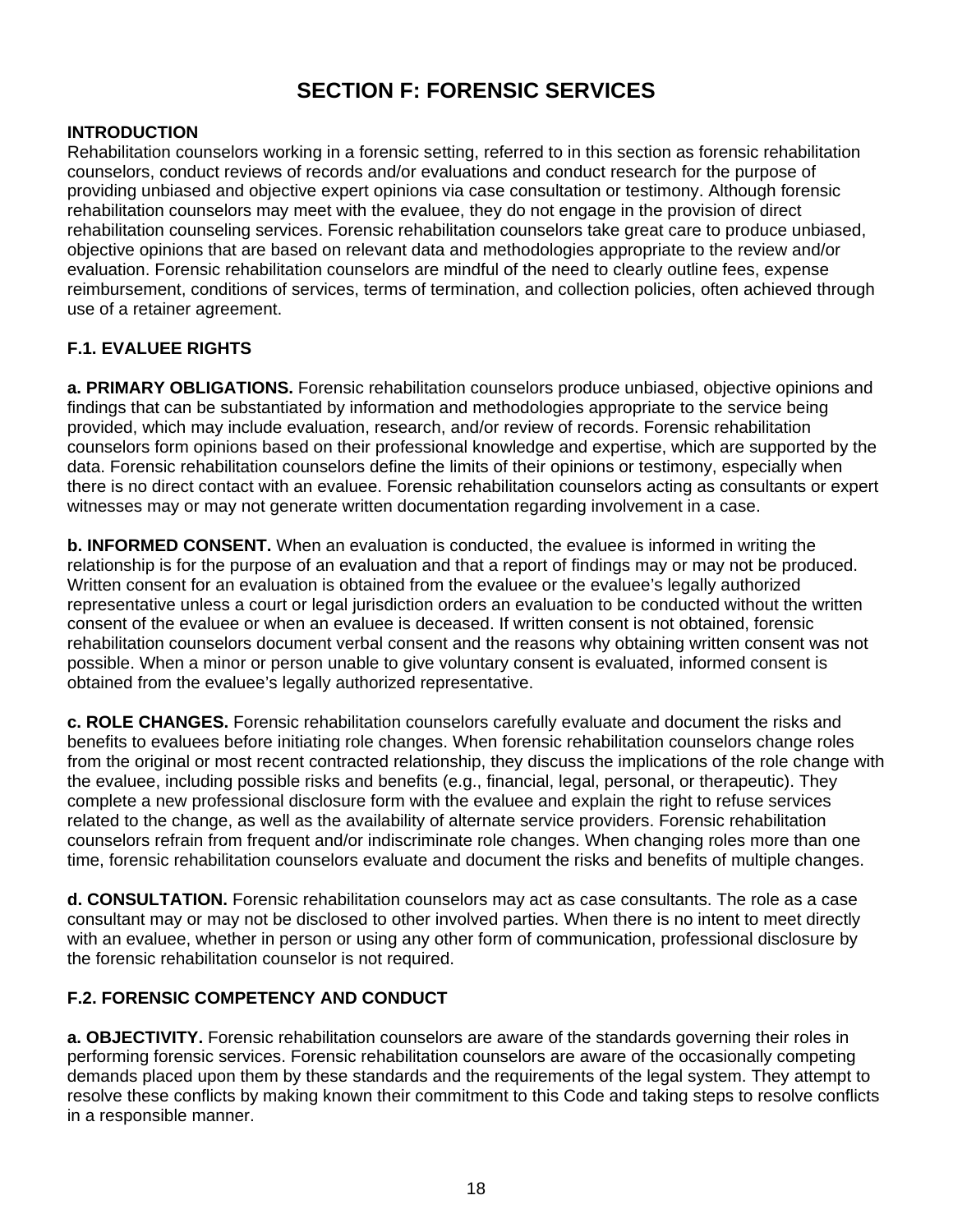**b. QUALIFICATION TO PROVIDE EXPERT TESTIMONY.** Forensic rehabilitation counselors have an obligation to present to finders of fact the boundaries of their competence, the factual bases (knowledge, skill, experience, training, and education) for their qualifications as experts, and the relevance of those factual bases to their qualifications as experts on the specific matters at issue.

**c. AVOIDING POTENTIALLY HARMFUL RELATIONSHIPS.** Forensic rehabilitation counselors who provide forensic evaluations do not enter into potentially harmful professional or personal relationships with current evaluees or their family members, romantic partners, and close friends. Rehabilitation counselors give careful consideration to the potential for sexual or romantic relationships to cause harm to former evaluees. In cases where the former evaluee is at risk of potential exploitation and/or harm, rehabilitation counselors avoid entering into such interactions or relationships.

**d. CONFLICT OF INTEREST.** Forensic rehabilitation counselors recognize their own personal or professional relationships with parties to a legal proceeding may interfere with their ability to practice ethically and professionally. Under such circumstances, forensic rehabilitation counselors are obligated to decline participation or to limit their assistance in a manner consistent with professional obligations. Forensic rehabilitation counselors identify, make known, and address real or apparent conflicts of interest in an attempt to maintain public confidence and trust, fulfill professional obligations, and maintain objectivity, impartiality, and accountability.

**e. VALIDITY OF RESOURCES CONSULTED.** Forensic rehabilitation counselors make reasonable efforts to ensure the resources used or accessed in supporting opinions are credible and valid.

**f. FOUNDATION OF KNOWLEDGE.** Forensic rehabilitation counselors have an obligation to maintain current knowledge of scientific, professional, and legal developments within their area of competence. They use knowledge, consistent with accepted clinical and scientific standards, and accepted data collection methods and procedures for evaluation, treatment, consultation, or scholarly/empirical investigations.

**g. DUTY TO CONFIRM INFORMATION.** Where circumstances reasonably permit, forensic rehabilitation counselors seek to obtain independent verification of data relied upon as part of their professional services to the court or to parties to the legal proceedings.

**h. REVIEW/CRITIQUE OF OPPOSING WORK PRODUCT.** When evaluating or commenting upon the work or qualifications of other professionals involved in legal proceedings, forensic rehabilitation counselors seek to represent their differences of opinion in a professional and respectful tone, and base their opinions on an objective examination of the data, theories, standards, and opinions of the other experts or professionals.

#### **F.3. FORENSIC PRACTICES**

**a. CASE ACCEPTANCE AND INDEPENDENT OPINION.** Forensic rehabilitation counselors have the right to accept any referral within their area(s) of expertise. They decline involvement in cases when asked to support predetermined positions, assume invalid representation of facts, alter their methodology or process without foundation or compelling reasons, or when they have ethical concerns about the nature of the requested assignments.

**b. TERMINATION AND ASSIGNMENT TRANSFER.** If it is necessary to withdraw from a case after having been retained, forensic rehabilitation counselors make reasonable efforts to assist evaluees and/or referral sources in locating another forensic rehabilitation counselor to accept the assignment.

#### **F.4. FORENSIC BUSINESS PRACTICES**

**a. PAYMENTS AND OUTCOME.** Forensic rehabilitation counselors do not enter into financial agreements that may compromise the quality of their services or otherwise raise questions as to their credibility. Forensic rehabilitation counselors neither give nor receive commissions, rebates, contingency or referral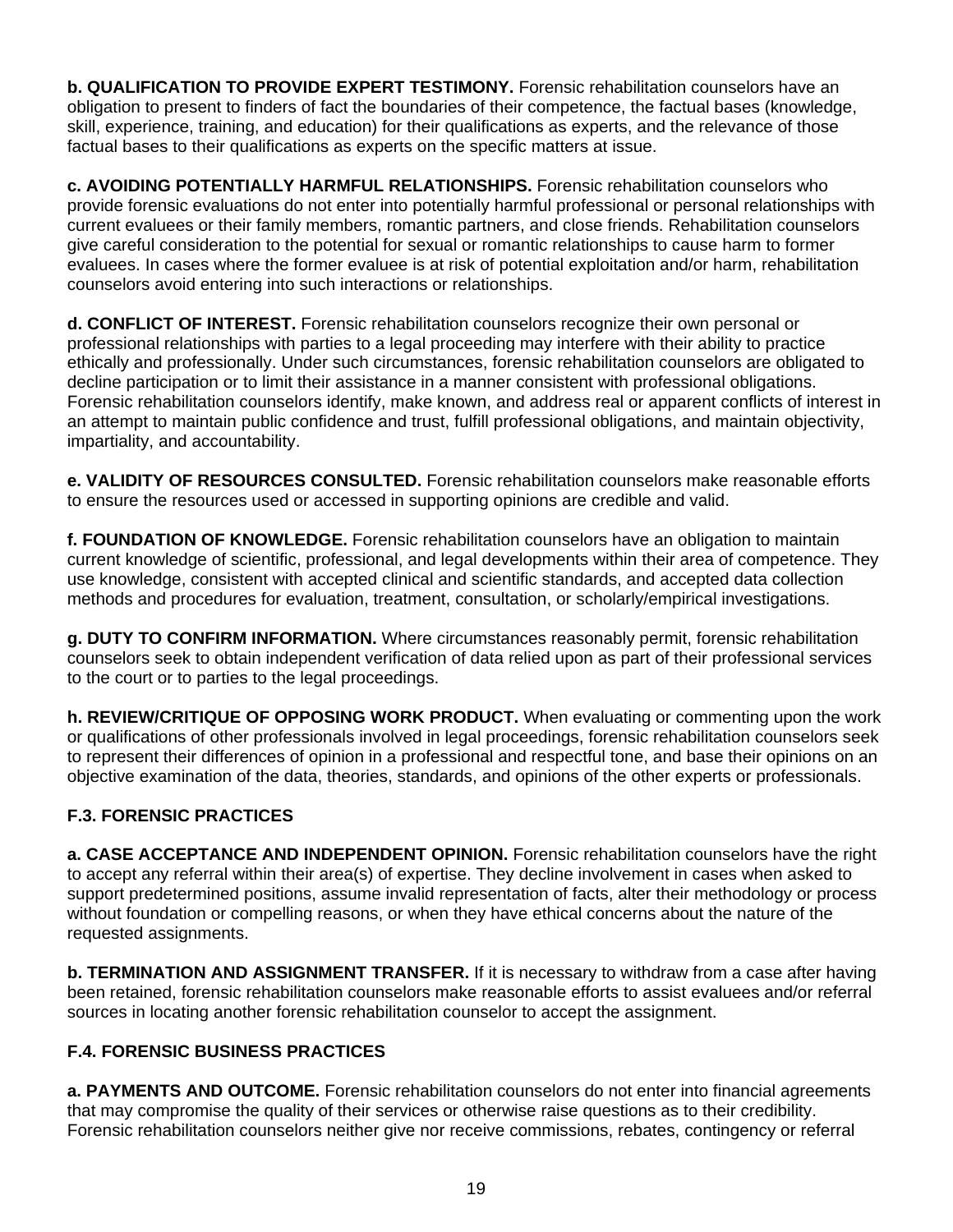fees, gifts, or any other form of remuneration when accepting cases or referring evaluees for professional services. Payment for services is never contingent on an outcome of a case or award.

**b. FEE DISPUTES.** Should fee disputes arise during the course of evaluating cases, forensic rehabilitation counselors have the right to discontinue their involvement.

## **SECTION G: ASSESSMENT AND EVALUATION**

#### **INTRODUCTION**

Rehabilitation counselors use a comprehensive assessment process as an integral component of providing individualized rehabilitation counseling services for their clients. While assessment is also associated with the administration of tests, it is a broader process that goes well beyond gathering quantitative data from assessment instruments. It also entails the collection of other qualitative data and information. The terms assessment and evaluation may be used interchangeably within the profession. Evaluation is often referred to as a more specific process intended to assess an individual within the context of his or her living, learning, or working environments. Rehabilitation counselors promote the well-being of clients or groups of clients by developing and using assessment and evaluation methods that take into account the clients' personal and cultural context. Rehabilitation counselors make every effort to prevent the misuse of obsolete measures and data by others.

#### **G.1. INFORMED CONSENT**

**a. EXPLANATION TO CLIENTS.** Rehabilitation counselors explain the nature and purpose of the assessment or evaluation process, and the potential use of the results, prior to initiating either process. The explanation is given in the language and cognitive level of clients (or other legally authorized persons on behalf of clients). Rehabilitation counselors consider the personal or cultural contexts of clients and the impact of the results on clients. Regardless of whether scoring and interpretation are completed by rehabilitation counselors, by assistants, or by computer or other outside services, rehabilitation counselors make reasonable efforts to ensure that appropriate explanations are given to clients.

**b. RECIPIENTS OF RESULTS.** Rehabilitation counselors consider the welfare of clients, explicit understandings, and prior agreements in determining who receives the assessment or evaluation results. Rehabilitation counselors include accurate and appropriate interpretations with any release of individual or group assessment or evaluation results. Issues of cultural diversity, when present, are taken into consideration when providing interpretations and releasing information.

#### **G.2. RELEASE OF ASSESSMENT OR EVALUATION INFORMATION**

**a. MISUSE OF RESULTS.** Rehabilitation counselors do not misuse assessment or evaluation results, including test results and interpretations, and take reasonable steps to prevent the misuse of such by others.

**b. RELEASE OF RAW DATA TO QUALIFIED PROFESSIONALS.** Rehabilitation counselors release raw data in which clients are identified only with the consent of clients or their legal representatives, or by court order. Such raw data is released only to professionals recognized as qualified to interpret the data.

#### **G.3. PROPER DIAGNOSIS OF MENTAL DISORDERS**

**a. PROPER DIAGNOSIS.** If it is within their professional and individual scope of practice, rehabilitation counselors take special care to provide proper diagnosis of mental disorders using the most current diagnostic criteria. Assessment techniques (including personal interviews) used to determine care of clients (e.g., focus of treatment, types of treatment, or recommended follow-up) are selected carefully and used appropriately.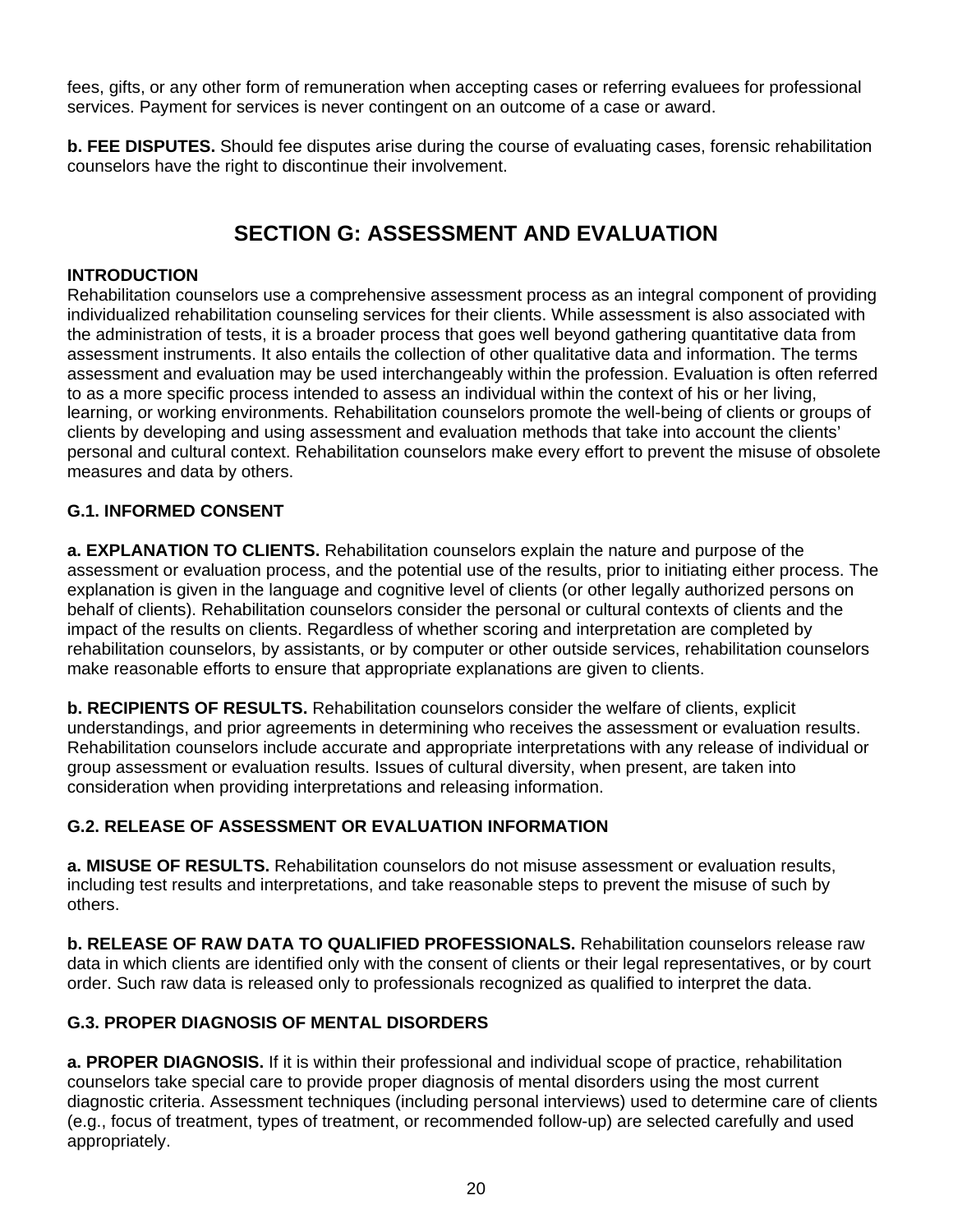**b. CULTURAL SENSITIVITY.** Rehabilitation counselors recognize that culture affects the manner in which a client's symptoms are defined and experienced. A client's socioeconomic and cultural experiences are considered when diagnosing mental disorders.

**c. HISTORICAL AND SOCIAL PREJUDICES IN THE DIAGNOSIS OF PATHOLOGY.** Rehabilitation counselors recognize historical and social prejudices in the misdiagnosis and pathologizing of certain individuals and groups, and strive to become aware of and address such biases in themselves or others.

**d. REFRAINING FROM DIAGNOSIS.** Rehabilitation counselors may refrain from making and/or reporting a diagnosis if they believe that it would cause harm to the client or others. Rehabilitation counselors carefully consider both the positive and negative implications of a diagnosis.

#### **G.4. COMPETENCE TO USE AND INTERPRET TESTS/INSTRUMENTS**

**a. LIMITS OF COMPETENCE.** Rehabilitation counselors utilize only those tests/instruments they are qualified and competent to administer. Rehabilitation counselors make reasonable efforts to ensure the proper use of assessment techniques by persons under their supervision. The requirement to develop this competency applies regardless of the manner of administration.

**b. APPROPRIATE USE.** Rehabilitation counselors are responsible for the appropriate applications, scoring, interpretations, and use of tests/instruments relevant to the needs of clients, whether they score and interpret the tests/instruments themselves or use technology or other services. Generally, new tests/instruments are used within one year of publication, unless rehabilitation counselors document a valid reason why the previous versions are more applicable to their clients.

**c. DECISIONS BASED ON RESULTS.** Rehabilitation counselors responsible for recommendations that are based on test results have a thorough understanding of psychometrics.

**d. ACCURATE INFORMATION.** Rehabilitation counselors provide accurate information and avoid false claims or misrepresentation when making statements about tests/instruments or testing techniques.

#### **G.5. TEST/INSTRUMENT SELECTION**

**a. APPROPRIATENESS OF TESTS/INSTRUMENTS.** When selecting tests/instruments, rehabilitation counselors carefully consider their appropriateness, validity, reliability, and psychometric limitations. When possible, multiple sources of data are used in forming conclusions, diagnoses, and/or recommendations.

**b. REFERRAL INFORMATION.** If clients are referred to a third party for evaluation, rehabilitation counselors provide specific referral questions, furnish sufficient objective client data, and make reasonable efforts to ensure that appropriate tests/instruments are utilized.

**c. CULTURALLY DIVERSE POPULATIONS.** Rehabilitation counselors use caution when selecting tests/instruments for use with a client from a culturally diverse population, avoiding tests/instruments that lack appropriate psychometric properties for the client's population.

#### **G.6. TEST/INSTRUMENT ADMINISTRATION CONDITIONS**

**a. STANDARD CONDITIONS.** Rehabilitation counselors administer tests/instruments according to the parameters described in the publishers' manuals. When tests/instruments are not administered under standard conditions, as may be necessary to accommodate clients with disabilities or when unusual behavior or irregularities occur during the administration, those conditions are noted in the interpretation, and the results may be designated as invalid or of questionable validity.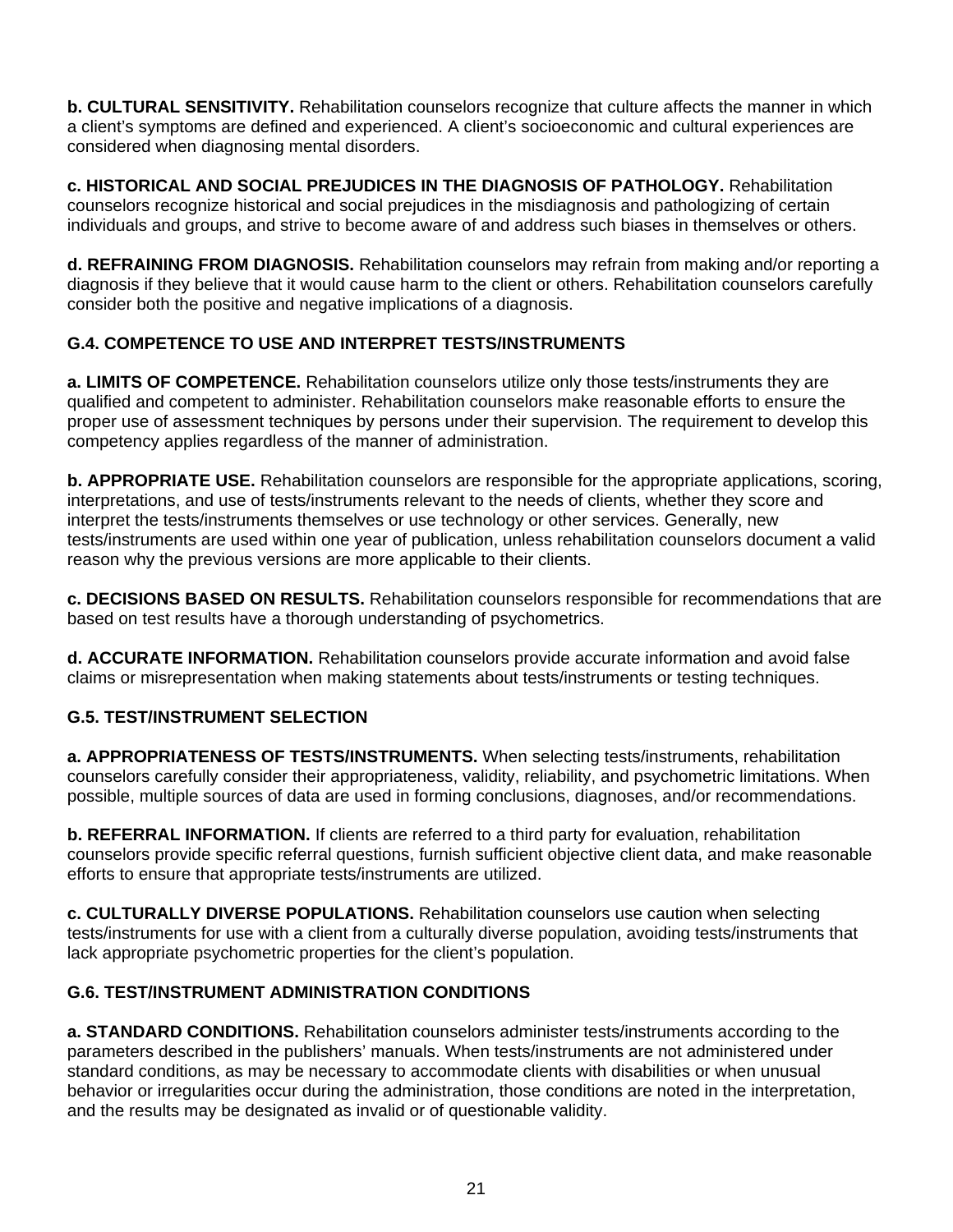**b. TECHNOLOGICAL ADMINISTRATION.** Rehabilitation counselors make reasonable efforts to ensure that technologically administered tests/instruments are accessible, function properly and provide accurate results.

**c. UNSUPERVISED ADMINISTRATION.** Rehabilitation counselors do not permit unsupervised or inadequately supervised use of tests/instruments unless they are designed, intended, and validated for selfadministration and/or scoring.

#### **G.7. TEST/INSTRUMENT SCORING AND INTERPRETATION**

**a. PSYCHOMETRIC LIMITATIONS.** Rehabilitation counselors exercise caution and qualify any conclusions, diagnoses, or recommendations that are based on tests/instruments with questionable validity or reliability.

**b. DIVERSITY ISSUES IN ASSESSMENT.** Rehabilitation counselors use caution when interpreting results normed on populations other than that of the client. Rehabilitation counselors recognize the potential effects of disability, culture, or other factors that may result in potential bias and/or misinterpretation of data.

**c. REPORTING STANDARDIZED SCORES.** Rehabilitation counselors include standard scores when reporting results of a specific instrument.

**d. INTERPRETING TEST/INSTRUMENT RESULTS TO CLIENTS.** When interpreting test results to a client, rehabilitation counselors consider the client's personal and cultural background and the level of the client's understanding. Rehabilitation counselors are sensitive to the effect of the information on the client.

#### **G.8. TEST/INSTRUMENT SECURITY**

Rehabilitation counselors maintain the integrity and security of tests/instruments consistent with legal and contractual obligations. Rehabilitation counselors do not appropriate, reproduce, or modify published tests/instruments or parts thereof without the acknowledgment and permission of the publisher.

#### **G.9. OBSOLETE TESTS/INSTRUMENTS AND OUTDATED RESULTS**

Rehabilitation counselors do not rely on data or results from tests/instruments that are obsolete or outdated for the current purpose. Rehabilitation counselors may use an outdated version only when necessary due to specific, individual needs (e.g., updated version lacks appropriate norms for particular populations).

#### **G.10. TEST/INSTRUMENT CONSTRUCTION**

Rehabilitation counselors utilize established scientific procedures, relevant standards, and current professional knowledge of test/instrument design in the development, publication, and utilization of testing techniques.

## **SECTION H: SUPERVISION, TRAINING, AND TEACHING**

#### **INTRODUCTION**

Supervision and training occur in both the academic and work environment and may occur in face-to-face, online, and/or hybrid formats. In employment settings, supervision may include both clinical supervision and administrative oversight of an employee's work performance in areas other than clinical counseling. The standards in this section pertain to clinical supervision, although the standards may also provide useful guidance in performing other administrative functions, such as performance evaluations. To promote ethical behavior and safeguard client welfare, rehabilitation counselor supervisors and educators aspire to foster meaningful and respectful professional relationships and to maintain appropriate boundaries with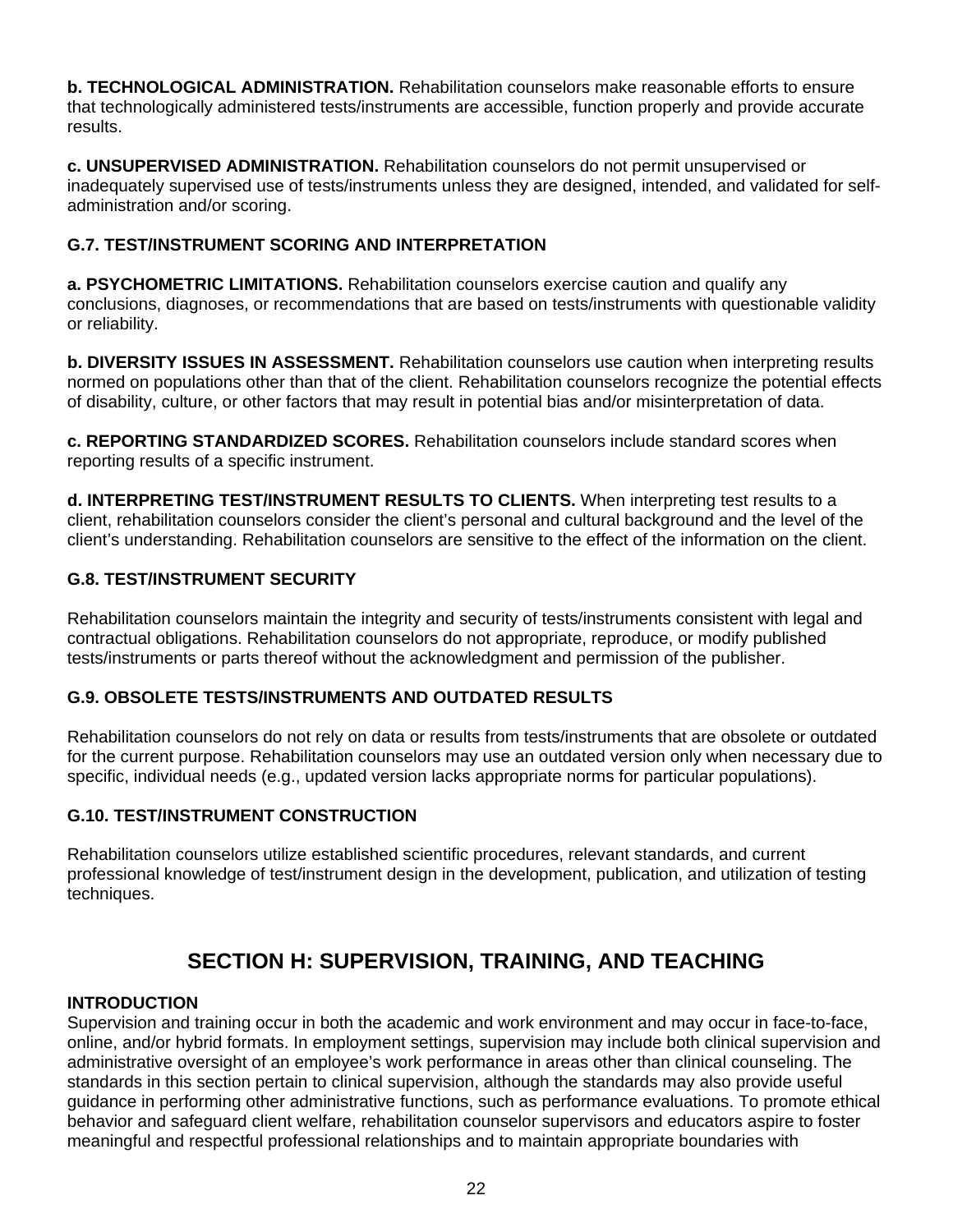supervisees and students. They have theoretical and pedagogical foundations for their work; have knowledge of supervision models; and aim to be fair, accurate, and honest in their assessments of supervisees and students. Rehabilitation counselor educators and supervisors strive to assist students and supervisees in developing their counseling knowledge and skills and to address barriers to competent practice. They also serve an important gatekeeping function to ensure that a minimal level of competency is achieved before supervisees assume professional counseling roles.

#### **H.1. CLINICAL SUPERVISOR RESPONSIBILITIES**

**a. CLIENT WELFARE.** A primary obligation of rehabilitation counselor supervisors is to monitor client welfare by overseeing supervisee performance and professional development. To fulfill these obligations, rehabilitation counselor supervisors meet or communicate regularly with supervisees to review the supervisees' work and help them become prepared to serve a diverse client population.

**b. REHABILITATION COUNSELOR CREDENTIALS.** Rehabilitation counselor supervisors make reasonable efforts to ensure that supervisees communicate their qualifications to render services to their clients.

**c. CLIENT RIGHTS AND INFORMED CONSENT.** Rehabilitation counselor supervisors make supervisees aware of policies and procedures intended to protect the rights of clients, including the right to privacy and confidentiality in the counseling relationship. They ensure that supervisees are advised of their ethical obligations under the Code.

**d. SUPERVISEE RIGHTS AND INFORMED CONSENT FOR SUPERVISION.** Rehabilitation counselor supervisors have an obligation to review, in writing and verbally, the rights and responsibilities of both the supervisor and supervisee. Rehabilitation counselor supervisors disclose to supervisees organizational policies and procedures to which supervisors are to adhere and the mechanisms for due process appeal of individual supervisor actions. Issues unique to the use of distance supervision are included.

**e. EMERGENCIES AND ABSENCES.** Rehabilitation counselor supervisors establish and communicate to supervisees the procedures for contacting them or, in their absence, alternative on-call supervisors to assist in handling crises.

**f. TERMINATION OF THE SUPERVISORY RELATIONSHIP.** Supervisors or supervisees have the right to terminate the supervisory relationship with adequate notice. Reasons for considering termination are discussed, and both parties work to resolve differences. When termination is warranted, supervisors make appropriate referrals to possible alternative supervisors.

#### **H.2. CLINICAL SUPERVISOR COMPETENCE**

**a. SUPERVISOR PREPARATION.** Prior to offering supervision services, rehabilitation counselor supervisors are trained in supervision methods and techniques. Rehabilitation counselor supervisors who offer supervision services regularly pursue continuing education activities, including both rehabilitation counseling and supervision topics and skills.

**b. CULTURAL DIVERSITY IN REHABILITATION COUNSELOR SUPERVISION.** Rehabilitation counselor supervisors are sensitive to the role of cultural diversity in their relationships with supervisees. Rehabilitation counselor supervisors understand and use culturally sensitive and competent supervision practices. They assist supervisees in gaining knowledge, personal awareness, sensitivity, disposition, and skills necessary for becoming a culturally competent rehabilitation counselor working with a diverse client population.

**c. TECHNOLOGY-ASSISTED SUPERVISION.** When using technology in supervision, rehabilitation counselor supervisors are competent in the use of that technology. Rehabilitation counselor supervisors take necessary precautions to protect the confidentiality of all information transmitted through any electronic means.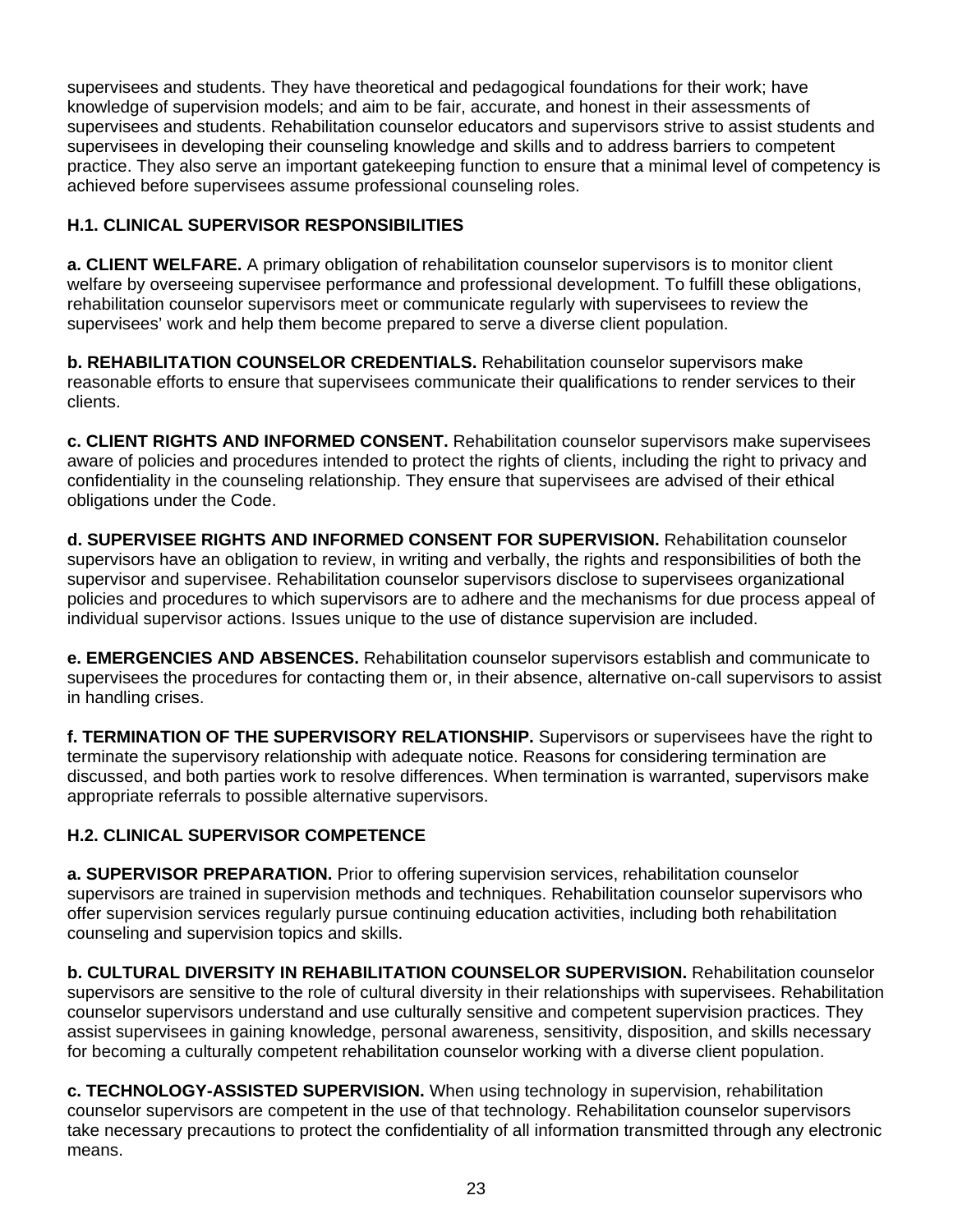#### **H.3. ROLES AND RELATIONSHIPS BETWEEN CLINICAL SUPERVISORS AND SUPERVISEES**

**a. RELATIONSHIP BOUNDARIES WITH SUPERVISEES.** Rehabilitation counselor supervisors are aware of the power differential in their relationships with supervisees. They do not engage in electronic and/or inperson interactions or relationships that knowingly compromise the supervisory relationship. Rehabilitation counselor supervisors consider and clearly discuss the risks and benefits of extending boundaries with their supervisees and take appropriate professional precautions to minimize the risk of harm to supervisees.

**b. SEXUAL OR ROMANTIC RELATIONSHIPS WITH CURRENT SUPERVISEES.** Rehabilitation counselor supervisors are prohibited from engaging in electronic and/or in-person sexual or romantic interactions or relationships with their current supervisees.

**c. EXPLOITATIVE RELATIONSHIPS.** Rehabilitation counselor supervisors do not engage in exploitative relationships with their supervisees.

**d. HARASSMENT.** Rehabilitation counselor supervisors do not condone or participate in any form of harassment, including sexual harassment.

**e. RELATIONSHIPS WITH FORMER SUPERVISEES.** Rehabilitation counselor supervisors are aware of the power differential in their relationships with former supervisees. Rehabilitation counselor supervisors discuss with former supervisees potential risks when they consider engaging in romantic, sexual, or other intimate relationships.

**f. SUPERVISION OF RELATIVES AND FRIENDS.** Rehabilitation counselor supervisors make every effort to avoid accepting close relatives, romantic partners, or friends as supervisees. When such circumstances cannot be avoided, rehabilitation counselor supervisors utilize a formal review mechanism.

#### **H.4. SUPERVISION EVALUATION, REMEDIATION, AND ENDORSEMENT**

**a. EVALUATION OF SUPERVISEES.** Rehabilitation counselor supervisors document and provide supervisees with ongoing feedback regarding their performance and schedule periodic formal evaluative sessions throughout the supervisory relationship.

**b. GATEKEEPING AND REMEDIATION FOR SUPERVISEES.** Through initial and ongoing evaluation, rehabilitation counselor supervisors are aware of and address supervisee limitations that might impede performance. If remedial assistance does not resolve concerns regarding supervisee performance and supervisees are unable to demonstrate they can provide competent professional services to a range of diverse clients, rehabilitation counselor supervisors may recommend dismissal from training programs or supervision settings. Rehabilitation counselor supervisors seek consultation and document their decisions to recommend dismissal. They make reasonable efforts to ensure that supervisees are aware of options available to them to address such decisions.

**c. REFERRING SUPERVISEES FOR COUNSELING.** If supervisees request counseling or if counseling services are suggested as part of a remediation process, rehabilitation counselor supervisors assist supervisees in identifying appropriate services. Rehabilitation counseling supervisors do not provide counseling services to supervisees but may address interpersonal competencies in terms of the impact of these issues on the supervisory relationship, professional functioning, and/or clients.

**d. ENDORSEMENT.** Rehabilitation counselor supervisors endorse supervisees for certification, licensure, employment, or completion of academic or training programs based on satisfactory progress and observations while under supervision or training. Regardless of qualifications, rehabilitation counselor supervisors do not endorse supervisees whom they believe to be impaired in any way that would interfere with the performance of the duties associated with the endorsement.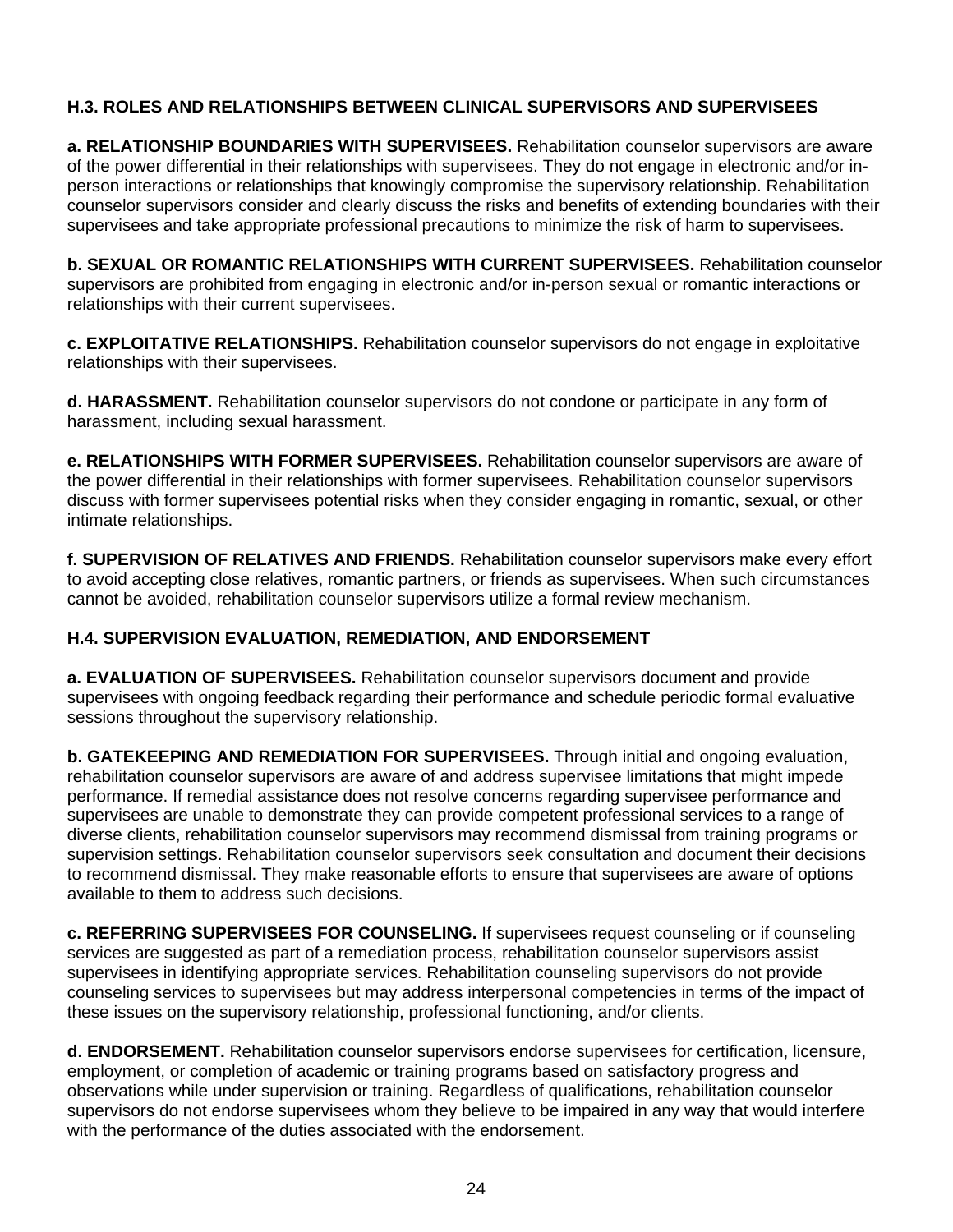#### **H.5. REHABILITATION COUNSELOR EDUCATOR RESPONSIBILITIES**

**a. PROGRAM INFORMATION AND ORIENTATION.** Rehabilitation counselor educators recognize that orientation is a developmental process that continues throughout the educational and clinical training of students. Rehabilitation counselor educators have an ethical responsibility to provide enough information to prospective or current students about program expectations for them to make informed decisions about entering into and continuing in a program.

**b. STUDENT CAREER ADVISING.** Rehabilitation counselor educators provide career advisement to their students and make them aware of opportunities in the field.

**c. SELF-GROWTH EXPERIENCES.** Rehabilitation counselor educators are mindful of ethical principles when they require students to engage in self-growth experiences. Rehabilitation counselor educators inform students they have a right to decide what information will be shared or withheld when other students are present.

**d. STUDENT DISCLOSURE OF PERSONAL INFORMATION.** Rehabilitation counselor educators do not require students to disclose highly personal and private information in course- or program-related activities, either orally or in writing (e.g., sexual history, history of abuse and neglect, medical treatment, and relationships with parents, peers, and spouses or significant others).

**e. DIVERSITY IN RECRUITMENT AND RETENTION.** Rehabilitation counselor educators actively attempt to recruit and retain a diverse faculty and student body. Rehabilitation counselor educators demonstrate commitment to cultural diversity competence by recognizing and valuing diverse cultures and types of abilities that faculty and students bring to the training experience. Rehabilitation counselor educators provide appropriate accommodations as required to enhance and support the well-being and performance of students.

**f. TEACHING CULTURAL DIVERSITY.** Rehabilitation counselor educators infuse material related to cultural diversity into all courses and trainings for the development of professional rehabilitation counselors.

**g. TEACHING ETHICS.** Rehabilitation counselor educators infuse ethical considerations throughout the curriculum, and make students aware of their ethical responsibilities and standards of the profession.

**h. INTEGRATION OF STUDY AND PRACTICE.** Rehabilitation counselor educators establish education and training programs that integrate academic study and supervised practice.

**i. USE OF CASE EXAMPLES.** The use of client, student, or supervisee information for the purposes of case examples in a lecture or classroom setting is permissible only when: (1) the client, student, or supervisee has reviewed the material and agreed to its presentation; or (2) the information has been sufficiently modified to obscure identity.

**j. STUDENT-TO-STUDENT SUPERVISION AND INSTRUCTION.** Rehabilitation counselor educators make reasonable efforts to ensure the rights of students are not compromised when their peers lead experiential counseling activities in traditional, online, and/or hybrid formats (e.g., counseling groups, skills classes, clinical supervision). Rehabilitation counselor educators make reasonable efforts to ensure that students understand they have the same ethical obligations as rehabilitation counselor educators.

**k. INNOVATIVE TECHNIQUES/PROCEDURES/MODALITIES.** Rehabilitation counselor educators promote the use of techniques/procedures/modalities that are grounded in theory and/or have an empirical or scientific foundation. When rehabilitation counselor educators discuss innovative or developing techniques/procedures/modalities, they explain the potential risks, benefits, and ethical considerations of using such techniques/procedures/modalities.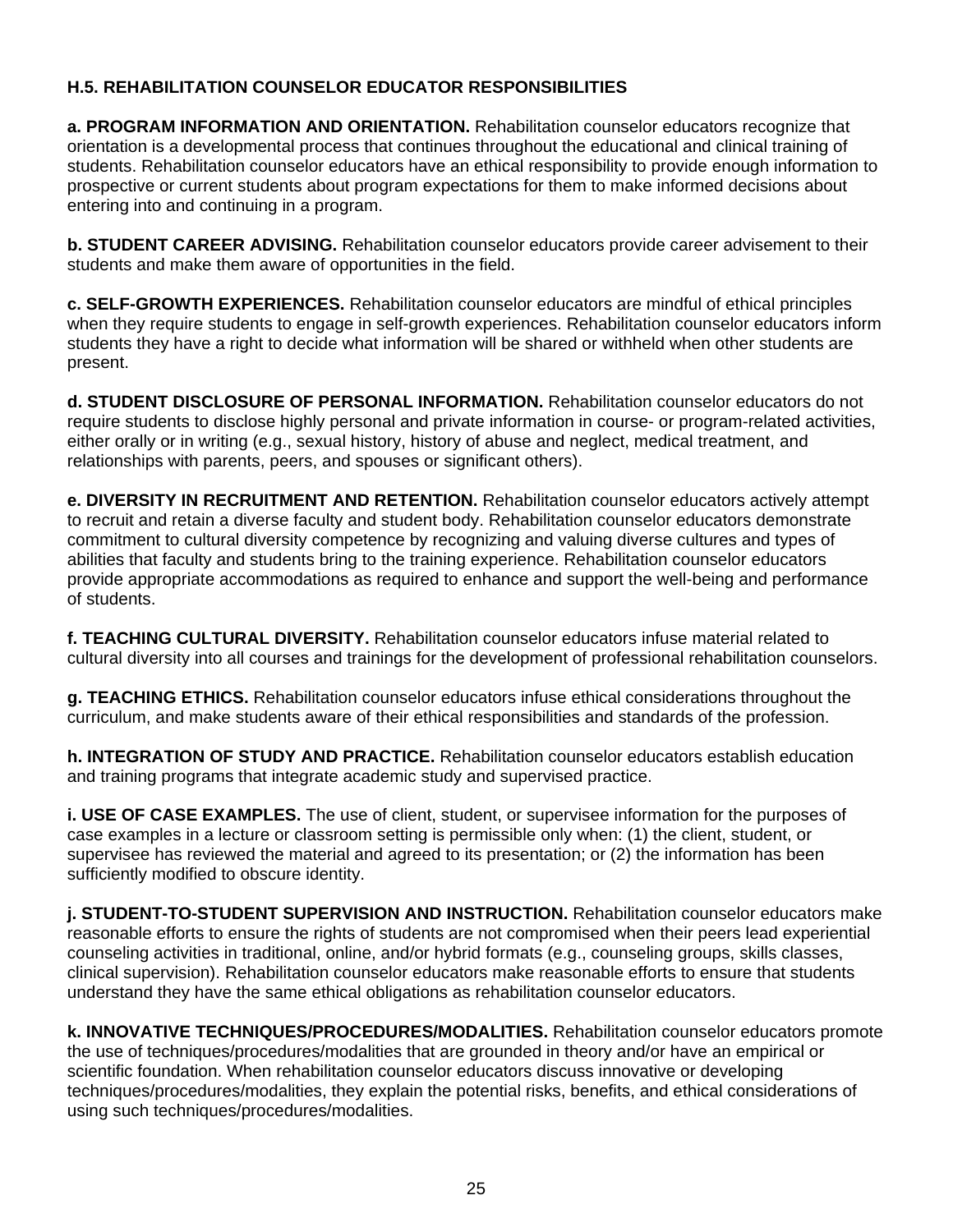**l. FIELD PLACEMENT.** Rehabilitation counselor educators develop clear policies within their training programs regarding field placement and other clinical experiences. Rehabilitation counselor educators provide clearly stated roles and responsibilities for students, site supervisors, and program supervisors. They confirm that site supervisors are qualified to provide supervision and inform site supervisors of their professional and ethical responsibilities in this role.

**m. STUDENT STATUS DISCLOSURE.** Rehabilitation counselor educators make reasonable efforts to ensure that clients at field placement are aware of the services rendered and the qualifications of the students rendering those services. Rehabilitation counselor educators reinforce the requirement for students to disclose their status as a student and how this status affects the limits of confidentiality.

#### **H.6. REHABILITATION COUNSELOR EDUCATOR COMPETENCE**

**a. EDUCATOR KNOWLEDGE AND SKILL.** Rehabilitation counselor educators who are responsible for developing, implementing, and supervising educational programs are knowledgeable regarding the ethical, legal, and regulatory aspects of the profession, are skilled in applying that knowledge, and make students aware of their responsibilities. Rehabilitation counselor educators conduct counselor education and training programs in an ethical manner.

**b. TECHNOLOGY-ASSISTED EDUCATION.** When using technology, rehabilitation counselor educators are competent in the use of that technology. Rehabilitation counselor educators take necessary precautions to protect confidential student information transmitted through any electronic means.

**c. CULTURAL DIVERSITY IN REHABILITATION COUNSELOR EDUCATION.** Rehabilitation counselor educators are sensitive to the role of cultural diversity in their relationships with students. Rehabilitation counselor educators understand and use culturally sensitive and competent teaching practices. They assist students in gaining knowledge, personal awareness, sensitivity, disposition, and skills necessary for becoming a culturally competent rehabilitation counselor working with a diverse client population.

#### **H.7. ROLES AND RELATIONSHIPS BETWEEN EDUCATORS AND STUDENTS**

**a. RELATIONSHIP BOUNDARIES WITH STUDENTS.** Rehabilitation counselor educators are aware of the power differential in their relationships with students. They do not engage in electronic and/or in-person interactions or relationships that knowingly compromise the academic relationship. Rehabilitation counselor educators consider and clearly discuss the risks and benefits of extending boundaries with their students and take appropriate professional precautions to minimize the risk of harm to the student.

**b. SEXUAL OR ROMANTIC RELATIONSHIPS WITH CURRENT STUDENTS.** Rehabilitation counselor educators are prohibited from engaging in electronic and/or in-person sexual or romantic interactions or relationships with their current students.

**c. EXPLOITATIVE RELATIONSHIPS.** Rehabilitation counselor educators do not engage in exploitative relationships with their students.

**d. HARASSMENT.** Rehabilitation counselor educators do not condone or participate in any form of harassment, including sexual harassment.

**e. RELATIONSHIPS WITH FORMER STUDENTS.** Rehabilitation counselor educators are aware of the power differential in their relationships with former students. Rehabilitation counselor educators discuss with former students potential risks when they consider engaging in romantic, sexual, or other intimate relationships.

**f. ACADEMIC RELATIONSHIPS WITH RELATIVES AND FRIENDS.** Rehabilitation counselor educators make every effort to avoid accepting close relatives, romantic partners, or friends as students. When such circumstances cannot be avoided, rehabilitation counselor educators utilize a formal review mechanism.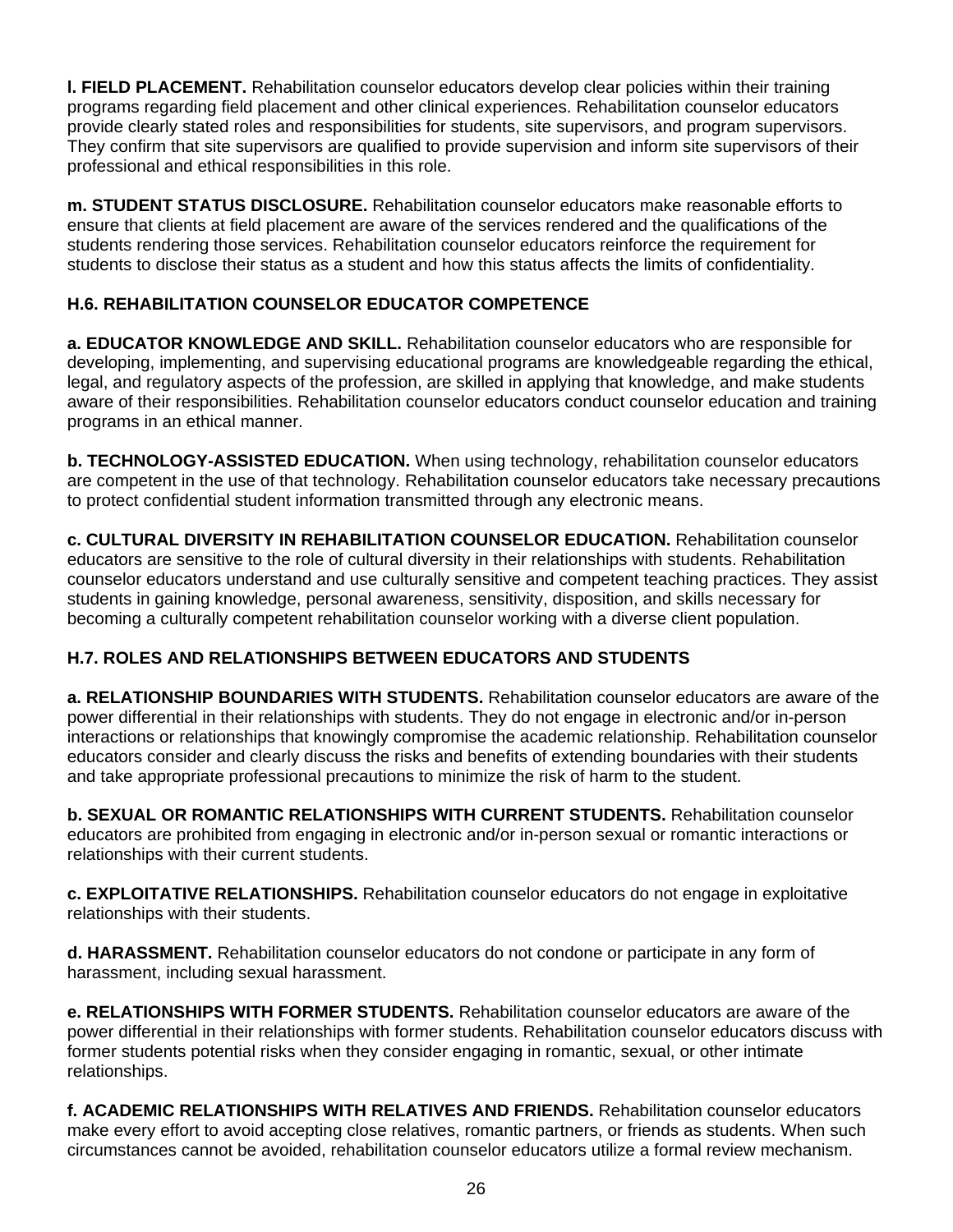#### **H.8. EDUCATION EVALUATION, REMEDIATION, AND ENDORSEMENT**

**a. EVALUATION OF STUDENTS.** Rehabilitation counselor educators clearly state to students, prior to and throughout the training program, the levels of competency expected, appraisal methods, and timing of evaluations for both didactic and clinical competencies. Rehabilitation counselor educators provide students with ongoing feedback regarding their performance throughout the training program.

**b. GATEKEEPING AND REMEDIATION FOR STUDENTS.** Rehabilitation counselor educators, through ongoing evaluation, are aware of and address the inability of some students to achieve required competencies, which may be due to academic performance or personal concerns. Rehabilitation counselor educators do the following: (1) assist students in securing remedial assistance, including counseling, when needed; (2) seek professional consultation and document the decision to recommend dismissal or refer students for assistance; and (3) make reasonable efforts to ensure that students have recourse in a timely manner to address decisions requiring them to seek assistance, or to dismiss them and provide students with due process, according to institutional policies and procedures.

**c. REFERRING STUDENTS FOR COUNSELING.** If students request counseling or if counseling services are suggested as part of a remediation process, rehabilitation counselor educators assist students in identifying appropriate services. Rehabilitation counselor educators do not provide counseling services to currently enrolled students but may address interpersonal competencies in terms of the impact of these issues on academic performance, professional functioning, and/or clients.

**d. ENDORSEMENT.** Rehabilitation counselor educators endorse students for certification, licensure, employment, or completion of academic or training programs based on satisfactory progress and observations while under supervision or training. Regardless of qualifications, rehabilitation counselor educators do not endorse students whom they believe to be impaired in any way that would interfere with the performance of the duties associated with the endorsement.

## **SECTION I: RESEARCH AND PUBLICATION**

#### **INTRODUCTION**

Rehabilitation counselors who conduct research are encouraged to contribute to the knowledge base of the profession. They promote the welfare of individuals with disabilities as well as a clearer understanding of the conditions that lead to a healthy and more just society. Rehabilitation counselors support the efforts of researchers by participating fully and willingly whenever possible. Rehabilitation counselors minimize bias and respect diversity in designing and implementing research. Rehabilitation counselors understand the need for research that includes diverse populations, including individuals with disabilities and other underrepresented groups.

#### **I.1. RESEARCH RESPONSIBILITIES**

**a. CULTURE AND DIVERSITY IN RESEARCH.** Rehabilitation counselors plan, design, conduct, and report research in a manner that reflects cultural sensitivity. When possible, rehabilitation counselors take steps to include a diverse sample population.

**b. USE OF HUMAN SUBJECTS.** Rehabilitation counselors plan, design, conduct, and report research in a manner that is consistent with pertinent ethical principles, applicable laws, host institutional regulations, and organizational and scientific standards governing research with human subjects. They seek consultation when appropriate.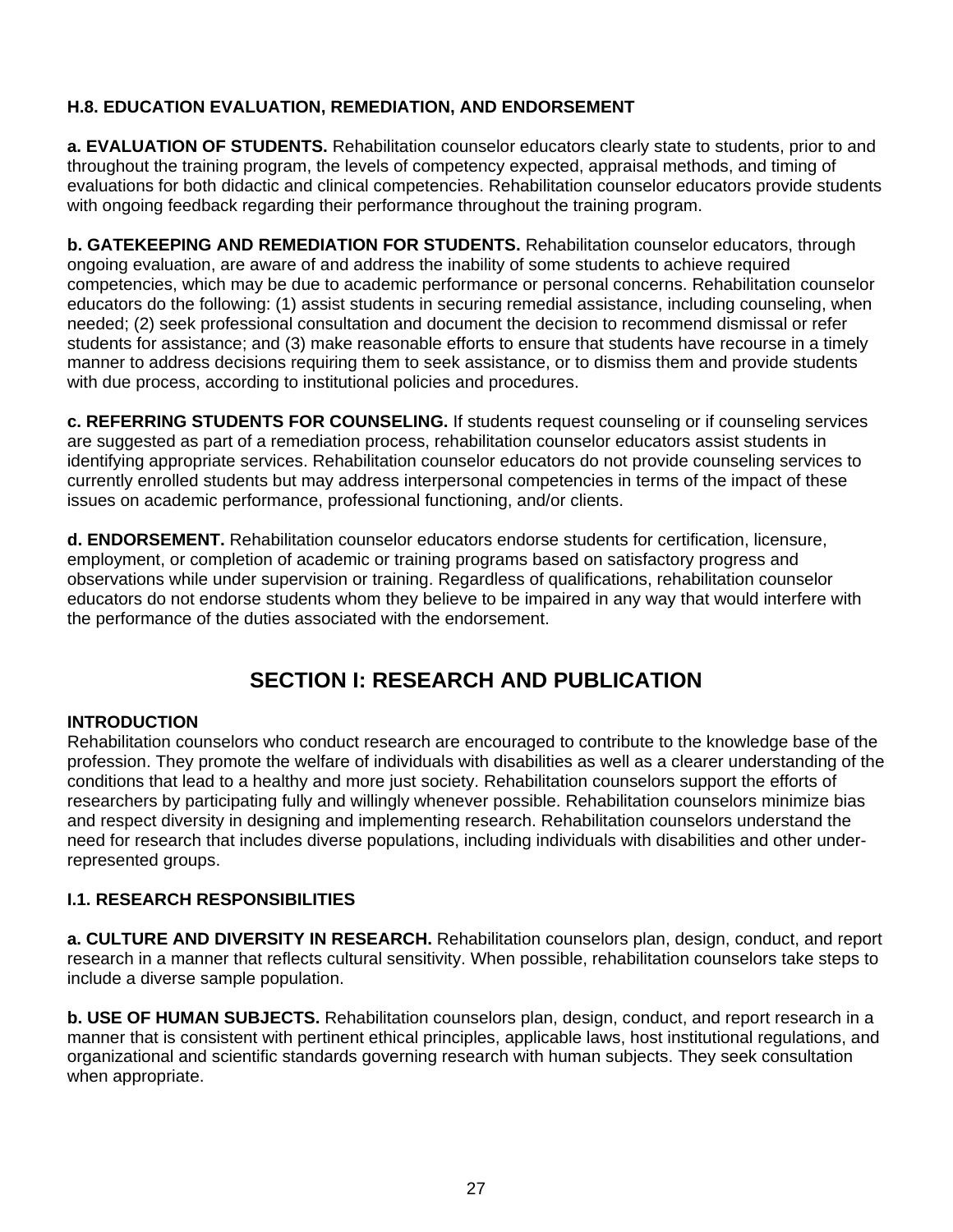**c. CONFIDENTIALITY IN RESEARCH.** Rehabilitation counselors are responsible for understanding and adhering to applicable laws and organizational policies and applicable guidelines regarding confidentiality in their research practices.

**d. INSTITUTIONAL APPROVAL.** When institutional review board approval is required, rehabilitation counselors provide accurate information about their research proposals and obtain approval prior to conducting their research. They conduct research in accordance with the approved research protocols.

**e. INDEPENDENT RESEARCHERS.** When rehabilitation counselors conduct independent research and do not have access to an institutional review board, they are bound to the same ethical principles and laws pertaining to the review of their plan, design, conduct, and reporting of research. Independent researchers not familiar with institutional review board standards seek appropriate consultation.

**f. DEVIATION FROM STANDARD PRACTICES.** Rehabilitation counselors seek consultation and observe stringent safeguards to protect the rights of research subjects when a research-related problem indicates that a deviation from standard or acceptable practices may be necessary.

**g. PRECAUTIONS TO AVOID INJURY.** Rehabilitation counselors who conduct research with human subjects are responsible for the welfare of participants throughout the research process and take reasonable precautions to avoid causing psychological, emotional, physical, or social harm to participants.

**h. PRINCIPAL RESEARCHER RESPONSIBILITY.** The ultimate responsibility for ethical research practice lies with the principal researcher(s). All others involved in the research activities share ethical obligations and responsibilities for their own actions.

**i. MINIMAL INTERFERENCE.** Rehabilitation counselors take precautions to avoid causing disruption in the lives of research participants or the setting in which research is conducted.

#### **I.2. RIGHTS OF RESEARCH PARTICIPANTS**

**a. INFORMED CONSENT IN RESEARCH.** Individuals have the right to consent to or decline requests to become research participants. Rehabilitation counselors obtain consent from participants prior to initiating research. In seeking consent, rehabilitation counselors:

- (1) accurately explain the purpose and procedures to be followed;
- (2) identify any procedures that are experimental or relatively untried;
- (3) describe any attendant discomforts and risks;
- (4) describe any benefits or changes in individuals or organizations that might be reasonably expected;
- (5) disclose appropriate alternative procedures that would be advantageous for participants;
- (6) offer to answer any inquiries concerning the procedures;
- (7) describe any limitations on confidentiality;
- (8) describe formats and potential target audiences for the dissemination of research findings; and

(9) instruct participants they are free to withdraw their consent and to discontinue participation in the project at any time without penalty.

**b. DECEPTION.** Rehabilitation counselors do not conduct research involving deception unless alternative procedures are not feasible. If such deception has the potential to cause physical or emotional harm to research participants, the research is not conducted, regardless of prospective value. When the methodological requirements of a study necessitate concealment or deception, the investigator explains the reasons for this action as soon as possible during the debriefing.

**c. STUDENT/SUPERVISEE PARTICIPATION.** Rehabilitation counselors who involve students or supervisees in research make clear to them the decision regarding participation in research activities does not affect their academic standing or supervisory relationship. Students or supervisees who choose not to participate in research are provided with an appropriate alternative to fulfill their academic or clinical requirements.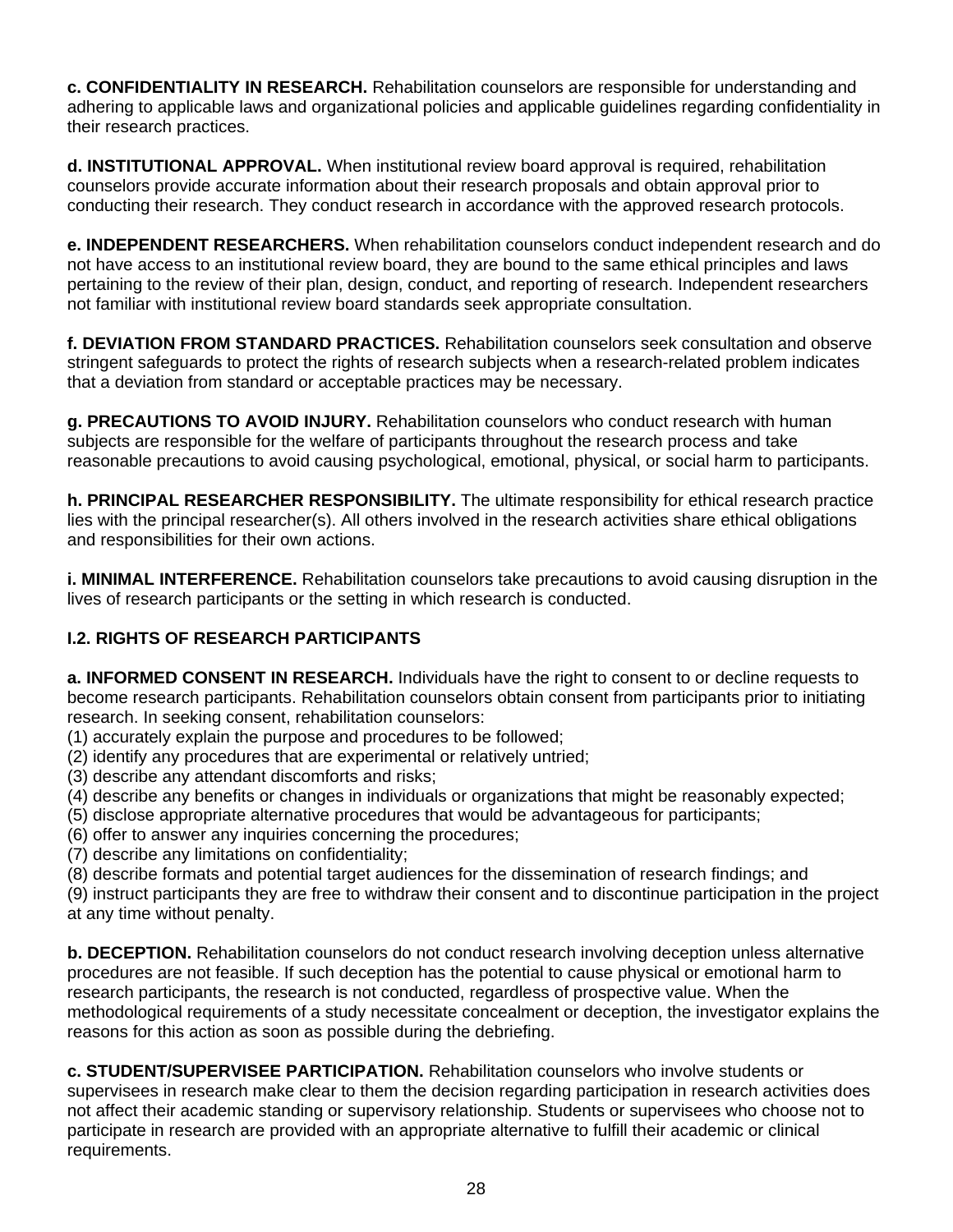**d. CLIENT PARTICIPATION.** Rehabilitation counselors conducting research involving clients make clear in the informed consent process that clients are free to choose whether to participate in research activities and are free to withdraw from research studies without adverse consequences.

**e. CONFIDENTIALITY OF INFORMATION.** Confidential information obtained about research participants during the course of research remains confidential. When the possibility exists that others may obtain access to such information, ethical research practice requires the possibility, together with the plans for protecting confidentiality, be explained to participants as part of the procedures for obtaining informed consent.

**f. RESEARCH PARTICIPANTS NOT CAPABLE OF GIVING INFORMED CONSENT.** When research participants are not capable of giving informed consent, rehabilitation counselors obtain informed consent from a legally authorized representative.

**g. COMMITMENTS TO PARTICIPANTS.** Rehabilitation counselors take reasonable measures to honor all commitments to research participants.

**h. AGREEMENT OF CONTRIBUTORS.** Rehabilitation counselors who conduct joint research establish agreements in advance regarding allocation of tasks, publication credit, and types of acknowledgment received, and incur an obligation to cooperate as agreed.

**i. INFORMING SPONSORS.** Rehabilitation counselors inform sponsors, institutions, and publication channels regarding research procedures and outcomes. Rehabilitation counselors make reasonable efforts to ensure that appropriate bodies and authorities are given pertinent information and acknowledgment.

**j. RESEARCH RECORDS CUSTODIAN.** As appropriate, rehabilitation counselors prepare and disseminate to an identified colleague or records custodian a plan for the transfer of research data in the case of their incapacitation, retirement, or death.

#### **I.3. REPORTING RESULTS**

**a. ACCURATE RESULTS.** Rehabilitation counselors plan, conduct, and report research accurately. They provide thorough discussions of the limitations of their data and alternative hypotheses. Rehabilitation counselors do not engage in misleading or fraudulent research, distort data, misrepresent data, or deliberately bias their results. They explicitly mention all variables and conditions known to the investigator(s) that may have affected the outcome of studies or interpretations of data. They describe the extent to which results are applicable to diverse populations.

**b. OBLIGATION TO REPORT UNFAVORABLE RESULTS.** Rehabilitation counselors report the results of any research of professional value, regardless of outcomes. Results that reflect unfavorably on institutions, programs, services, prevailing opinions, or vested interests are not withheld.

**c. REPORTING ERRORS.** If rehabilitation counselors discover significant errors in their published research, they take reasonable steps to correct such errors in a correction erratum or other appropriate publication means.

**d. IDENTITY OF PARTICIPANTS.** Rehabilitation counselors who supply data, aid in the research of another investigator, report research results, or make original data available take due care to disguise the identity of respective participants in the absence of specific authorization from the participants to do otherwise. In situations where participants self-identify their involvement in research studies, researchers make reasonable efforts to ensure that data are adapted/changed to protect the identities and welfare of all parties and that discussion of results does not cause harm to participants.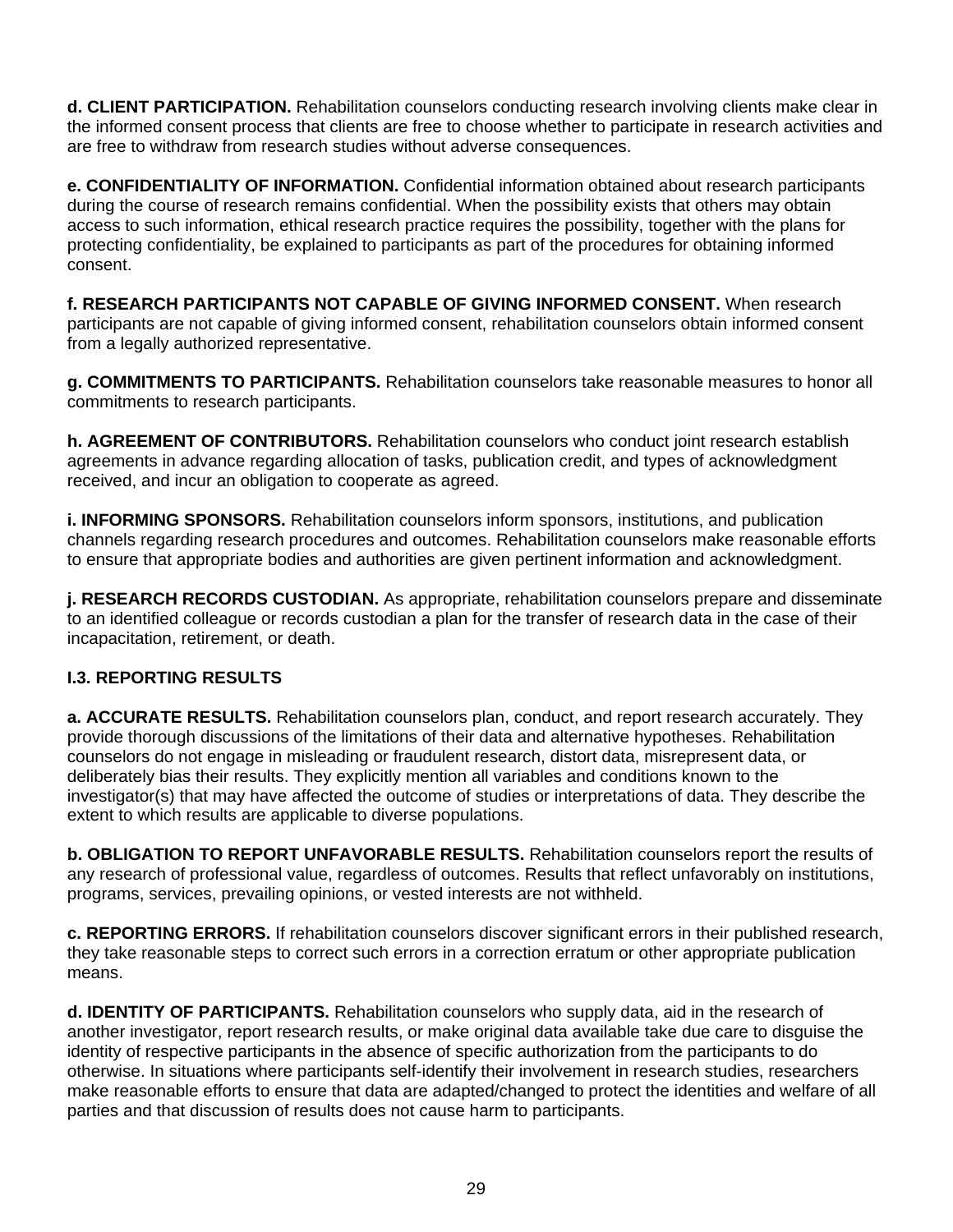**e. REPLICATION STUDIES.** Rehabilitation counselors make reasonable efforts to make available sufficient original research information to qualified professionals who may wish to replicate the study.

#### **I.4. RESEARCH PUBLICATIONS AND PRESENTATIONS**

**a. PLAGIARISM.** Rehabilitation counselors do not plagiarize.

**b. USE OF CASE STUDIES.** The use of information from participants, clients, students, or supervisees for the purpose of case examples in a presentation or publication is permissible only when: (1) participants, clients, students, or supervisees have reviewed the material and agreed to its presentation or publication; or (2) the information has been sufficiently modified to obscure identity.

**c. ACKNOWLEDGING PREVIOUS WORK.** When conducting and reporting research, including replication studies, rehabilitation counselors are familiar with and give recognition to previous work on the topic, observe copyright laws, and give full credit to those to whom credit is due.

**d. CONTRIBUTOR(S).** Rehabilitation counselors give credit through joint authorship, acknowledgment, footnote statements, or other appropriate means to those who have contributed significantly to research or concept development in accordance with such contributions. Principal contributors are listed first and minor technical or professional contributions are acknowledged in notes or introductory statements.

**e. STUDENT RESEARCH.** Manuscripts or professional presentations in any media that are substantially based on a student's course papers, projects, dissertations, or theses are used only with the student's permission and list the student as lead author.

**f. DUPLICATE SUBMISSION.** Rehabilitation counselors submit manuscripts for consideration to only one journal at a time. Manuscripts that are published in whole or in substantial part in another journal or published work are not submitted for secondary publication without acknowledgment and permission from the original publisher.

**g. PROFESSIONAL REVIEW.** Rehabilitation counselors who review material submitted for publication, research, or other scholarly purposes: (1) respect the confidentiality and proprietary rights of those who submitted it; (2) avoid personal biases; (3) make publication decisions based on valid and defensible standards; and (4) review only materials that are within their scope of competency.

#### **I.5. MANAGING AND MAINTAINING BOUNDARIES**

**a. BOUNDARY CONSIDERATIONS IN RESEARCH.** Rehabilitation counselors consider the risks and benefits of extending current research relationships beyond conventional parameters. When a non-research interaction between researchers and research participants may be potentially beneficial, researchers must document, prior to the interaction (when feasible), the rationale for such interactions, the potential benefits, and anticipated consequences for research participants. Such interactions should be discussed and are initiated with appropriate consent of research participants. Where unintentional harm occurs to research participants, researchers must show evidence of an attempt to remedy such harm.

**b. SEXUAL OR ROMANTIC RELATIONSHIPS WITH RESEARCH PARTICIPANTS.** Rehabilitation counselors are prohibited from engaging in electronic and/or in-person sexual or romantic interactions or relationships with current research participants.

**c. HARASSMENT.** Rehabilitation counselors do not condone or subject research participants to any form of harassment, including sexual harassment.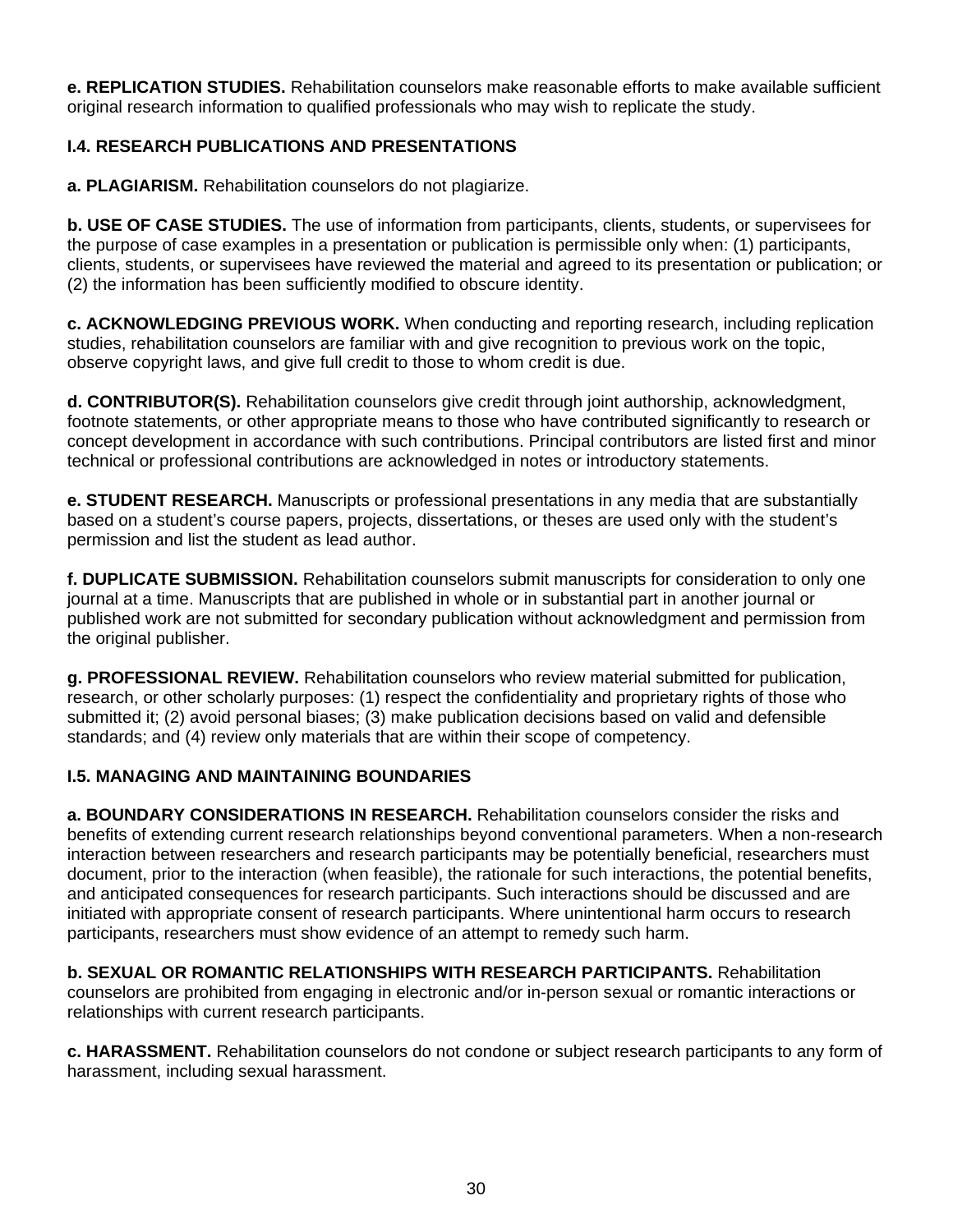## **SECTION J: TECHNOLOGY, SOCIAL MEDIA, AND DISTANCE COUNSELING**

#### **INTRODUCTION**

Rehabilitation counselors recognize that service provision is not limited to in-person, face-to-face interactions. Rehabilitation counselors actively attempt to understand the evolving nature of technology, social media, and distance counseling and how such resources may be used to better serve their clients. Rehabilitation counselors appreciate the implications for legal and ethical practice when using technology, social media, or distance counseling and are particularly mindful of issues related to confidentiality, accessibility, and online behavior.

#### **J.1. COMPETENCE AND LEGAL CONSIDERATIONS**

**a. COMPETENCE.** When technology is used in the counseling relationship, rehabilitation counselors are held to the same level of expected behavior and competence as defined by the Code regardless of the technology used or its application.

**b. LEGAL CONSIDERATIONS.** Rehabilitation counselors who use technology, social media, and/or distance counseling in their practice understand they may be subject to laws in both the rehabilitation counselor's practicing location and the client's place of residence. Rehabilitation counselors are aware of and adhere to laws governing the practice of counseling across state lines or international boundaries. Rehabilitation counselors seek business, legal, and technical assistance when necessary and make reasonable efforts to ensure that technology is used appropriately and client rights are protected.

#### **J.2. ACCESSIBILITY**

**a. ACQUISITION AND USE OF TECHNOLOGY.** When providing technology-assisted services, rehabilitation counselors make reasonable efforts to ensure that technology and equipment used, purchased, or recommended for a client meets the current standards of accessibility as established by law. Rehabilitation counselors also determine that this technology is appropriate for the clients' needs and is accessible by them based on their individual capabilities, including language preferences. When recommending language translation software, limitations are reviewed with clients.

**b. ACCESSING TECHNOLOGY.** Rehabilitation counselors guide clients in obtaining reasonable access to pertinent applications when providing technology-assisted services.

#### **J.3. CONFIDENTIALITY, INFORMED CONSENT, AND SECURITY**

**a. INFORMED CONSENT AND DISCLOSURE.** Clients have the freedom to choose whether to use technology-based distance counseling within the rehabilitation counseling process. In addition to the usual and customary protocol of informed consent between rehabilitation counselor and client for face-to-face counseling, the following issues, unique to the use of technology-based distance counseling, are addressed in the informed consent process:

- (1) risks and benefits of engaging in the use of technology-based distance counseling;
- (2) type of technology, possibility of technology failure, and alternate methods of service delivery;
- (3) anticipated response time;
- (4) procedures to follow when the rehabilitation counselor is not available;
- (5) referral information for client emergencies;
- (6) time zone differences;
- (7) cultural and/or language differences that may affect the delivery of services;
- (8) possible denial of insurance claims and/or benefits;
- (9) any limitations due to services provided across jurisdictions; and
- (10) any policies related to use of social media.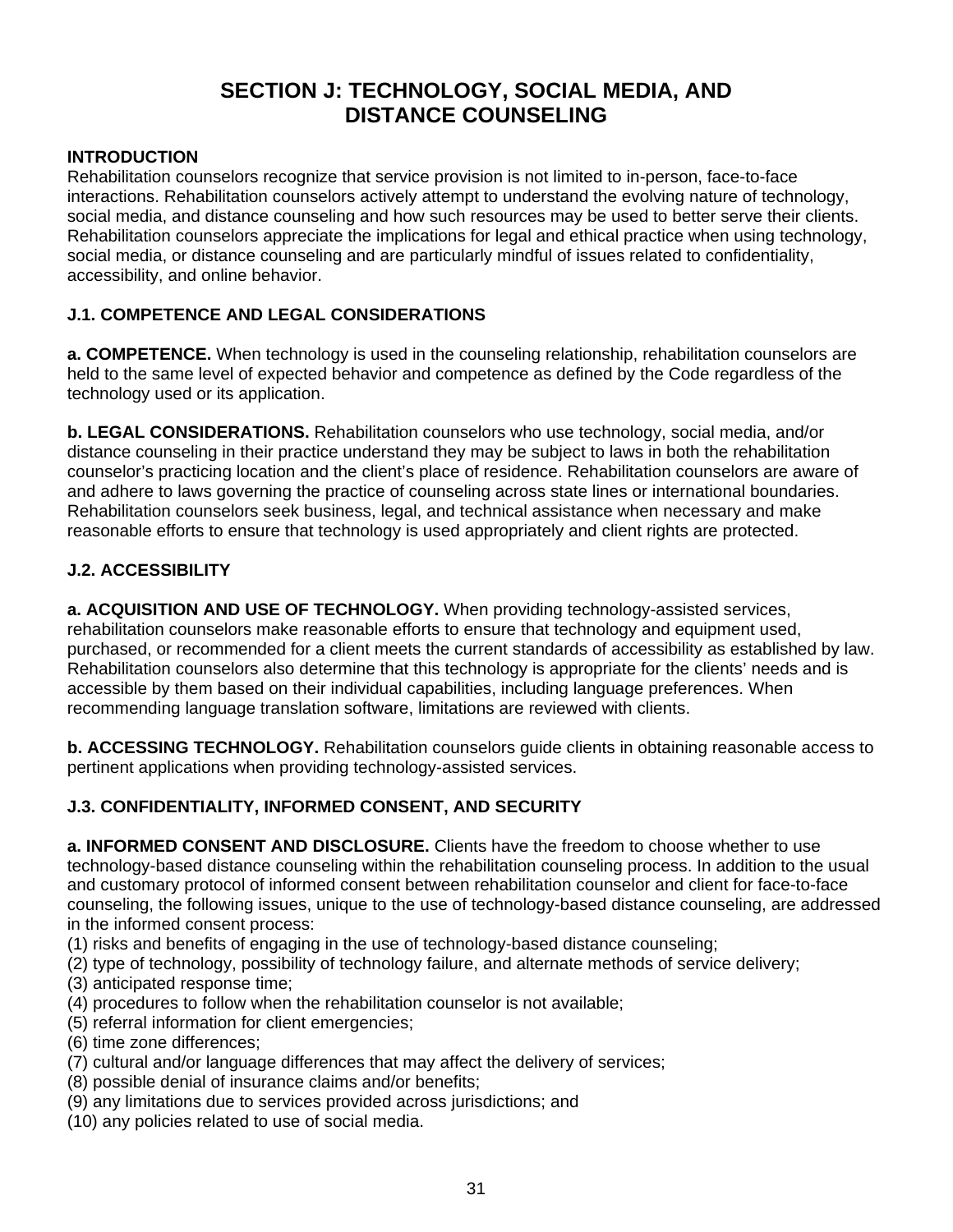**b. TRANSMITTING CONFIDENTIAL INFORMATION.** Rehabilitation counselors inform clients about the inherent risks of using technology to transmit confidential information. Rehabilitation counselors explain the limitations of specific technologies (e.g., text messaging, email) and urge clients to be cautious when using technology to communicate confidential information.

**c. SECURITY.** Rehabilitation counselors make reasonable efforts to ensure the security of confidential information transmitted or stored through any electronic means. Rehabilitation counselors use encryption and password-protection techniques for all technology-based communications to protect confidential client information.

**d. CLIENT VERIFICATION.** Rehabilitation counselors who engage in the use of technology-based distance counseling to interact with clients take steps to verify the client's identity at the beginning and throughout the rehabilitation counseling process. Verification can include, but is not limited to, using code words, numbers, graphics, or other nondescript identifiers.

#### **J.4. SOCIAL MEDIA**

**a. PROFESSIONAL ELECTRONIC PRESENCE.** In cases where rehabilitation counselors maintain both professional and personal presences for social media use, separate professional and personal pages and profiles are created to clearly distinguish between the two kinds of electronic presence.

**b. MONITORING SOCIAL MEDIA.** Rehabilitation counselors recognize that information posted on social media sites is largely permanent and easily shared beyond the privacy settings of any particular site. Rehabilitation counselors take reasonable steps to monitor for and remove or correct potentially harmful information shared on sites they establish for their professional presence.

**c. SOCIAL MEDIA AND INFORMED CONSENT.** Rehabilitation counselors clearly explain to their clients, as part of the informed consent procedure, the benefits, limitations, and boundaries of the use of social media in the provision of services. Additionally, rehabilitation counselors work within their organizations to develop and clearly communicate a social media policy so the social media practice is transparent, consistent, and easily understood by clients.

**d. PRIVACY IN SOCIAL MEDIA.** Rehabilitation counselors respect the privacy of their client's presence on social media and avoid searching a client's virtual presence unless relevant to the rehabilitation counseling process. If a rehabilitation counselor may search a client's virtual presence, this is disclosed in advance. Rehabilitation counselors caution clients of the potential impact that social media use may have on the counseling relationship and discuss the benefits and risks of using social media within the rehabilitation counseling process.

**e. MAINTAINING CONFIDENTIALITY IN SOCIAL MEDIA.** Rehabilitation counselors protect the confidentiality of clients by avoiding the posting of any personally identifiable information, unless the client has provided written consent to do so. In no circumstance should protected or highly sensitive information be shared via social media platforms.

## **SECTION K: BUSINESS PRACTICES**

#### **INTRODUCTION**

Rehabilitation counselors aspire to open, honest, and accurate business practices when working or communicating with clients, evaluees, other professionals, and the general public. Rehabilitation counselors facilitate access to rehabilitation counseling services and practice in a nondiscriminatory manner within the boundaries of professional competence.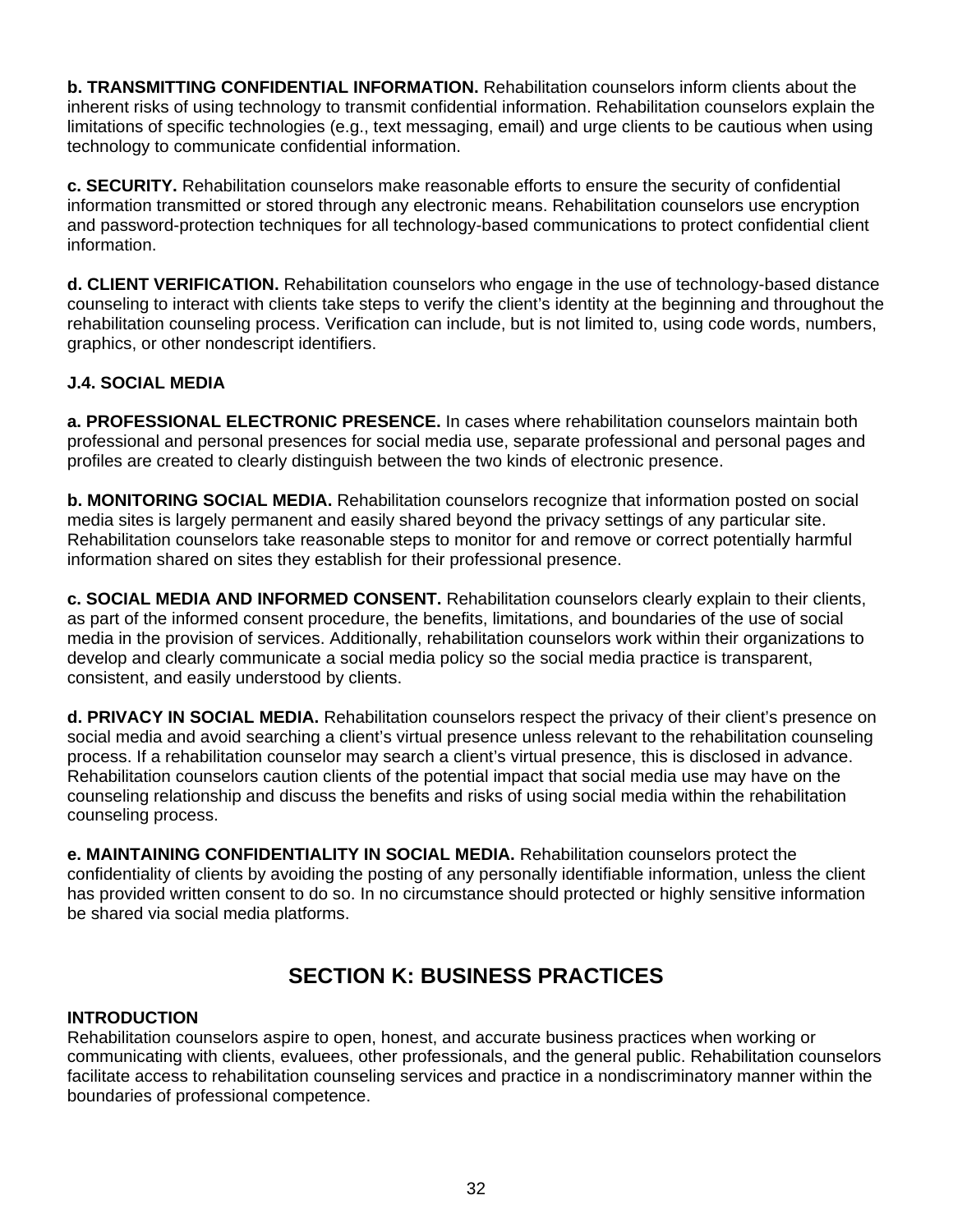#### **K.1. ADVERTISING AND SOLICITING CLIENTS**

**a. ACCURATE ADVERTISING.** When advertising or otherwise representing their services to the public in any form of media, rehabilitation counselors identify their credentials in an accurate manner that is not false, misleading, deceptive, or fraudulent.

**b. TESTIMONIALS AND STATEMENTS.** Rehabilitation counselors who use testimonials do not solicit them from current or former clients or evaluees, or any other persons who may be vulnerable to undue influence. When considering the use of unsolicited testimonials from clients or evaluees, rehabilitation counselors discuss the implications and obtain permission for such use. Testimonials from those who are not current or former clients or evaluees (e.g., partner organizations, placement sites) may be used. Regardless of the source of the testimonial, rehabilitation counselors make reasonable efforts, whenever feasible, to ensure that statements made by others about them or about the profession are accurate.

**c. RECRUITMENT THROUGH SELF-REFERRAL.** Rehabilitation counselors working in an organization that provides rehabilitation counseling services do not refer clients to their private practice unless the policies of a particular organization make explicit provisions for self-referrals. In such instances, clients must be informed of other available options for services.

**d. PROMOTION OF PRODUCTS AND TRAINING EVENTS.** Rehabilitation counselors who develop products related to their profession or conduct workshops or training events make reasonable efforts to ensure that advertisements concerning these products or events are accurate and disclose adequate information so clients or consumers may make informed choices. Rehabilitation counselors do not use counseling, teaching, training, or supervisory relationships to promote their products or training events in a manner that is deceptive or would exert undue influence on individuals who may be vulnerable. Rehabilitation counselor educators may adopt textbooks they have authored for appropriate instructional purposes.

#### **K.2. CLIENT RECORDS**

**a. RECORDS AND DOCUMENTATION.** Regardless of format, rehabilitation counselors create, protect, and maintain documentation necessary for rendering professional services. Rehabilitation counselors include sufficient and timely documentation to facilitate the delivery and continuity of services. Rehabilitation counselors make reasonable efforts to ensure that documentation accurately reflects client progress and the services provided, including who provided the services. If records or documentation need to be altered, it is done so according to organizational policy and in a manner that preserves the original information. Alterations are accompanied by the date of change, the identity of who made the change, and the rationale for the change.

**b. PRIVACY.** Documentation generated by rehabilitation counselors protects the privacy of clients to the extent possible and includes only relevant or appropriate information.

**c. RECORDS MAINTENANCE.** Rehabilitation counselors securely maintain records necessary for rendering professional services to clients and as required by applicable laws and organizational policies. Subsequent to file closure or termination of services, records are stored in a secure manner that ensures reasonable future access for record retrieval. Records are destroyed in a manner assuring preservation of confidentiality. Rehabilitation counselors apply careful discretion and deliberation before destroying records that may be needed by a court of law.

**d. CONTINGENCY PLANNING.** Rehabilitation counselors prepare and disseminate to identified colleagues or records custodians a plan for the transfer of clients and files in the case of their incapacitation, death, or termination of practice.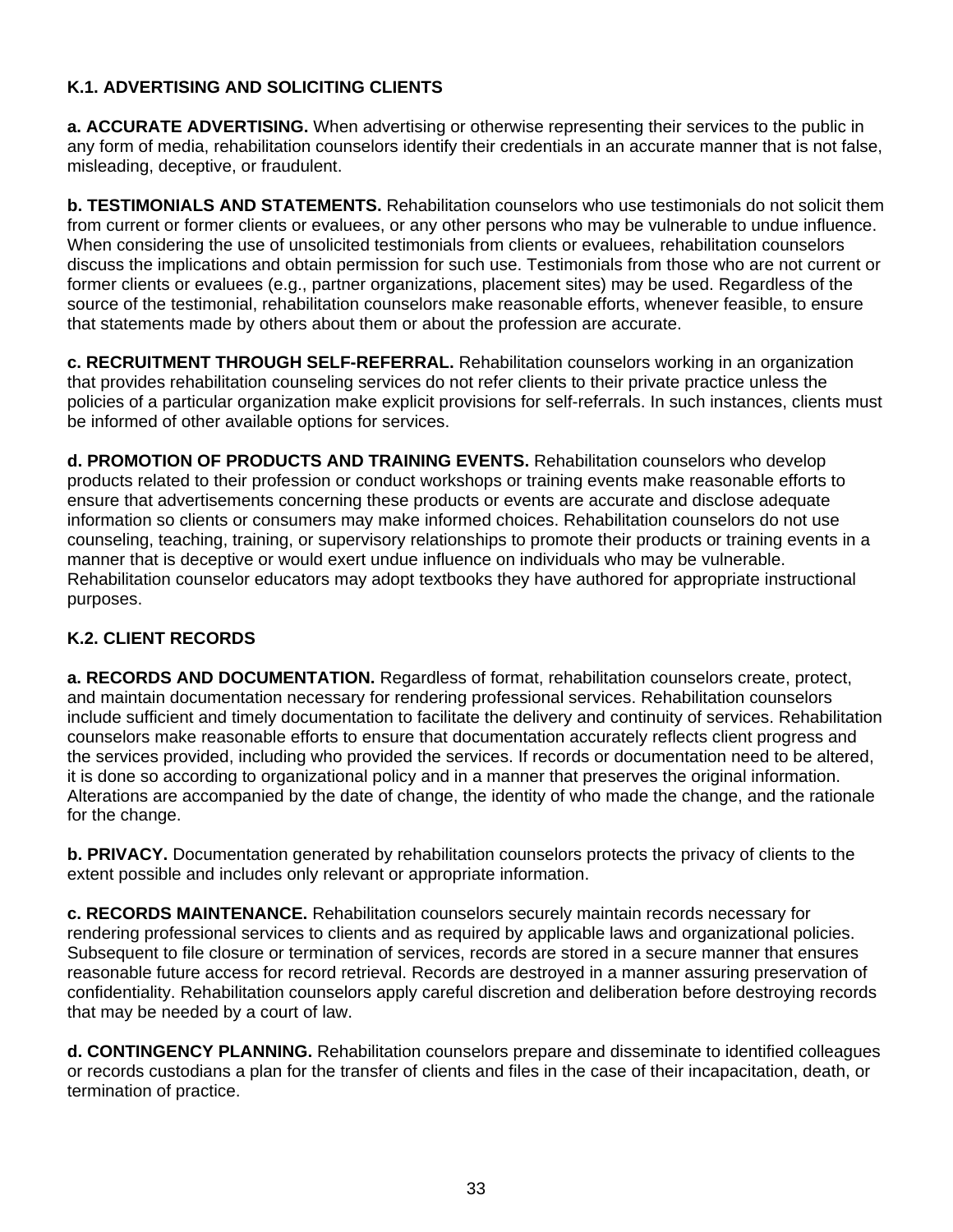#### **K.3. FEES, BARTERING, AND BILLING**

**a. UNDERSTANDING OF FEES AND NONPAYMENT OF FEES.** Prior to providing services, rehabilitation counselors clearly explain to the client or evaluee and/or responsible party all financial arrangements related to professional services. If a third party is paying for services, the rehabilitation counselor explains that arrangement to the client or evaluee and/or responsible party. If rehabilitation counselors, or their employer, intend to use collection agencies or take legal measures to collect fees when payment is not received as agreed upon, they include such information in their professional disclosure statement or retainer agreement. If collection actions are considered, the rehabilitation counselor first informs the client, evaluee, or responsible party of intended actions in a timely fashion.

**b. ESTABLISHING FEES.** If a rehabilitation counselor's usual fees create undue hardship for the client, the rehabilitation counselor may adjust fees, when legally permissible, or assist the client in locating comparable, affordable services.

**c. UNACCEPTABLE FEE ARRANGEMENTS.** Rehabilitation counselors do not participate in fee splitting, nor do they give or receive commissions, rebates, or any other form of remuneration when accepting referrals or referring clients for additional professional services.

**d. LIENS AND OUTCOME-BASED PAYMENTS.** Liens and payments based on outcomes are acceptable when it is standard practice within the particular practice setting. In a forensic setting, payment for services is never contingent on an outcome of a case or award.

**e. BARTERING DISCOURAGED.** Rehabilitation counselors ordinarily refrain from accepting goods or services from clients in return for rehabilitation counseling services because such arrangements may create inherent potential for conflicts, exploitation, and distortion of the professional relationship. Rehabilitation counselors may barter only if the client requests it, if such arrangements are an accepted practice in the community, and if the bartering does not result in exploitation or harm. Rehabilitation counselors consider the cultural implications of bartering, discuss relevant concerns with clients, and document such agreements in writing.

**f. WITHHOLDING RECORDS FOR NONPAYMENT.** Rehabilitation counselors may not withhold records under their control that are requested and needed for the emergency medical/psychiatric treatment of clients solely because payment has not been received.

**g. BILLING RECORDS AND INVOICES.** Rehabilitation counselors maintain billing records that are confidential, accurately reflect the services provided and fees charged, and identifies who provided the services. Invoices accurately reflect the services provided.

#### **K.4. TERMINATION AND REFERRAL**

Rehabilitation counselors in fee-for-service relationships may terminate client services due to nonpayment of fees under the following conditions: (1) clients were informed of payment responsibilities and the effects of nonpayment or the termination of payment by third parties; and (2) clients do not pose an imminent danger to themselves or others. As appropriate, rehabilitation counselors refer clients to other qualified professionals to address issues unresolved at the time of termination.

## **SECTION L: RESOLVING ETHICAL ISSUES**

#### **INTRODUCTION**

Rehabilitation counselors behave in an ethical and legal manner. They are aware that client welfare and trust in the profession depend on a high level of professional conduct. They hold other rehabilitation counselors to the same standards and are willing to make reasonable efforts to ensure that standards are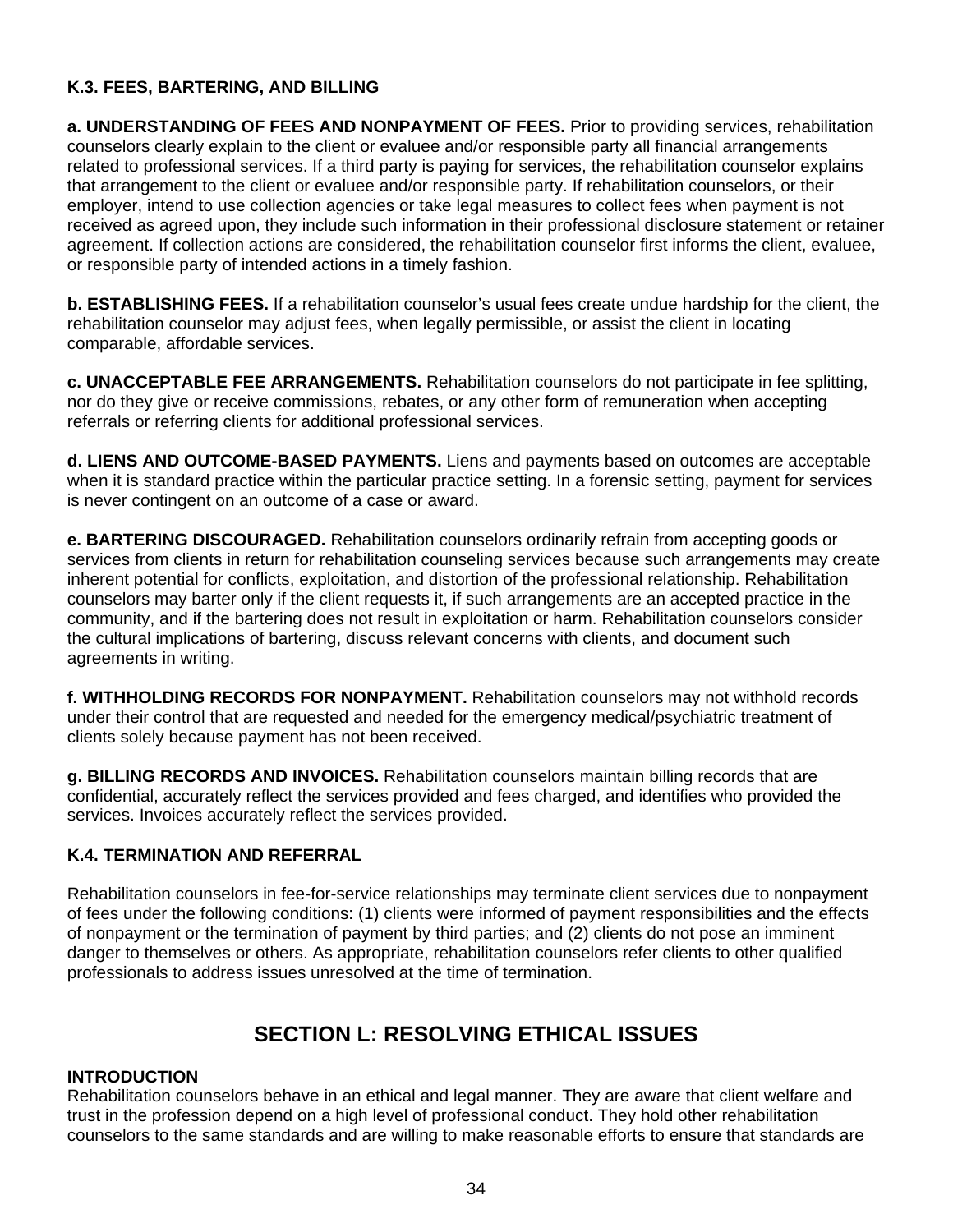upheld. Rehabilitation counselors strive to resolve ethical dilemmas with direct and open communication among all parties involved and seek consultation with colleagues and supervisors when necessary. Rehabilitation counselors incorporate ethical practice into their daily professional work and engage in ongoing professional development on current topics in ethical and legal issues in counseling. Rehabilitation counselors become familiar with the CRCC Guidelines and Procedures for Processing Complaints and use it as a reference for assisting in the enforcement of the Code.

#### **L.1 KNOWLEDGE OF ETHICAL STANDARDS AND THE LAW**

**a. KNOWLEDGE OF THE CODE.** Rehabilitation counselors are responsible for reading, understanding, and following the Code, and seeking clarification of any standard that is not understood. Lack of knowledge or misunderstanding of an ethical responsibility is not a defense against a charge of unethical conduct.

**b. KNOWLEDGE OF RELATED CODES OF ETHICS.** Rehabilitation counselors understand applicable ethics codes from other professional organizations or from certification and licensure bodies of which they are members. Rehabilitation counselors are aware the Code forms the basis for CRCC disciplinary actions, and understand they are held to the CRCC standards if there is a discrepancy between codes.

**c. CONFLICTS BETWEEN ETHICS AND LAWS.** Rehabilitation counselors obey the laws of the legal jurisdiction in which they practice unless there is a conflict with the Code. If ethical responsibilities conflict with laws, rehabilitation counselors make known their commitment to the Code and take steps to resolve conflicts. If conflicts cannot be resolved by such means, rehabilitation counselors may adhere to the requirements of law.

#### **L.2. ADDRESSING SUSPECTED VIOLATIONS**

**a. ETHICAL DECISION-MAKING MODELS AND SKILLS.** Rehabilitation counselors recognize underlying ethical principles and conflicts among competing interests. They apply appropriate decision-making models and skills to resolve dilemmas and act ethically.

**b. CONSULTATION.** When uncertain as to whether particular situations or courses of action may be in violation of the Code, rehabilitation counselors consult with other professionals who are knowledgeable about ethics, with supervisors, colleagues, and/or with appropriate authorities, such as CRCC, licensure boards, or legal counsel.

**c. INFORMAL RESOLUTION.** When rehabilitation counselors have reason to believe that another rehabilitation counselor is violating or has violated an ethical standard, they attempt to resolve the issue informally by direct communication with the other rehabilitation counselor if feasible and provided such action does not violate confidentiality rights that may be involved.

**d. REPORTING ETHICAL VIOLATIONS.** When an informal resolution is not appropriate or feasible, is not resolved, or if an apparent violation has substantially harmed or is likely to substantially harm persons or organizations, rehabilitation counselors take further action appropriate to the situation. Such action might include referral of the matter to applicable committees on professional ethics (e.g., voluntary certification bodies, licensure boards, organizational authorities). Referral may not be appropriate when the reporting would violate confidentiality rights (e.g., when clients refuse to allow information or statements to be shared) or when rehabilitation counselors have been retained to review the work of another rehabilitation counselor whose professional conduct is in question (e.g., consultation, expert testimony).

**e. SELF-REPORTING.** Rehabilitation counselors shall immediately notify CRCC when sanctioned for violations of ethical codes by any applicable counselor licensure, certification, or registry boards; other mental health licensure, certification, or registry boards; and voluntary national certification boards or professional associations with which they are affiliated. Rehabilitation counselors notify CRCC if they are found to have violated another organization's professional code of ethics, violated laws in relation to their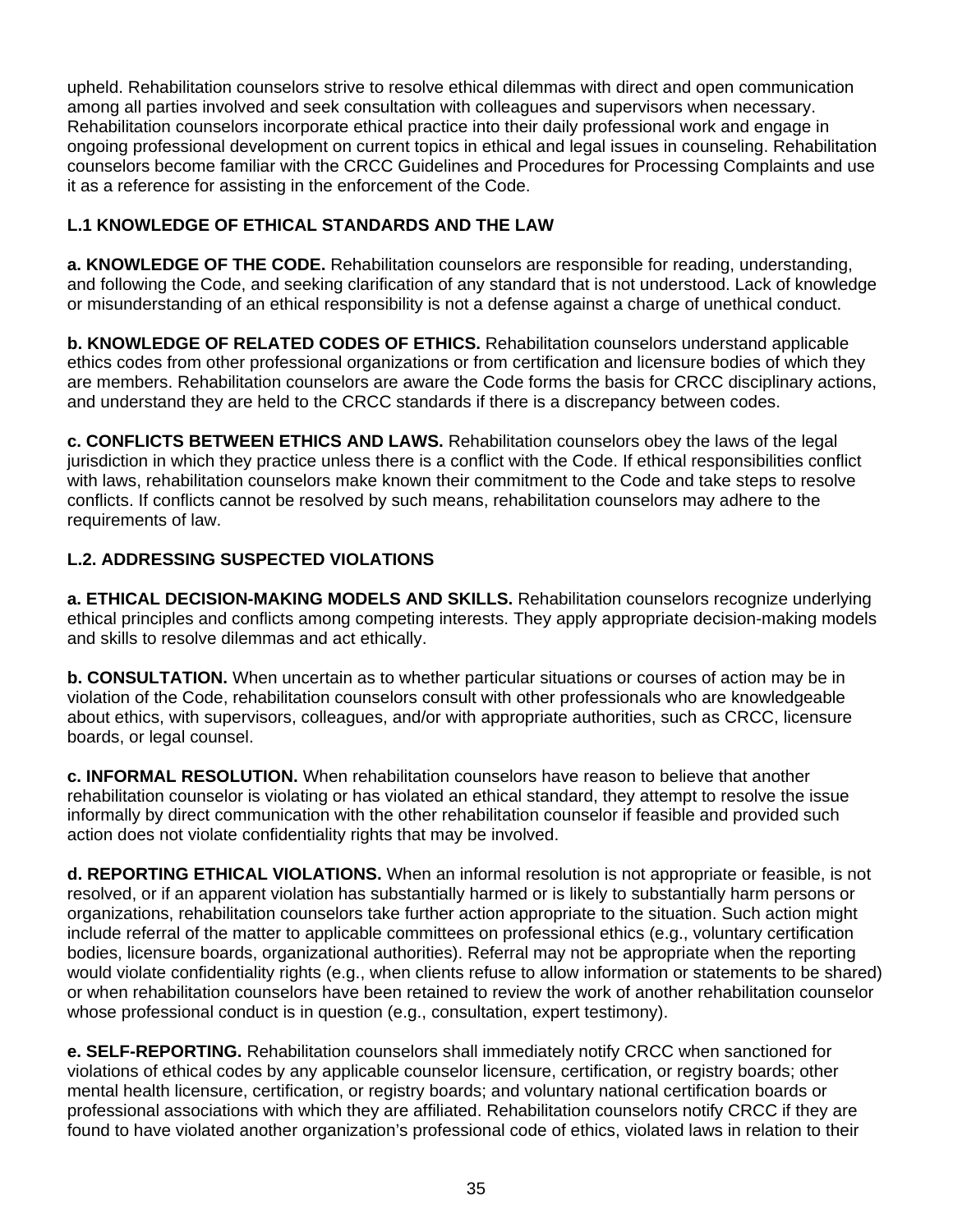practice in the field of rehabilitation counseling, or are convicted of offenses that constitute violations of the Code.

**f. ORGANIZATION CONFLICTS.** If the demands of organizations with which rehabilitation counselors are affiliated pose a conflict with the Code, rehabilitation counselors specify the nature of such conflicts and express their commitment to the Code to appropriate responsible officials. When possible, rehabilitation counselors work to create change within organizations to allow full adherence to the Code. If the conflict cannot be resolved, rehabilitation counselors evaluate the risks and benefits of continued affiliation with the organization.

#### **L.3. CONDUCT IN ADDRESSING ETHICAL ISSUES**

**a. COOPERATION WITH ETHICS COMMITTEES.** Rehabilitation counselors have a working knowledge of the Code and assist in the process of enforcing it. Rehabilitation counselors cooperate with investigations, requests, proceedings, and requirements of the CRCC Ethics Committee or ethics committees of other duly constituted associations or boards having jurisdiction over those charged with a violation.

**b. CONFIDENTIALITY.** Rehabilitation counselors who are knowledgeable of and/or party to a complaint alleging violation of the Code maintain confidentiality of all information related to the complaint and to the adjudication of the complaint, unless they are compelled to disclose information by a validly issued subpoena or when otherwise required by law or valid court order.

**c. UNWARRANTED COMPLAINTS.** Rehabilitation counselors do not initiate, participate in, or encourage the filing of ethics complaints that are retaliatory in nature, made with reckless disregard or willful ignorance of facts that would disprove the allegation, or are intended to harm rehabilitation counselors rather than to protect clients or the public.

**d. UNFAIR DISCRIMINATION AGAINST COMPLAINANTS AND RESPONDENTS.** Rehabilitation counselors do not disparage or retaliate against individuals by denying services, employment, advancement, admission to academic or other programs, tenure, or promotions based solely upon their having made or their being the subject of an ethics complaint. This does not preclude taking action based upon the outcome of such proceedings when rehabilitation counselors are found to be in violation of ethical standards.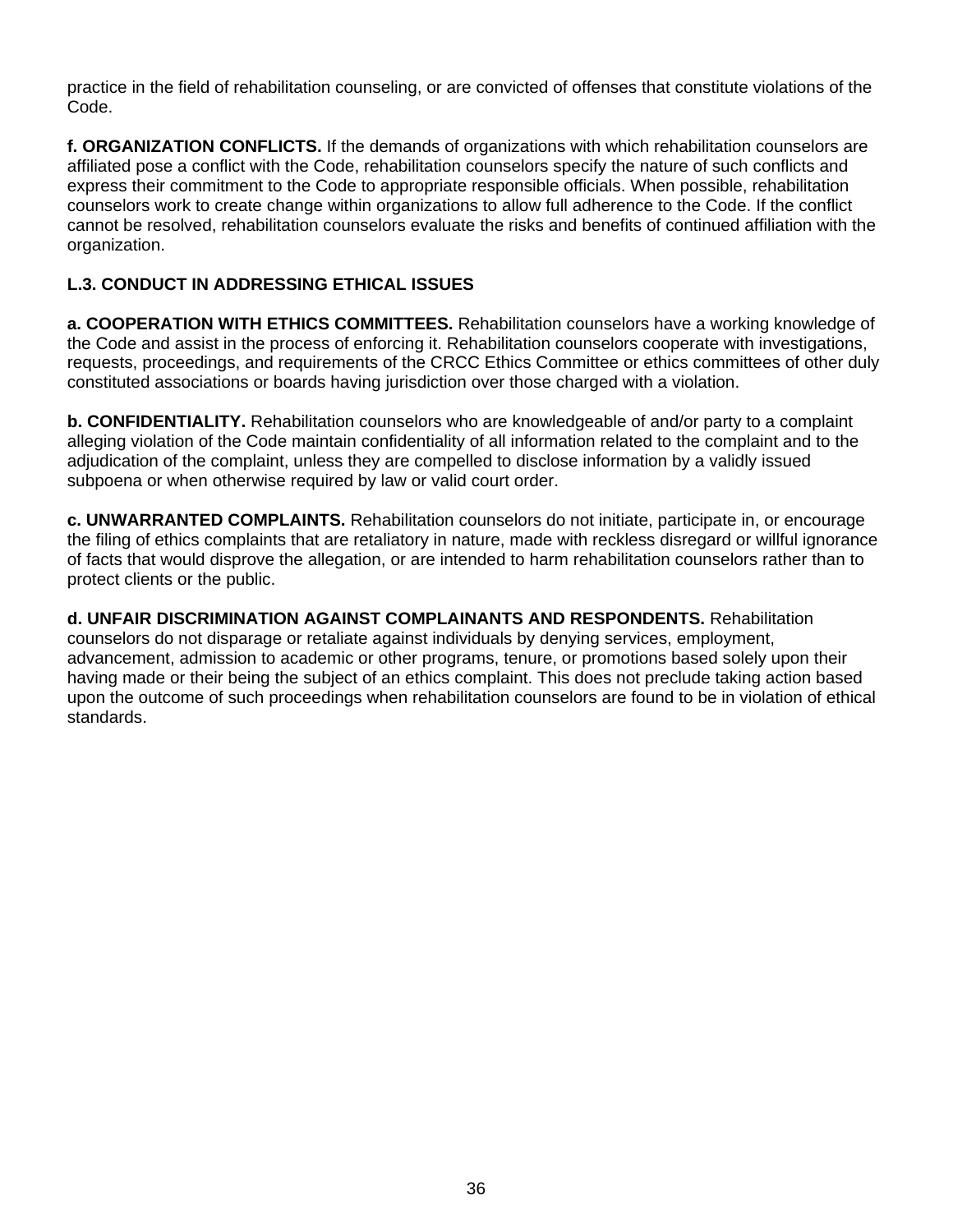## **GLOSSARY OF TERMS**

**ABANDONMENT:** The inappropriate ending or arbitrary termination of a counseling relationship that puts the client at risk.

**ACCESSIBILITY:** access to a site, facility, work environment, service, or program that is easy to approach, enter, operate, participate in, and/or use safely and with dignity by a person with a disability.

**ADVOCACY:** promoting the well-being of individuals, groups, and the profession within systems and organizations. Advocacy seeks fair treatment and full physical and programmatic access for clients, and the removal of any barriers or obstacles that inhibit access, growth, and development.

**ASSENT:** agreement with a proposed course of action in relation to rehabilitation counseling services or plans when a person is otherwise not capable or competent to give formal or legal consent (e.g., informed consent).

**ASSESSMENT:** an ongoing, dynamic, and comprehensive process of collecting in-depth information and data in order to provide individualized rehabilitation counseling services for a client. The terms assessment and evaluation are sometimes used interchangeably.

**AUTONOMY:** the right of clients to be self-governing within their social and cultural framework; the right of clients to make decisions on their own behalf.

**AVOCATIONAL:** a non-paid activity that may include hobbies, recreation, leisure, or volunteer work.

**BENEFICENCE:** to do good to others; to promote the well-being of clients.

**CLIENTS:** individuals with or directly affected by a disability, who receive services from rehabilitation counselors. At times, rehabilitation counseling services may be provided to individuals other than those with disabilities.

**CLINICAL SUPERVISION:** a formal process that generally is provided to a student or to a beginning counselor (supervisee) by a more experienced counselor (supervisor) in which the supervisee's work with clients is reviewed and reflected upon with the aims of improving the supervisee's counseling skills, protecting client welfare, and facilitating the supervisee's professional development.

**CONFIDENTIALITY:** a promise or contract to respect the privacy of clients by not disclosing anything revealed to rehabilitation counselors except under agreed-upon conditions.

**CONFLICT OF INTEREST:** a situation in which financial or other personal considerations have the potential to compromise or bias professional judgment and objectivity.

**CONSULTATION:** a process in which one professional seeks the advice of another professional to resolve a specific issue.

**CONTINGENCY FEE:** any fee for services provided where the fee is payable only if there is a favorable result (defined as part of the fee contract).

**COURT ORDER:** a directive from a tribunal or court directing certain actions or conduct that rehabilitation counselors are legally required to follow.

**CULTURAL COMPETENCE:** possessing a set of values and principles, and demonstrating behavior, attitude, knowledge, and skill that enable one to work effectively cross-culturally with the capacity to value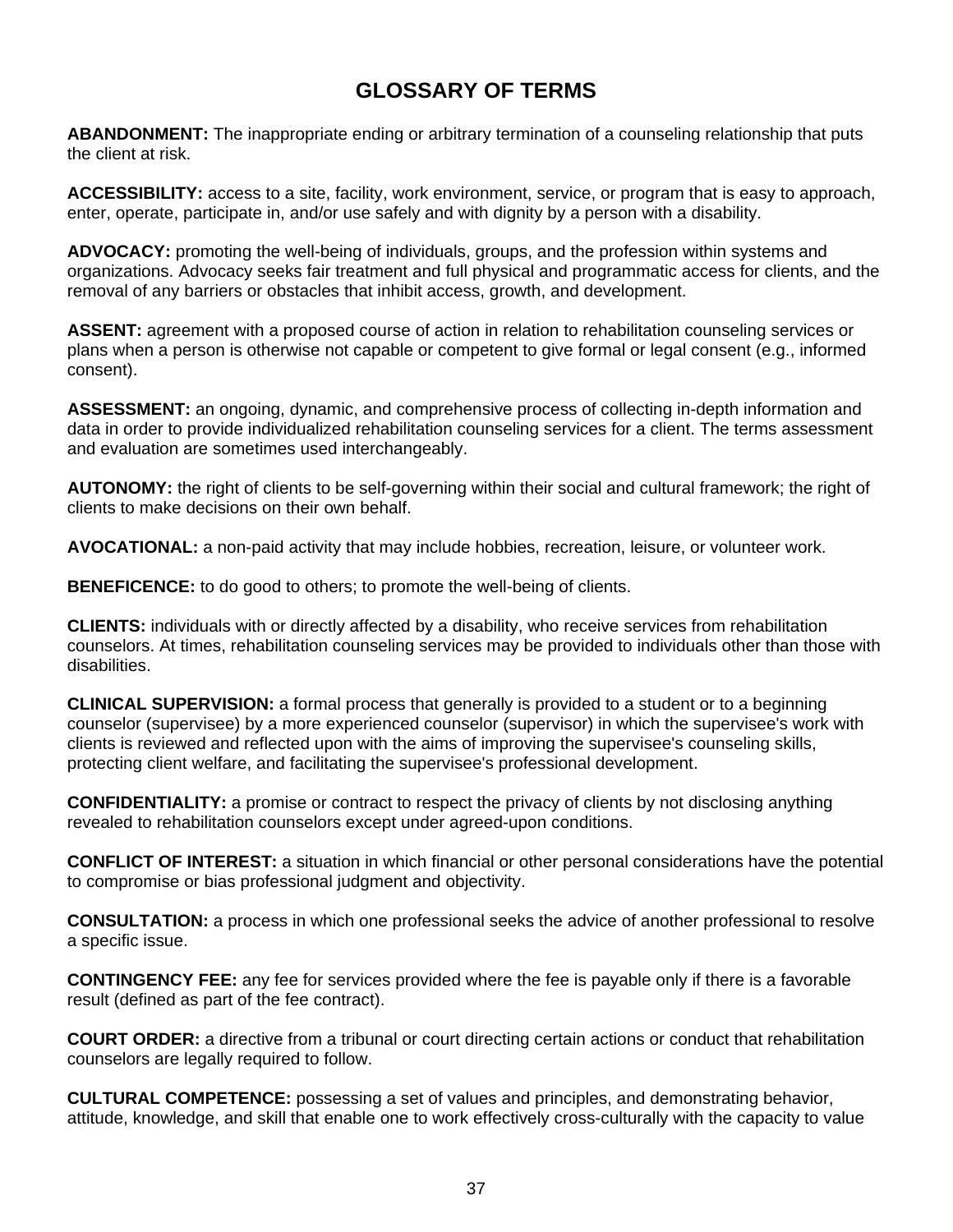diversity, conduct self-assessment, manage the dynamics of difference, acquire and institutionalize cultural knowledge, and adapt to diversity and the cultural contexts of the individuals and communities served.

**CULTURALLY DIVERSE:** the existence of a variety of cultural or ethnic groups within a society.

**DISABILITY:** an umbrella term for the ways in which individual functioning is impacted by a health condition. The impacts of the health condition on functioning may include the presence of impairments, activity limitations, and/or participation restrictions; however, these impacts may be affected in both positive and negative directions by personal and environmental factors (contextual factors).

**DISPARAGING REMARKS:** public statements that degrade, belittle, minimize, defame, demean, humiliate, or scorn individuals or groups of individuals. If the evaluation of a colleague's methodology, work product, or conclusion is critical of the individual as a person, mocks the colleague's character or intellect, or is based on incorrect information or fictional claims, such a statement is considered a disparaging remark.

**DISTANCE COUNSELING, SUPERVISION, OR EDUCATION:** rehabilitation counseling service provision, supervision, or education that occurs primarily through any electronic format.

**EVALUATION:** a specific process of assessing an individual in the context of his or her living, learning, or working environments. The terms evaluation and assessment are sometimes used interchangeably.

**EVALUEE:** in a forensic setting, the evaluee is the person who is being evaluated.

**EXPLOIT:** to take advantage of a power differential in a relationship.

**FEE SPLITTING:** the payment or acceptance of fees for client referrals (e.g., percentage of fee paid for rent, referral fees).

**FIDELITY:** to be faithful; to keep promises and honor the trust placed in rehabilitation counselors.

**FORENSIC:** to provide expertise involving the application of professional knowledge and the use of scientific, technical, or other specialized knowledge for the resolution of legal or administrative issues, proceedings, or decisions.

**FORENSIC REHABILITATION COUNSELOR:** rehabilitation counselors who work in a forensic setting conducting evaluations and/or reviews of records and conduct research for the purpose of providing unbiased and objective expert opinions via case consultation or testimony.

**FUNCTIONAL:** pertaining to the performance of tasks or activities required to achieve desired outcomes during the course of daily life.

**FUNCTIONAL LIMITATION:** a term given to the restriction or lack of ability to perform a task or activity.

**GATEKEEPING:** the initial and ongoing academic, skill, and dispositional assessment of rehabilitation counseling students' and supervisees' competency for professional practice, including remediation and termination as appropriate.

**HARASSMENT:** unwelcome conduct--whether verbal, written, physical, or visual--that is based upon a person's legally protected status. This includes sexual harassment, defined as sexual solicitation, physical advances, or verbal or nonverbal conduct that is sexual in nature. Harassment occurs when: (1) rehabilitation counselors know or are told the act is unwelcome, offensive, or creates a hostile workplace or learning environment; and (2) the act(s) is sufficiently severe or intense to be perceived as harassment to a reasonable person in the context in which the behavior occurred. Harassment may occur in person or through electronic format.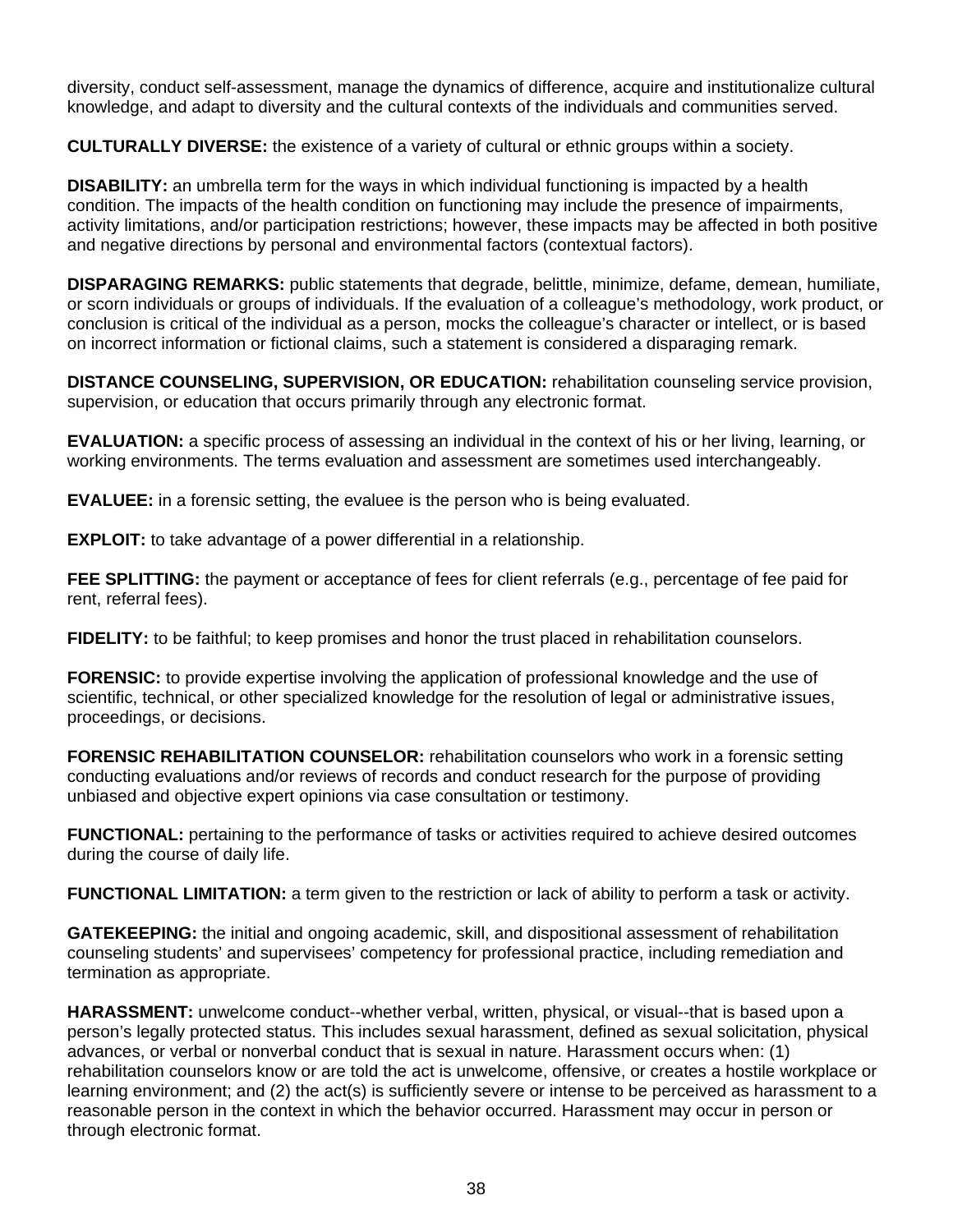**IMMEDIATE FAMILY MEMBERS:** a child, spouse, parent, grandparent, or sibling. Immediate family members are also defined in a manner that is sensitive to cultural differences.

**IMPAIRMENT:** a loss or significant deviation in body function or structure.

**INFORMED CONSENT:** a process of communication between rehabilitation counselors and clients that results in an authorization or decision by clients based upon an appreciation and understanding of the facts and implications of an action.

**INSTITUTIONAL REVIEW BOARD (IRB):** a committee that has been formally designated to approve, monitor, and review biomedical and behavioral research involving humans. The committee members often conduct some form of risk-benefit analysis in an attempt to determine whether or not research should be done. The purpose of the IRB is to assure that appropriate steps are taken to protect the rights and welfare of humans participating as subjects in a research study.

**JUSTICE:** to be fair in the treatment of all clients; to provide appropriate services to all.

**LAWS:** within the context of this Code, the term laws includes any applicable laws, statues, or regulations, whether they occur at a local, regional, or national level.

**LEGAL GUARDIAN:** a person who has been appointed by the courts and has the legal authority and obligation to care for the personal and property interests of a minor or an adult who is incapacitated. Rights and responsibilities of the legal guardian may vary by jurisdiction.

**MINORS:** generally, persons under the age of 18 years, unless otherwise designated by statute or regulation. In some jurisdictions, minors may have the right to consent to counseling without consent of the parent or guardian.

**NONMALEFICENCE:** to do no harm to others.

**PLAGIARISM:** an act or instance of using or closely imitating the language and thoughts of another author without authorization; the representation of that author's work as one's own without crediting the original author.

**PRIVACY:** the right of a client to keep the counseling relationship to him/herself (e.g., as a secret). Privacy is more inclusive than confidentiality, which addresses communications in the counseling context.

**PRIVILEGED COMMUNICATION:** established by statute and protects clients from having confidential communications with rehabilitation counselors disclosed in legal proceedings without their permission.

**PROFESSIONAL DISCLOSURE:** the process of communicating pertinent information to clients in order for clients to engage in informed consent.

**RAW DATA:** client/evaluee responses to assessment questions, raw and scaled scores, and notes and recordings concerning client/evaluee statements and behavior obtained during an evaluation or assessment.

**RESEARCH:** a systematic and scientific process of investigation that is intended to establish facts and reach new conclusions.

**REGIONAL:** state, provincial, or other intermediate level.

**RETAINER AGREEMENT:** a contract that outlines the terms of the services provided by the rehabilitation counselor.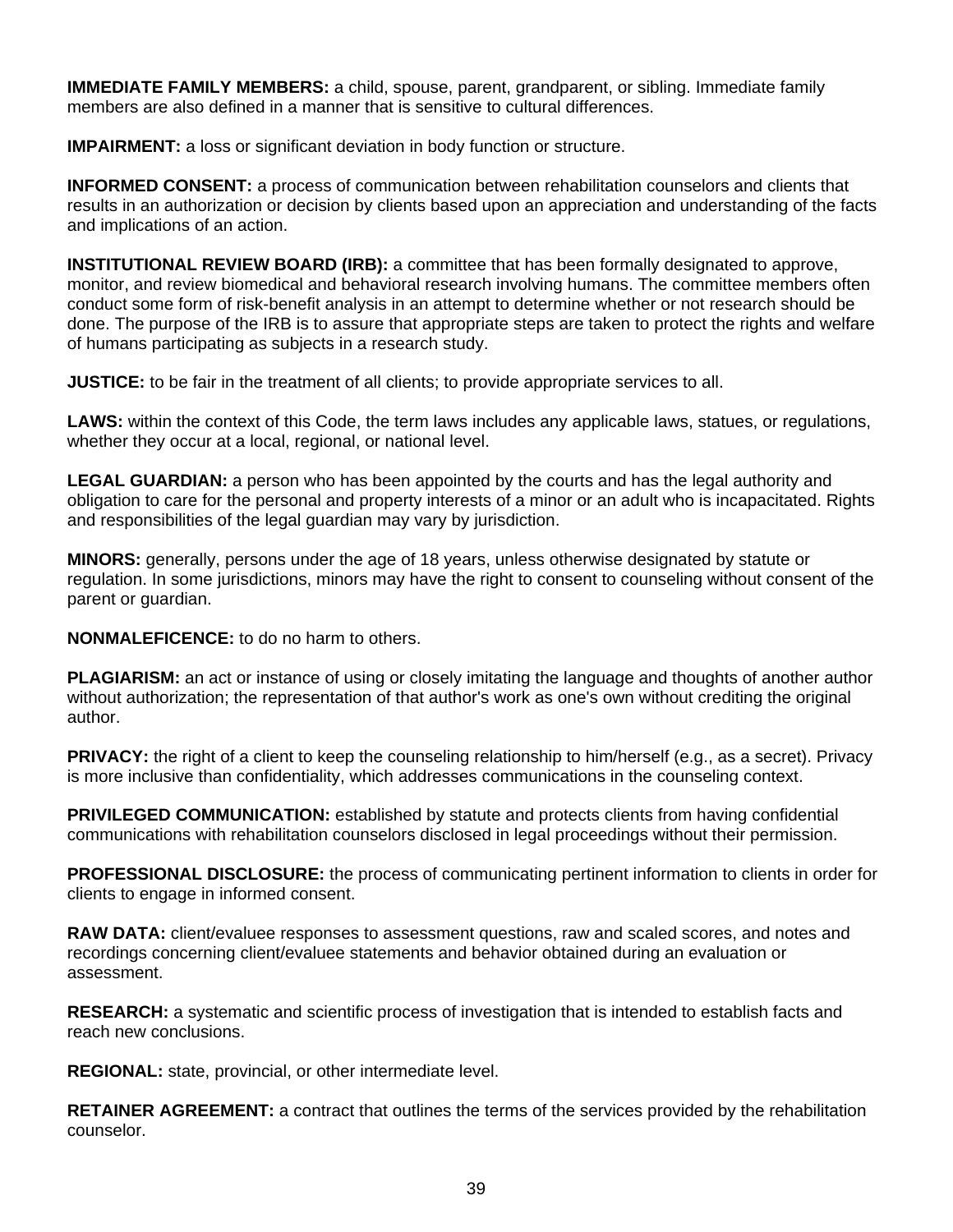**SOCIAL MEDIA:** forms of electronic communication through which users create online communities to share information, ideas, personal messages, and other content.

**SOCIAL MEDIA POLICY:** a statement delineating a rehabilitation counselor's practices and use of social media.

**STUDENT:** a person actively enrolled in an academic program.

**SUPERVISEE:** a professional rehabilitation counselor or rehabilitation counselor-in-training whose work is being overseen in a formal supervisory relationship by a qualified, trained rehabilitation counselor.

**SUPERVISOR:** a rehabilitation counselor who oversees the development and professional work of another rehabilitation counselor or rehabilitation counselor-in-training.

**TEAMS:** groups of individuals who participate in a structured or agreed-upon form of collaboration.

**TEST/INSTRUMENT:** a tool, developed using accepted research practices, which measures the presence and strength of a specified behavior or construct(s). The terms test and instrument are sometimes used interchangeably.

**TRAINING:** educational activities, such as in-service training, professional development activity, or completion of academic programs leading to the award of a degree or certificate.

**VERACITY:** to be honest; truthfulness.

**VIRTUAL RELATIONSHIP:** a non-face-to-face relationship (e.g., through social media).